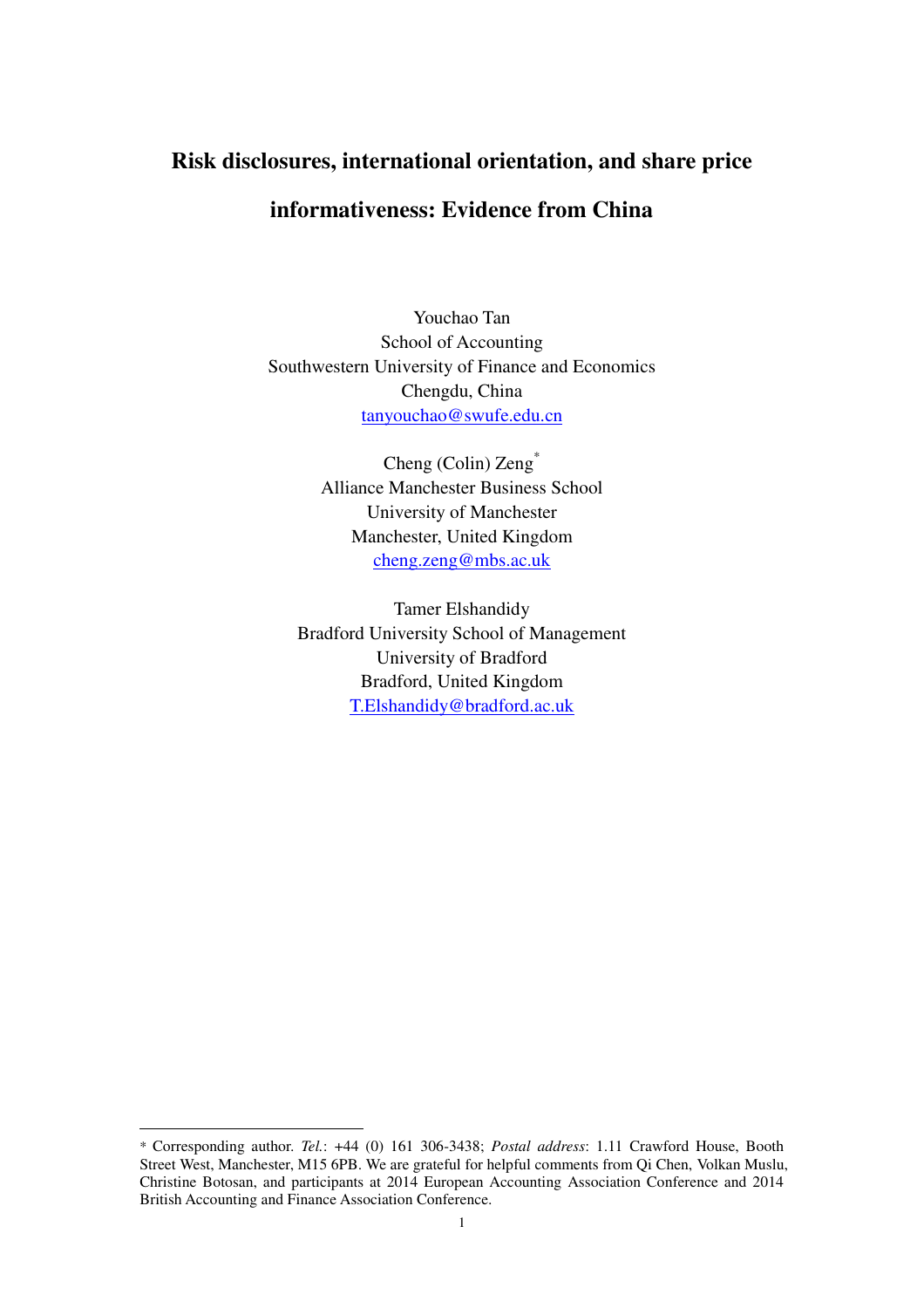## **Risk disclosure, international orientation, and share price**

## **informativeness: Evidence from China**

## **ABSTRACT**

This paper examines the effect of textual risk disclosure on the amount of firm-specific information incorporated into share prices, as measured by stock price synchronicity, for Chinese listed firms during 2007-2011. We find that synchronicity is inversely associated with risk disclosure, suggesting that risk disclosure is firm specific and useful to investors. In addition, our results document that the usefulness of risk information is statistically and economically more pronounced among internationally oriented firms than their domestically oriented peers, consistent with the necessity for risk disclosure to be more meaningful when it relates to greater uncertainty. Finally, we find that internationally oriented firms tend to disclose more risk factors than their domestically oriented counterparts. Our findings are robust to a variety of specifications and the use of alternative measures of risk disclosure, stock price synchronicity and international orientation. Our paper has practical implications since its findings shed light on the current debate on whether or not narrative sections of annual reports convey useful information to investors.

*Keywords:* Risk disclosure; stock price synchronicity; international orientation; China

*JEL Classification:* D8; G24; G12; M4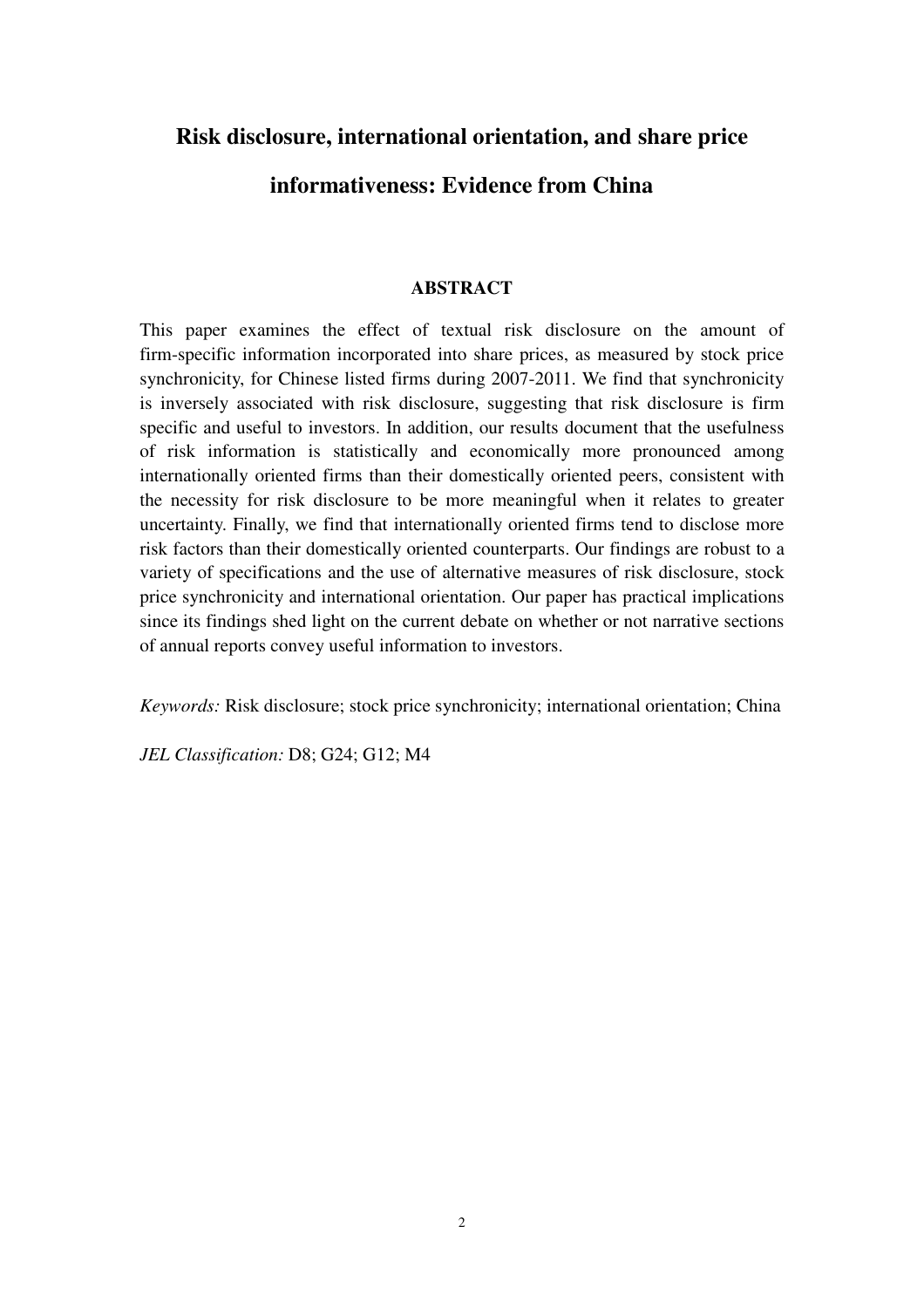## **1. Introduction**

 $\overline{a}$ 

 Considerable attention has been paid recently to risk-related disclosure. Such attention is even greater during difficult times such as corporate scandals (e.g., Enron, WorldCom, American Insurance Group, and Lehman Brothers) and economic crises (e.g., 2007-2008's financial crisis). In such circumstances, the question of whether accounting is functioning effectively by providing the public with relevant information becomes increasingly crucial and, as a result, more pressure is put on professional bodies by the regulators (e.g., Barth and Landsman, 2010). For instance, in the US in 1997, the Securities and Exchange Commission (SEC) published Financial Reporting Release (FRR) No. 48 on the market risk of financial instruments, mandating the presentation of both qualitative and quantitative market risk information.<sup>1</sup> Similarly, sections 302 and 404 of the Sarbanes-Oxley (SOX) Act (2002) obligate firms to provide information about their significant risks, derivatives, and hedging activities. Since the release of these two documents, the literature on risk disclosure has been dominated by empirical examinations of the extent to which US firms convey useful risk information based on the contents of FRR (48) (e.g., Rajgopal, 1999; Hodder and McAnally, 2001; Jorion, 2002; Linsmeier et al., 2002; Kravet and Muslu, 2013; Campbell et al., 2014).

Unlike the US mandatory approach towards risk disclosure, the China Securities Regulatory Commission (CSRC) encourages all Chinese listed companies to discuss risk factors in their annual reports, "following the principle of importance and disclosing major risks that may have an adverse impact on the realization of the firm's development strategies and business objectives in the next year" (CSRC [2005] No. 141). However, this framework only provides a guideline on risk reporting and the final decisions over the form and contents of their disclosure are left to the firms.

Arguably, two competing motives underpin managers' decisions to either withhold or reveal meaningful information (Beyer et al., 2010). Specifically, with regard to risk disclosure in the Chinese context, the voluntary nature of the CSRC's

<sup>&</sup>lt;sup>1</sup> FRR (48) deals with the market risk of derivatives, and provides three formats for quantitative disclosure: sensitivity analysis, value at risk and tabular formats. These three formats should provide the impacts of any changes in the market rate and prices on cash flow, earnings and fair value.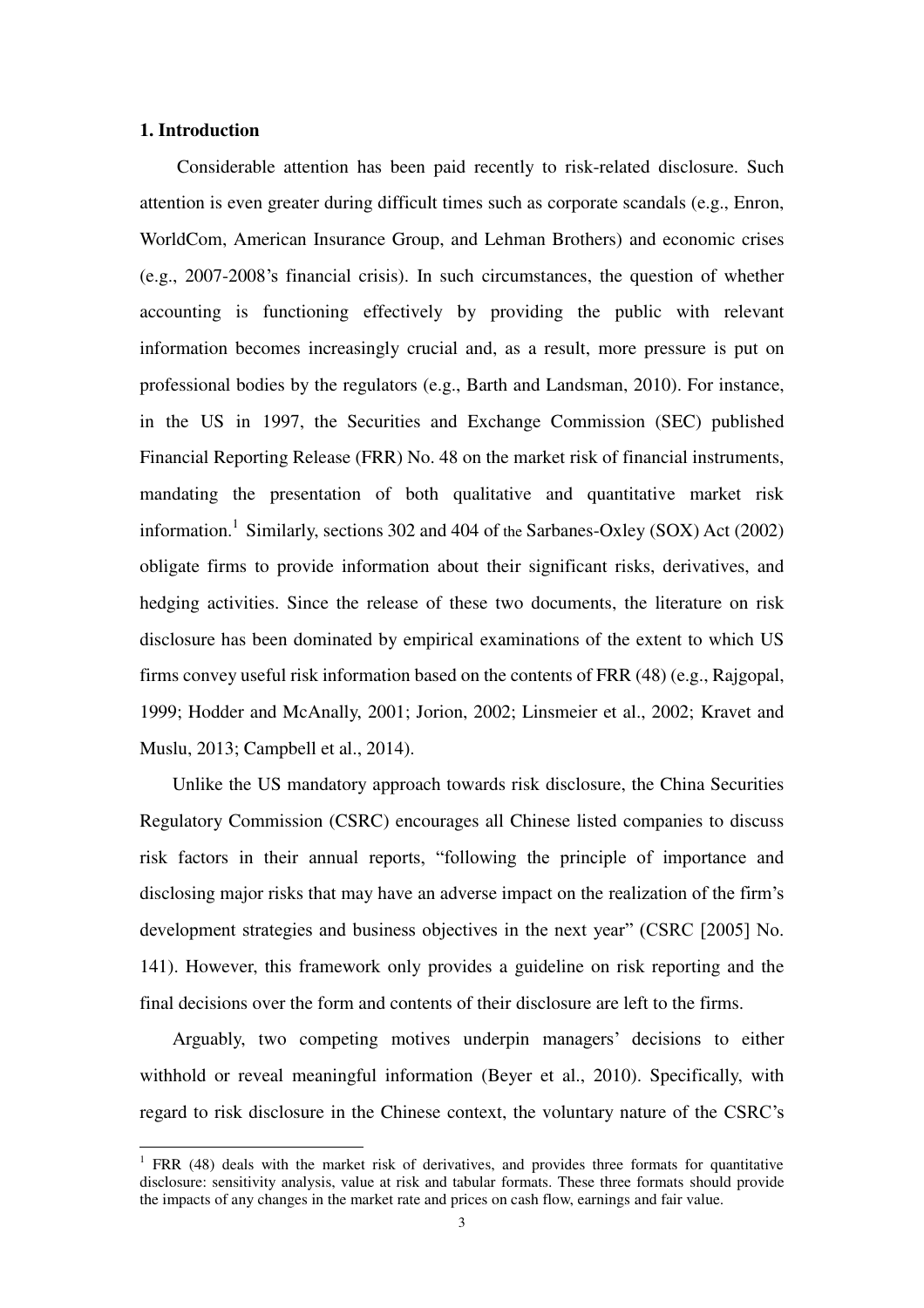requirements allows management discretion over what risk information to disclose. Firms' managers might have disincentives to disclose risk as doing so might draw the market's attention to the firm's riskiness (e.g., Elshandidiy et al., 2013) or increase investors' perceptions of risk, causing them to increase their risk premium to compensate for the high risk exposure (e.g., Kravet and Muslu, 2013; Campbell et al., 2014). To avoid the potential deterioration in the market value of such firms, managers might therefore withhold risk information or minimize its usefulness. Furthermore, given the fact that the Chinese market has relatively low information transparency and poor investor protection (e.g., La Porta et al., 1998), investors have reasons to doubt the reliability and usefulness of the risk factors disclosed by Chinese listed firms.

On the contrary, investors need useful risk information as it provides direct information on a firm's risk profile, which may in turn affect investors' assessments of expected cash flows (Miihkinen, 2013). Providing risk information might reduce investors' uncertainty related to future cash flows, which reduces, as a result, their risk premiums (e.g., Jorgensen and Kirschenheiter, 2003; Elshandidy and Neri, 2015). Decreased risk premiums lead to a lower required rate of return, which is widely used in practice as a discount factor for investors' future cash flows. Thus, firm managers might have incentives to disclose more meaningful information to their investors.

To obtain a better understanding of the information content of China's corporate reporting, especially narrative reporting, the Association of Chartered Certified Accountants (ACCA) and the Shanghai Stock Exchange jointly conducted a survey in 2010. The results suggested that 82% of the respondents considered disclosed risk factors to be important in decision making (ACCA, 2011a). However, the empirical evidence on whether risk disclosure is informative in the context of China remains quite unclear, thus far, since there is little, if any, research investigating explicitly whether firms within the Chinese market provide proper risk disclosure, to an extent whereby investors can rely on it to better understand the firms' risks and uncertainties. Exploring whether risk disclosure is credible within one of the largest and fastest-growing economies in the world is becoming increasingly vital. This is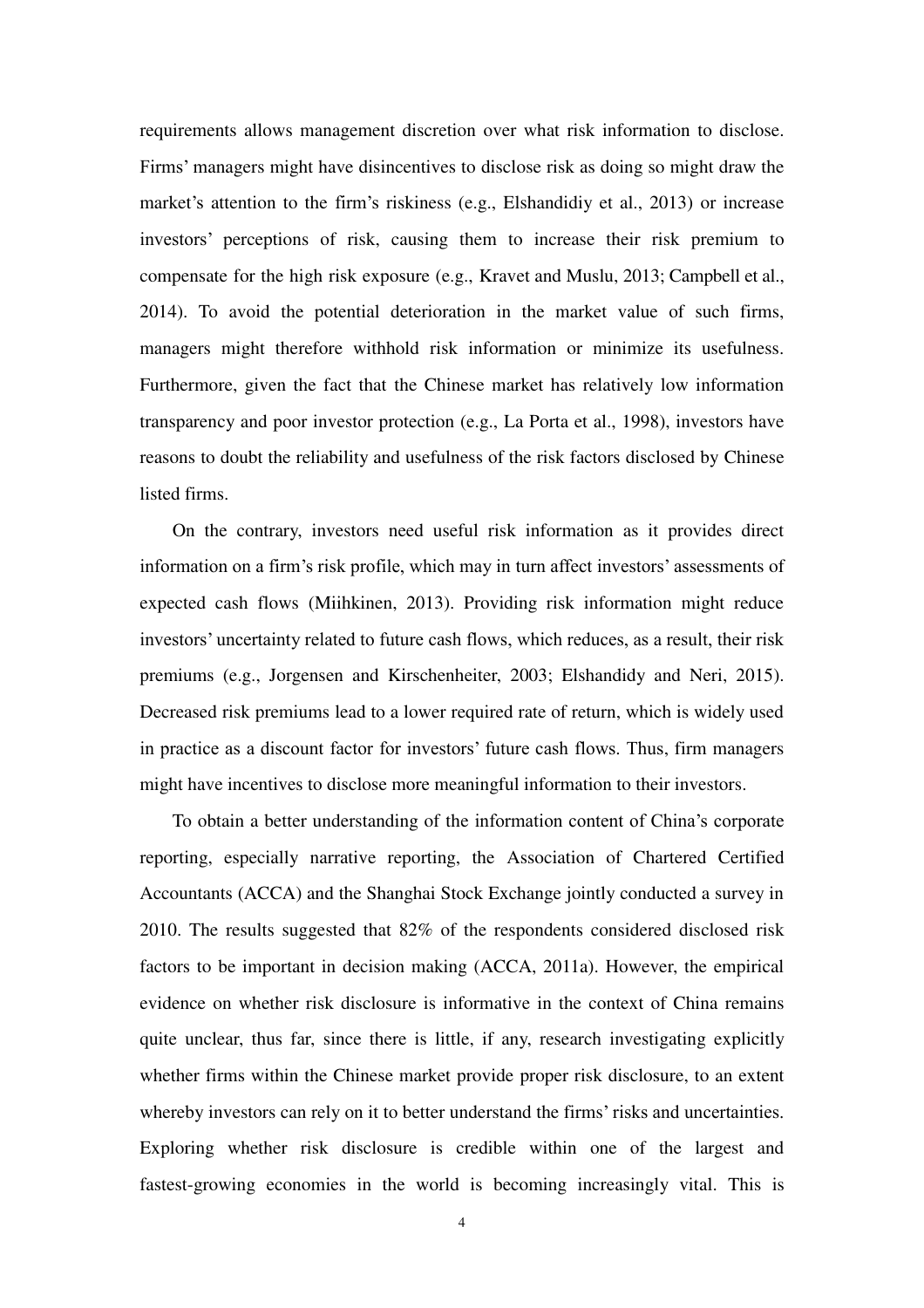especially true given the fact that the Chinese context is quite unique (e.g., the approach towards risk disclosure relies largely on encouraging rather than requiring firms to reveal risk information and investor protection is generally weak), differing from other contexts where the usefulness of risk disclosure has been tested recently (e.g., Kravet and Muslu, 2013; Campbell et al., 2014). Making generalizations, therefore, based on extant evidence on the usefulness of risk disclosure might go against a strong strand of literature that argues that accounting practices (measurements and disclosures) within a specific context (such as China) should reflect its underlying environmental factors (e.g., Nobes, 1998; Dober et al., 2011).

Using a unique dataset that measures the extent of the risk disclosure of Chinese listed firms during the period 2007-2011, this paper examines the effect of risk disclosure on the amount of firm-specific information incorporated into share prices, as measured by stock price synchronicity. Moreover, we investigate whether the association varies between firms with different levels of risks. Prior research demonstrates that firms possessing greater risks tend to disclose more risk (e.g., Dobler et al., 2011; Elshandidy el al., 2013; Campbell et al., 2014; Elshandidy et al., 2015). Stock market regulators around the world also encourage firms to disclose more meaningful risk factors to respond to market-wide fluctuations (Jorgensen and Kirschenheiter, 2003). Our paper pays special attention to the risk information disclosed by Chinese firms that are broadly classified as internationally oriented on the basis of their foreign sales, for the following reasons. First, internationalization is inherently risky due to increased exposure to various risk factors (e.g., currency and political risks), which in turn increases information asymmetry between management and information users such as analysts and investors (Duru and Reeb, 2002). Second, China did not become a member of the World Trade Organization (WTO) until December 2001. Through rapid development, China surpassed the U.S to become the world's largest trading nation in 2012 as measured by the sum of exports and imports of goods.<sup>2</sup> Consequently, it is imperative for policy makers, firms and investors to

<sup>2</sup> See the link:

 $\overline{a}$ 

[http://www.bloomberg.com/news/articles/2013-02-09/china-passes-u-s-to-become-the-world-s-biggest](http://www.bloomberg.com/news/articles/2013-02-09/china-passes-u-s-to-become-the-world-s-biggest-trading-nation)[trading-nation](http://www.bloomberg.com/news/articles/2013-02-09/china-passes-u-s-to-become-the-world-s-biggest-trading-nation)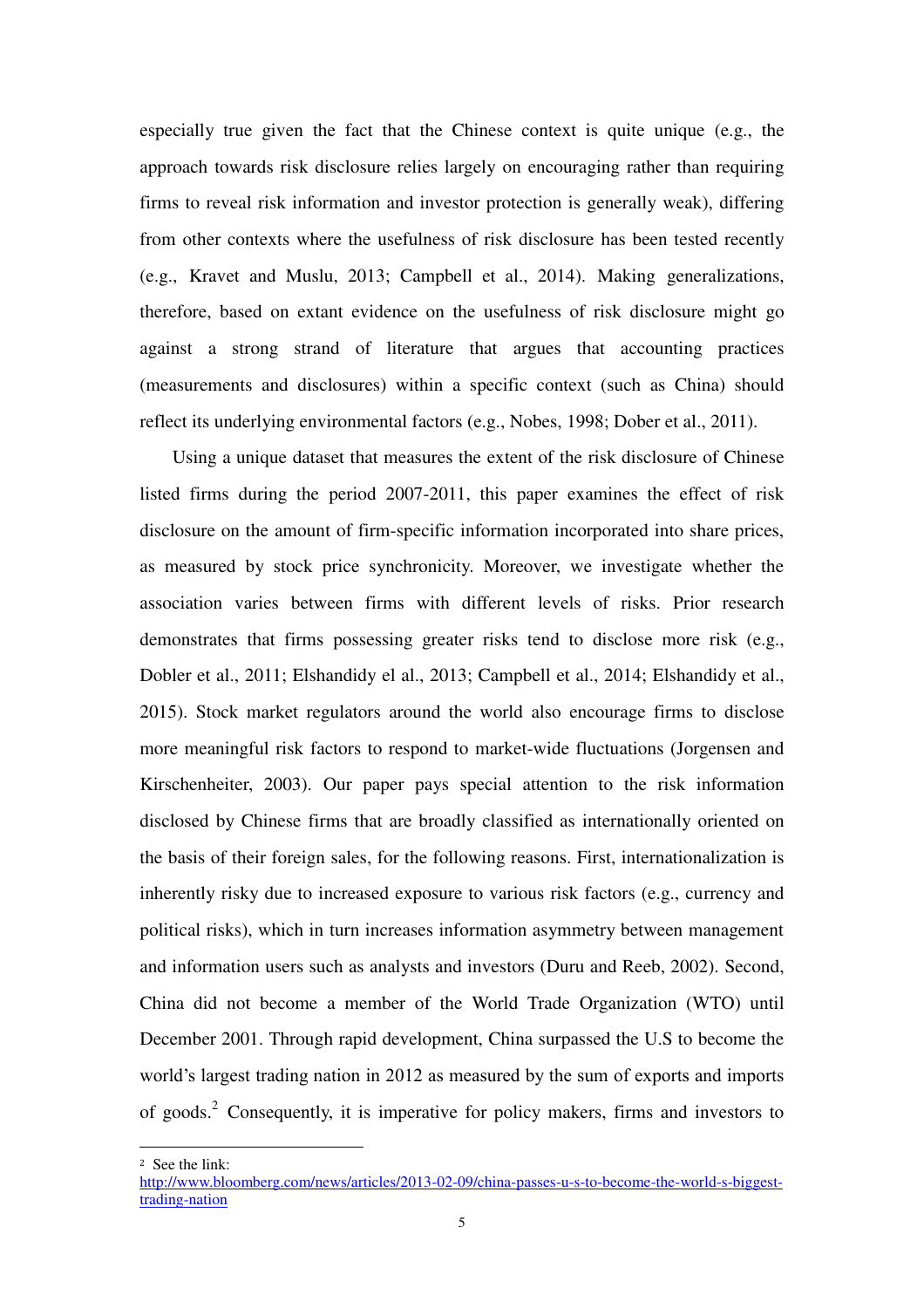consider the risk-reporting practice in such an export-oriented economy.

Our results suggest that risk disclosure is inversely associated with stock price synchronicity, suggesting that such disclosure is not boilerplate but instead conveys useful information to investors. $3$  We find also that the negative association between risk disclosure and stock price synchronicity is more pronounced among internationally oriented firms (IOFs) than domestically oriented firms (DOFs), consistent with risk disclosure being more meaningful when it relates to greater uncertainty. These results explain why, as confirmed by additional analysis, IOFs, in the first place, have greater incentives to exhibit more risk factors in their narrative sections than do DOFs. Overall, our evidence is in line with the argument that firms' exposure to risk affects their choice of risk disclosure contents because investors demand more risk information from riskier firms (Lin et al., 2010). All of our findings are robust to a variety of sensitivity tests and alternative proxies for risk disclosure, stock price synchronicity and international orientation.

Our study contributes to the extant literature in several ways. First, risk disclosure has been studied regularly in the context of western economies such as the US (Kravet and Muslu, 2013; Campbell et al., 2014). However, it remains unclear whether risk disclosure is informative in emerging economies such as China, despite that country's increasingly important economic position in the world. To our best knowledge, our study is the first to provide direct evidence on the informativeness of risk disclosure in China. Our results help regulatory bodies and investors generally, and corporate disclosure users in particular, to better understand the extent to which, and in what manner, risk disclosure influences firm-specific information capitalization in an environment where overall country-level investor protection is relatively poor. Second, methodologically, our study differs from prior studies in that we measure informativeness using the amount of firm-specific information incorporated into stock prices, rather than regularly used measures such as stock return volatility, trading volume, bid-ask spread, and analyst forecast dispersion (Kravet and Muslu, 2013;

 $\overline{a}$ 

<sup>&</sup>lt;sup>3</sup> Boilerplate is taken to mean that firms might engage in some forms of risk disclosure where they either will not be useful or less useful to investors. Firms might engage in such forms just to comply with regulations that might require filling some forms such as form 10-K.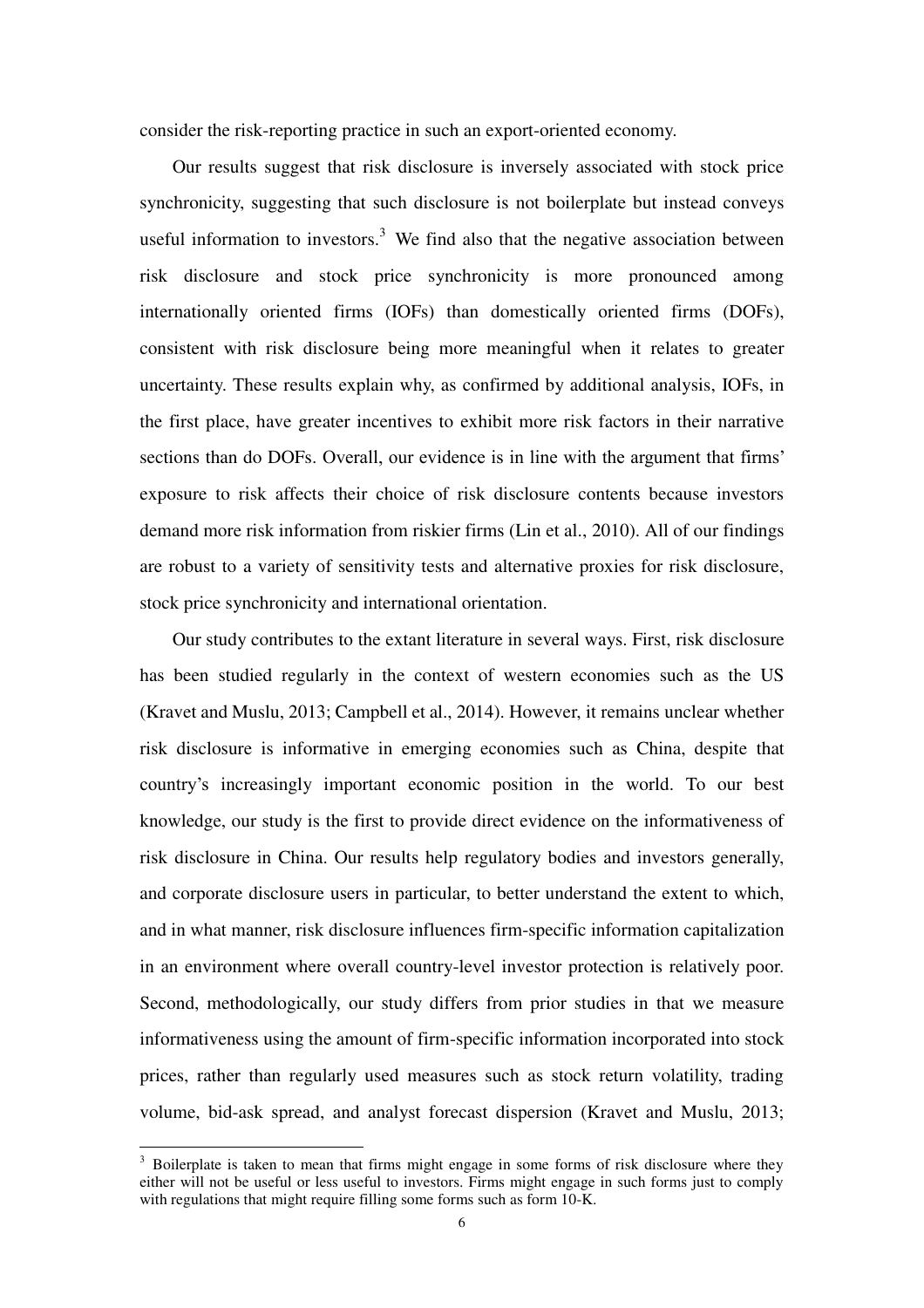Miihkinen, 2013; Campbell et al., 2014). Gul et al. (2010) provide supportive evidence of the validity of stock price synchronicity as a measure of informativeness in the Chinese stock market.<sup>4</sup> Lastly, our study contributes to the literature on international finance since there is little, if any, evidence on how international orientation affects the informativeness of the risk disclosure of Chinese firms. Our paper supports the idea that international diversification facilitates the flow of firm-specific risk information into the market.

The remainder of the paper is structured as follows. Section 2 provides institutional background and the literature review. Section 3 develops our research hypotheses. Section 4 explains the research design, including the measurement of the variables, model specification, sample selection and data sources. Section 5 reports the results of the main analyses, followed by the results of robustness checks and additional analysis in Section 6. Section 7 concludes the paper.

## **2. Institutional background and literature review**

## *2.1 Institutional background*

 $\overline{a}$ 

 In the early 1990s, China opened two stock exchanges on the mainland, Shanghai and Shenzhen, to facilitate economic development by allowing firms to acquire external equity capital. Since its establishment, China's stock market has undergone substantial growth along with the country's economy. In terms of market capitalization, China's stock market had become the largest of any developing country by 2001 and is now the second largest in the world, behind the US. The Chinese stock market is characterized by a lack of transparency and an underdeveloped legal framework. More recently, numerous efforts have been launched by the CSRC to better regulate the stock market (Cheung et al., 2010). Glaeser et al. (2001) suggest that regulators can provide an effective substitute for ineffective judicial enforcement, particularly in emerging economies with relatively weak legal systems.

The primary objective of the corporate disclosure regulatory framework in China

<sup>4</sup> They find a weaker return-earnings association for firms with high synchronicity, because that earnings are considered the most important value-relevant firm-specific information.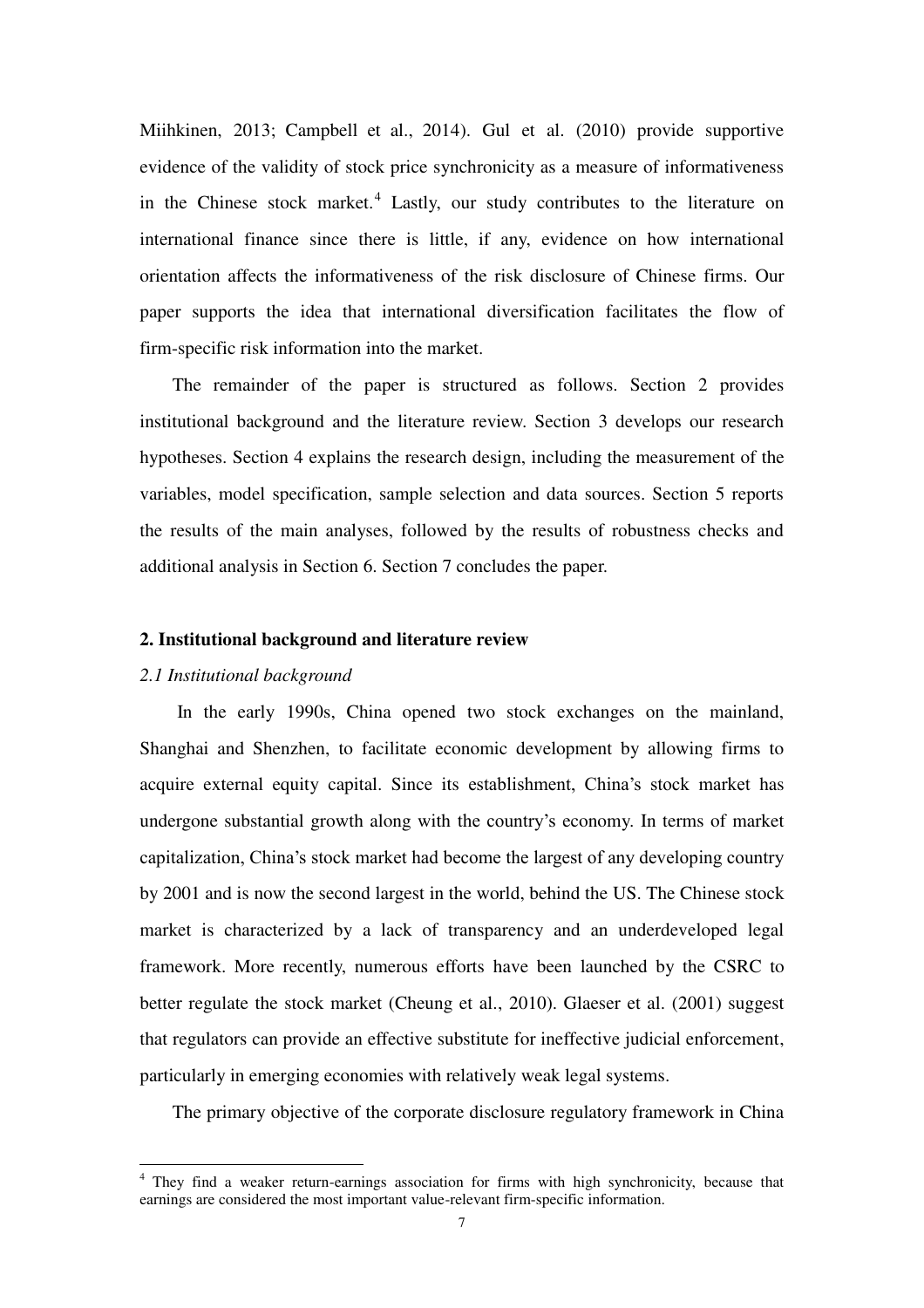is to improve the efficiency of the Chinese stock markets and protect investors' interests (CSRC, 1996). Since 1993, a growing number of disclosure rules and requirements have emerged in China. One of the landmark events was the issuance of *Detailed Rules for the Implementation of Information Disclosure by Publicly Listed Firms* in 1993. In 1994, the CSRC further released the *Rules on the Contents and Formats of Listed Firms' Annual Reports*, which was the first regulation aimed specifically at addressing such aspects for Chinese listed firms. A series of revisions have been made since then, substantially increasing the information that listed firms should disclose to the market.

Corporate risk reporting has received increasing regulatory attention in China since 2002, when listed firms were encouraged to disclose information about uncertainties in their operations for the first time. However, the requirements on risk disclosure did not become more detailed until 2005. Specifically, CSRC [2005] No. 141 requires sufficient disclosure of major risks by companies, including political, operational, financial and technology risks, as well as the measures that have been or will be taken to tackle the risks. In 2012, the CSRC further revised the *Rules on the Contents and Formats of Listed Firms' Annual Reports* (CSRC [2012] No. 22), classifying risk factors into more specific subcategories such as the risk of failure of sustainable growth in the future, that of the failure of sustainable technical innovation or product updating, the risk of product market competition, of reliance on large clients, of major investment failure, of key technician loss and so forth. These rules as a whole reflect the intent of the Chinese stock market regulators to strengthen the pertinence and effectiveness of the information disclosed by listed firms.<sup>5</sup>

#### *2.2 Literature review on risk disclosure*

 $\overline{a}$ 

 Two main streams can be distinguished with regard to the current trend for risk disclosure. While the first stream concerns the question of why firms might provide risk information in the narrative sections of their annual reports, the second stream

<sup>5</sup> In the present paper, our scoring criteria are based on the 2005 regulatory framework because our sample covers the period of 2007-2011.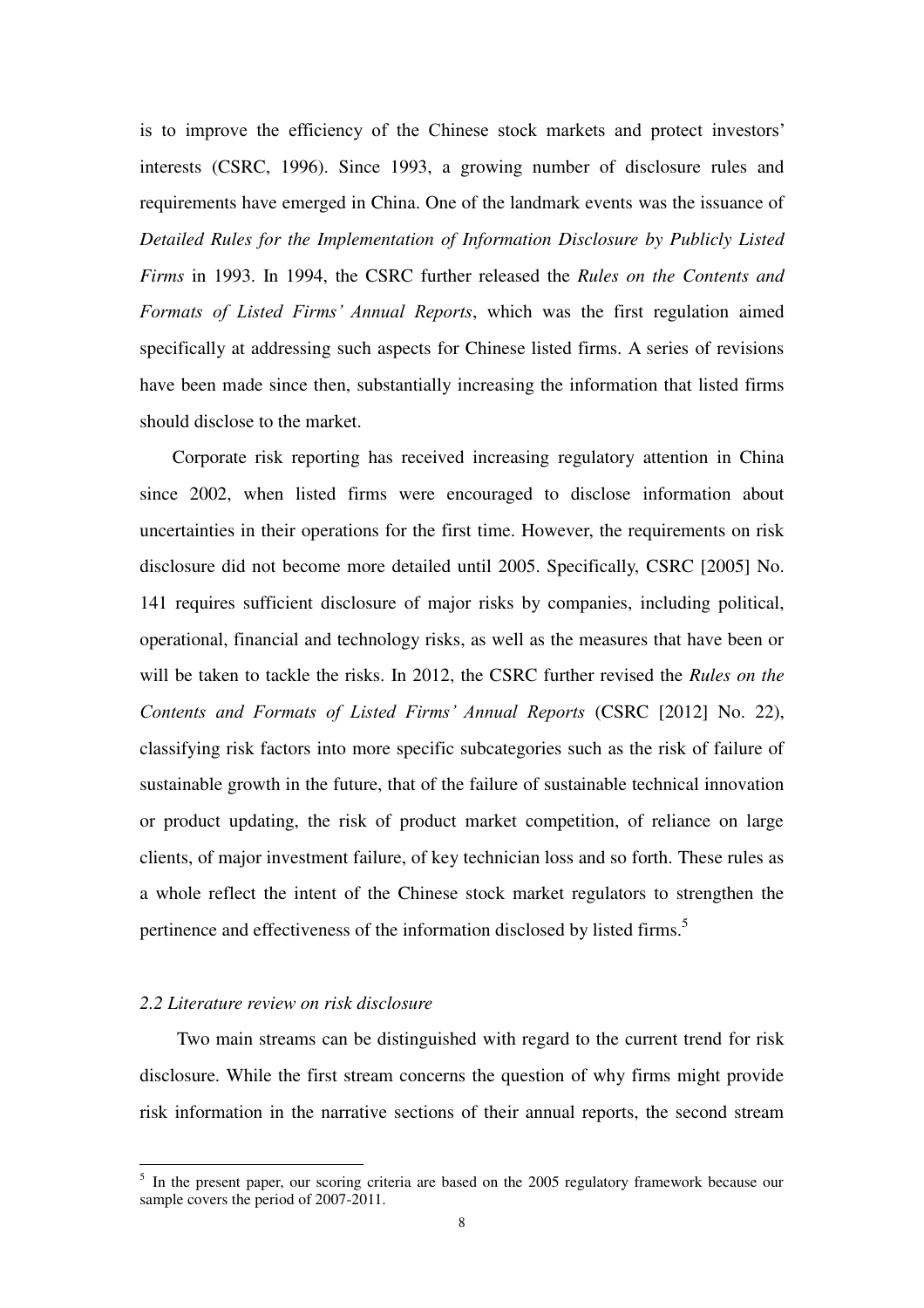complements the first by examining the extent to which the disclosed risk information is informative.

The first stream represents the principal trend of research in Europe generally (e.g., see Berretta and Bozzolan, 2004 regarding Italy; Miihkinen, 2012 regarding Finland) and the UK particularly (e.g., Marshall and Weetman, 2002, 2007; Linsley and Shrives, 2006; Abraham and Cox, 2007; Elshandidy et al., 2013; Abraham and Shrives, 2013). Those studies highlight factors that influence managers' decisions over the quantity (Marshall and Weetman 2002, 2007; Linsley and Shrives, 2006; Abraham and Cox, 2007; Elshandidy et al., 2013 and 2015) and/or the quality (Berretta and Bozzolan, 2004; Miihkinen, 2012; Abraham and Shrives, 2013) of risk disclosure. All previous research has conducted manual content analysis (with the exception of Elshandidy et al's (2013) automated method) to measure risk disclosure levels. Additionally, those studies' contexts were mainly restricted within a single country, with the exception of Dobler et al. (2011) who observed variations in the level of risk disclosure across Canada, Germany, the UK and the US.

The second stream is extensively representative of the principal trend in research on risk disclosure in the US. Early research in this stream (e.g., Rajgopal, 1999; Hodder and McAnally, 2001; Jorion, 2002; Linsmeier et al., 2002; Kravet and Muslu, 2013; Campbell et al., 2014) is motivated by FRR (48) regarding market risk. Rajgopal (1999) examines the usefulness of the SEC's requirements and finds a significant association between these requirements and both stock returns and share price sensitivity. He finds, however, incomparability of derivative market risk reporting between the three required formats. To overcome this weakness, Hodder and McAnally (2001) propose a methodology to convert information from the tabular format into the other two formats, suggesting that the tabular format is effective in providing useful information about firms' derivative market risk. Nevertheless, Linsmeier et al. (2002) and Jorion (2002) point out that value at risk measures are informative since this type of disclosure enables investors to predict variability in trading revenues and make adequate comparisons of trading portfolios. Instead of measuring the amount and/or quality of risk disclosure under FRR (48), previous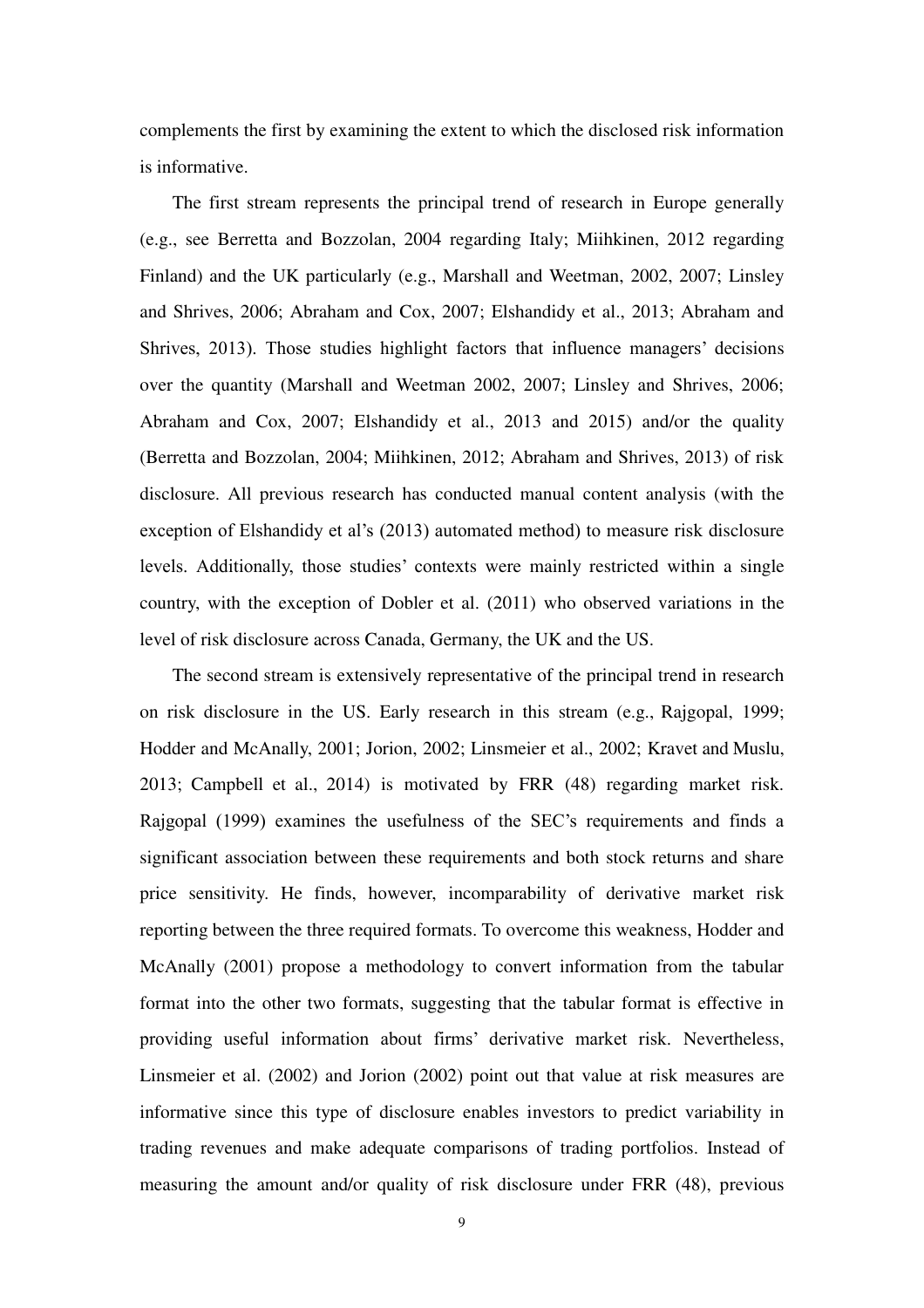studies indirectly measure the impact of risk disclosure by observing the impact of the new rules of FRR (48) on the market indicators around the filing dates of form 10-K.

Contrary to previous research, the most recent literature on textual disclosure (Kravet and Muslu, 2013; Campbell et al., 2014) applies a direct measure of risk disclosure so as to observe its impact on the market indicators (market liquidity and investor-perceived risk). For instance, Campbell et al. (2014) find that, while risk factor disclosure increases firms' riskiness, it decreases the information gap between insiders (management) and outsiders (shareholders). Consistent with these findings, Kravet and Muslu (2013) find that risk disclosure is likely to increase investors' risk perceptions. Their further investigation suggests that firm-level risk disclosure is more likely to be boilerplate.

## *2. 3 Literature review on stock price synchronicity*

A commonly used proxy for stock price synchronicity is the  $R^2$  statistic estimated from the market model. A high  $R^2$  indicates a high level of stock price synchronicity, that is, less firm-specific information incorporated into stock prices. In his seminal work, Ross (1988) argues that the extent to which stock prices move together depends on the relative amounts of firm-specific and market-specific information capture in stock prices (Morck et al., 2000). Using a sample of US firms, Ross finds that market-wide information explains only a small portion (e.g., 20%-35%) of stock price movements. In addition, Morck et al. (2000) find that stock prices are less synchronous in economies in which private property rights are better protected. Their interpretation is that strong property rights protection encourages informed trading, which facilitates the inclusion of firm-specific information in stock prices, leading to lower synchronicity.

A related issue is whether firm-specific stock price movements are associated with the incorporation of private information or noise trading, which tends to decrease stock price synchronicity. Durnev et al. (2003) examine the relation between stock price synchronicity and various accounting measures of stock price informativeness, i.e., the ability of the share price to anticipate future earnings. They find that stock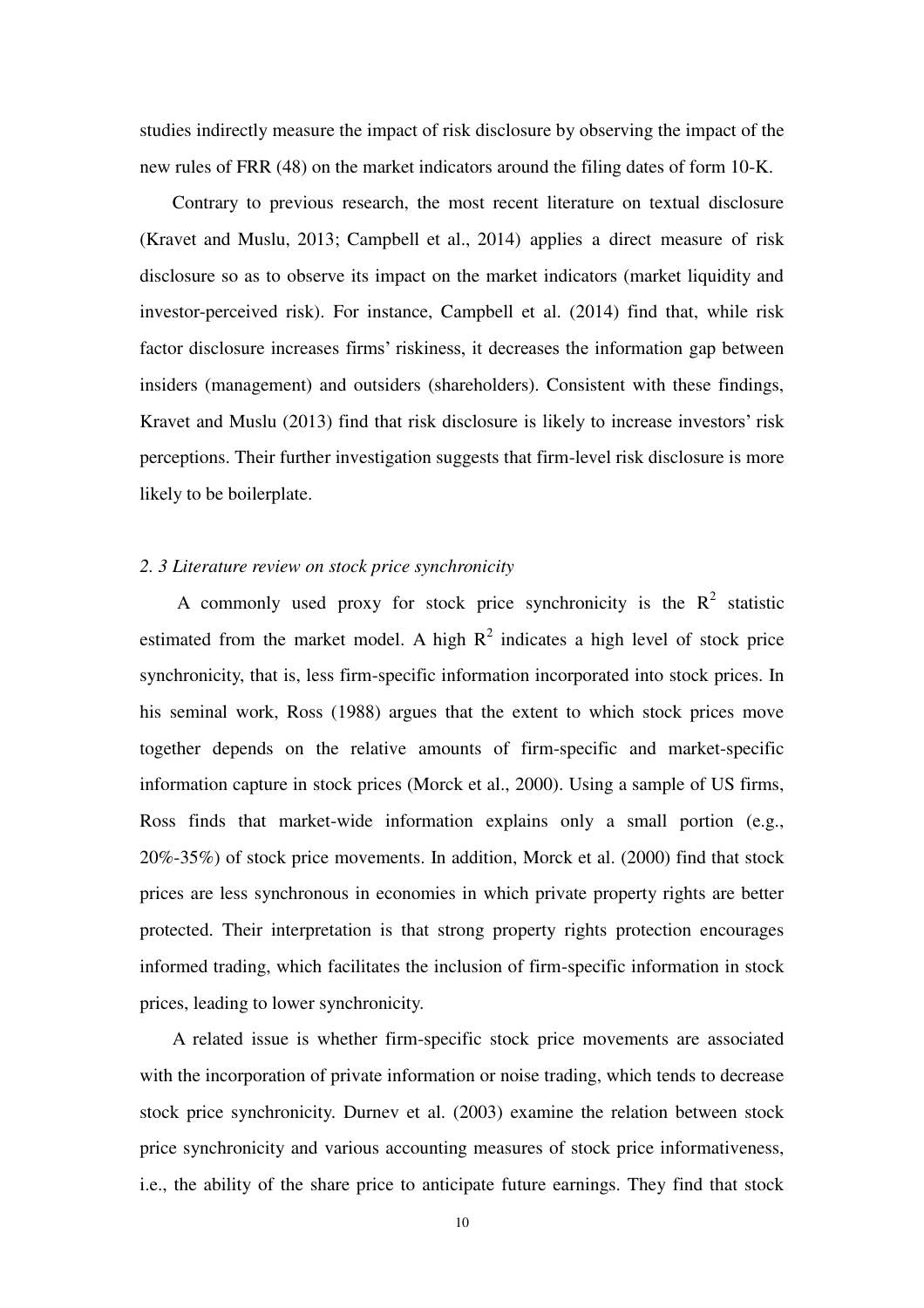price synchronicity is negatively correlated with future earnings response coefficient and earnings incremental explanatory power, lending support to the argument that stock price synchronicity is related to the flow of firm-specific information. Based on these findings, several follow-up studies use stock price synchronicity as a measure of price informativeness and examine its association with analyst activity (Piotroski and Roulstone, 2004; Chan and Hameed, 2006), ownership structure (Boubaker et al., 2014), efficient capital allocation (Wurgler, 2000), corporate transparency (Jin and Myers, 2006), voluntary disclosure (Haggard et al., 2008), earnings management (Hutton et al., 2009), audit quality (Gul et al., 2010) and the International Financial Reporting Standards (Kim and Shi, 2012).

#### **3. Hypothesis development**

#### *3.1 Risk disclosure and share price informativeness*

 Information asymmetry occurs when investors possess private information about a firm's value, which subsequently creates an adverse selection problem in the market as the informed investors may trade based on their private information (Brown and Hillegeist, 2007). To mitigate the information problem and facilitate the efficient allocation of resources in the capital market, previous studies have consistently emphasized the important role of firm disclosure in decreasing the information risk facing investors (e.g., Lev, 1988; Diamond and Verrecchia, 1991; Easley and O'Hara, 2004). Most of these studies focus on the economic consequences of accounting information and forward-looking disclosure. However, given the unique feature of risk disclosure in that it might be perceived as a bad signal by investors, prior literature has yielded mixed findings on its informativeness.

Risk disclosure could be informative and useful for investors for three main reasons. First, risk disclosure provides direct information on a firm's risk profile, which may in turn affect investors' assessments of expected cash flows as well as the discount rates they use in their valuation models (Miihkinen, 2013). Second, risk disclosure alleviates information asymmetry by lowering the risk of the adverse selection problem. Despite being intrinsically forward-looking, risk disclosure differs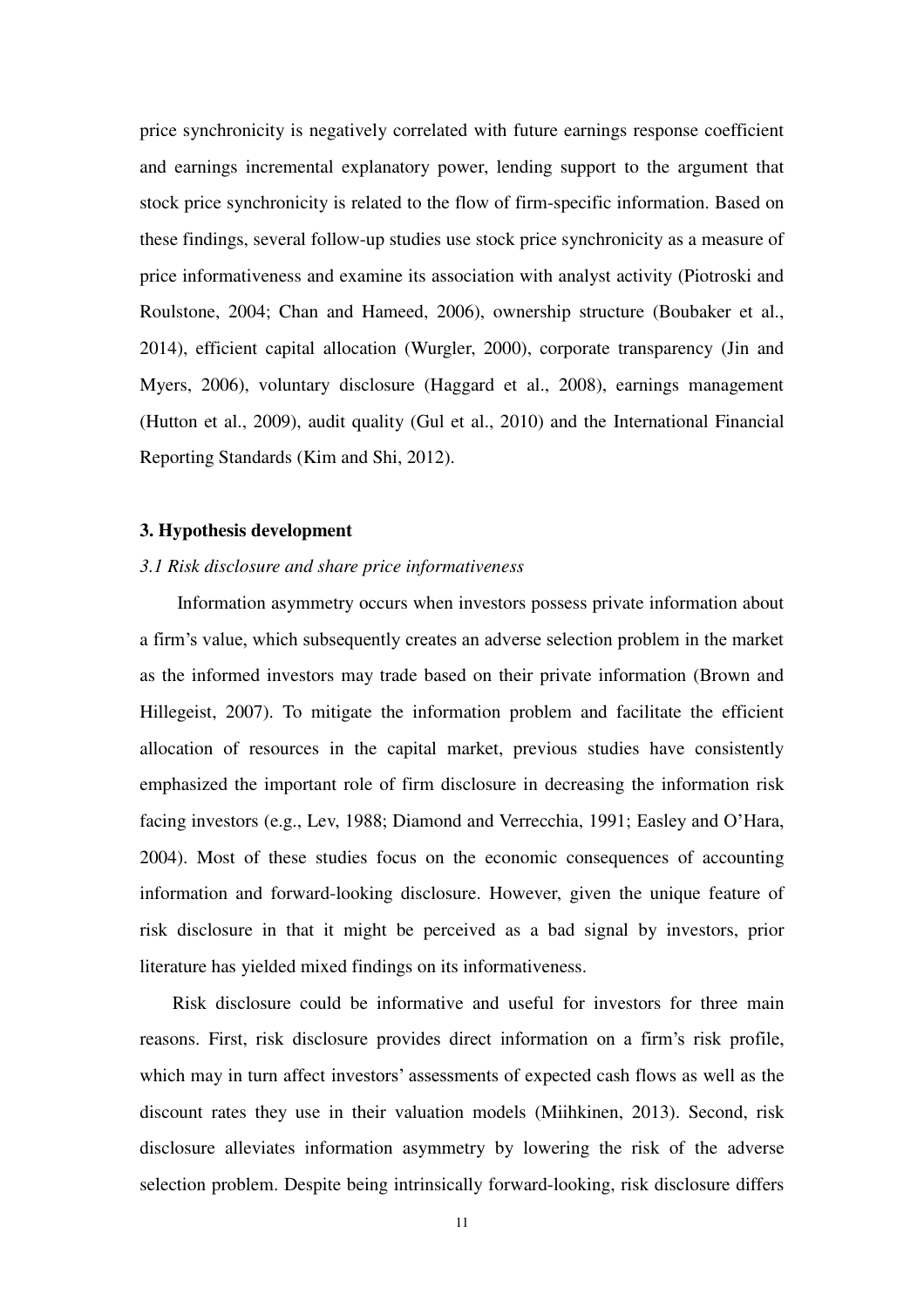from other forward-looking information in that it guides users about the *range* rather than the *level* of a firm's future performance (Kravet and Muslu, 2013). In that sense, risk disclosure increases the amount of information available on a firm's risk and changes investors' risk perceptions (Kim and Verrecchia, 1994). Third, risk disclosure is typically related to unfavorable conditions and uncertainty about a firm's future performance (Kim and Yasuda, 2013). Since investors' distaste for risk information affects asset prices beyond the traditional risk factors (Barry and Brown, 1985; Caskey, 2009), learning about a firm's exposure to risk factors may mitigate the concerns of investors and enable them to reassess the firm's value. In addition, Kothari et al. (2009) suggest that the market places a heavier weight on bad news than good news, because management has an incentive to skew disclosure towards better news.

However, as suggested by prior literature, risk disclosure could also fail to be informative for investors for the following reasons. First, risk disclosure is mainly composed of qualitative descriptions of risk exposures (Schipper, 2007). Compared to quantitative information, qualitative might be more difficult to take into account in valuations as it fails to provide any direct figures (Miihkinen, 2013). Second, firms are likely to make boilerplate risk statements simply to conform to regulations. This is particularly the case in emerging countries with underdeveloped institutional frameworks, such as China. In addition, many firms may repeat their risk factors over consecutive annual reports, further reducing their informativeness (Kim and Yasuda, 2013). Finally, managers tend to withhold risky information because revealing it may reduce a firm's market value (Verrecchia, 2001). Alternatively, managers may be selective over risk disclosure by focusing on known risk factors that have already been perceived by investors and thus are less likely to affect investors' risk perceptions than unknown risk factors (e.g., Kravet and Muslu, 2013).

Our discussions above suggest that risk disclosure exerts two potentially offsetting influences on share price informativeness. As long as the opposing effects do not cancel each other out perfectly, then there should be an empirically observable risk disclosure effect. Thus, we hypothesize that: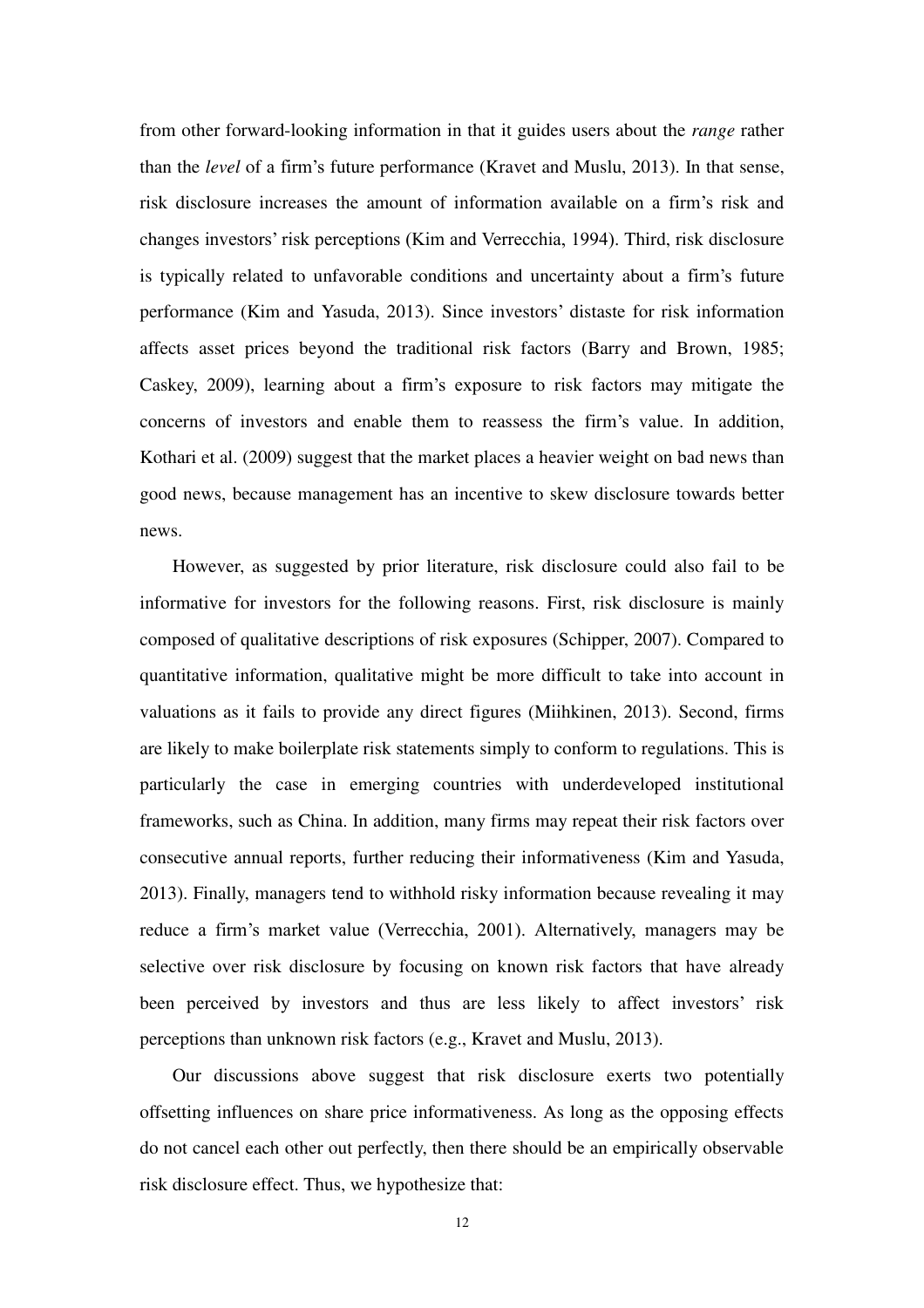*H1: Risk disclosure in the narrative sections of annual reports is likely to influence significantly the observed share price informativeness.* 

#### *3.2 International orientation and the informativeness of risk disclosures*

 Prior literature suggests that foreign operations are inherently uncertain and risky (e.g., Madura, 1992; Bodnar and Weintrop, 1997; Knight and Kim, 2009). $^6$  Reeb et al. (1998) find a significant positive relationship between the level of systematic risk and the degree of internationalization of a firm. In addition, they identify a set of risks associated with international business, including foreign exchange risk, political risk, the agency problem, asymmetric information, and managers' self-fulfilling beliefs. Their argument has been corroborated by a number of studies using archival data (e.g., He and Ng, 1998; Thomas, 2000; Duru and Reeb, 2002; Olibe et al., 2008). For example, Thomas (2000) suggests that foreign earnings are underpriced by the market, possibly due to the considerable uncertainty facing investors assessing firm value. Duru and Reeb (2002) find that analyst forecast accuracy and unbiasedness decline with corporate international diversification. Their interpretation is that internationalization yields greater complexity, which stems from the greater volatility of foreign earnings relative to that of domestic earnings. Additionally, managers have more discretion as a firm increases its operations abroad, leading to higher information asymmetry between analysts and management. In order to alleviate information asymmetry, investors may require more firm-specific risk information from firms that are perceived as risky. Thus, we predict the association between risk disclosure and price informativeness to be significantly greater among IOFs than their domestically oriented peers. We test the following hypothesis:

*H2: The impact of risk disclosure on share price informativeness is more pronounced among internationally oriented firms.*

 $\overline{a}$ 

<sup>&</sup>lt;sup>6</sup> We also note that some of the international finance literature posits the idea that international business decreases systematic risks owing to diversification benefits (Shapiro, 1978; Michel and Shaked, 1986). However, a growing number of recent studies have provided evidence inconsistent with this argument.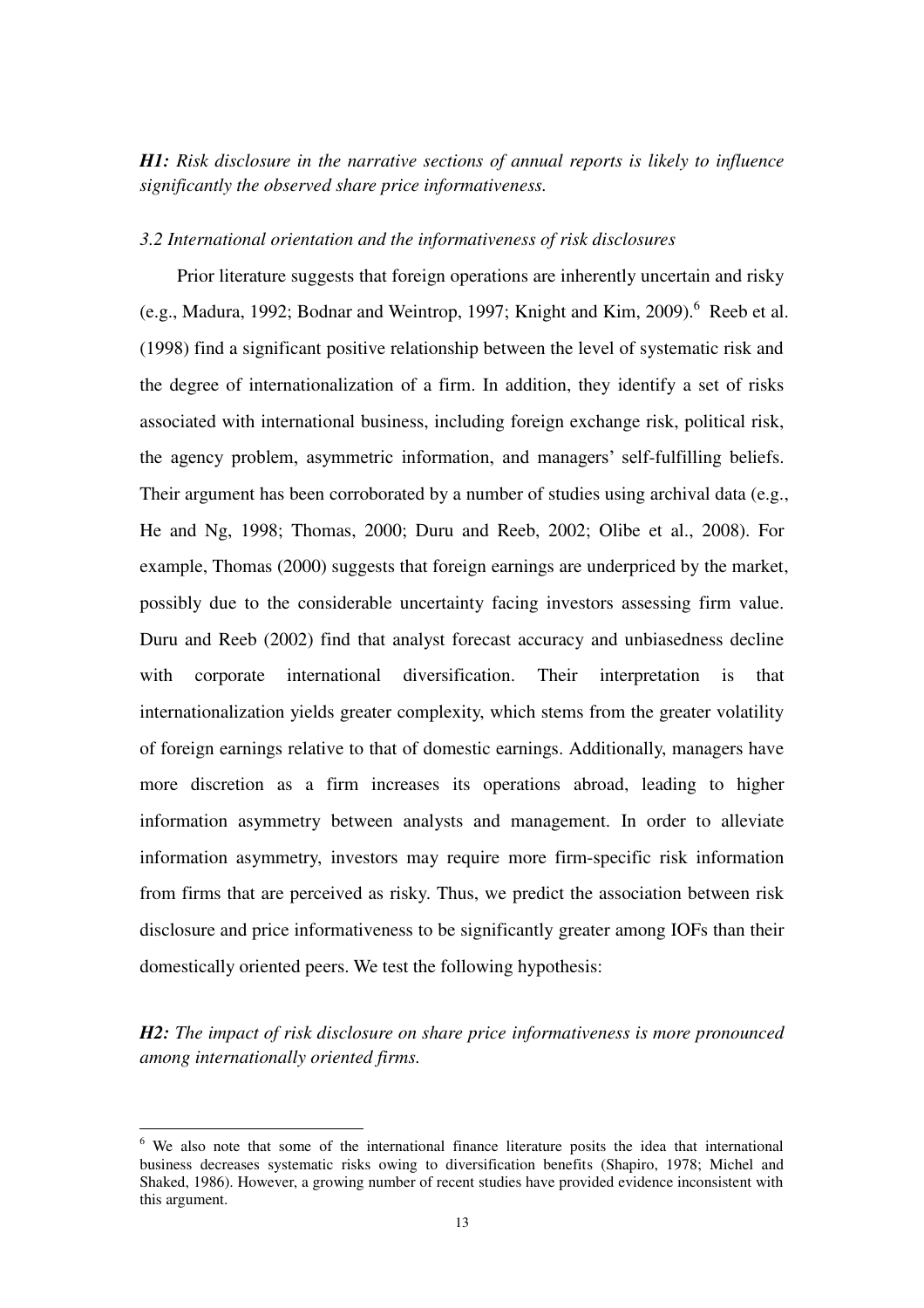#### **4. Research design**

#### *4.1 Measurement of key variables*

#### 4.1.1 Share price informativeness

Our measure of price informativeness is stock price synchronicity. Theoretically speaking, the stock price of a firm conveys less firm-specific information if its stock return is strongly correlated with the market return. Following prior literature (e.g., Morck et al., 2000; Piotroski and Roulstone, 2004; Gul et al., 2010), we first estimate the market model by regressing individual returns on market and industry returns:

$$
R \to T_{i,t} = \beta_0 + \beta_1 \quad M \text{ K T R} = \beta_2 \qquad M \text{ K T R} = T_{t-1} + \beta_2 R \text{ K T}_{t-1} + \beta_3 R \text{ K T}
$$

where, for firm *i* and time *t*, *RET* denotes the firm-specific return on A-shares traded on the Shanghai and Shenzhen stock exchanges, and *MKTRET* and *INDRET* denote the value-weighted A-share market and industry returns, respectively. To control for autocorrelations possibly caused by thin trading, the lagged market and industry returns are also included in the model.

In Eq. (1) we only take the systematic return of the Chinese stock markets into consideration. However, Chinese stock returns may also be influenced by market factors outside of China (Gul et al., 2010). Specifically, prior studies (e.g., Ding and Cheng, 2011; Ding et al., 2013) suggest that the US market leads the movements in the Chinese market. To address this issue, we also estimate a two-factor market model incorporating the returns of both the Chinese and US markets:

$$
RET_{i,t} = \beta_0 + \beta_1 MKTRET_t + \beta_2 USRET_t + \varepsilon_{i,t}
$$
 (2)

where *USRET* is the weighted-average return on all US stocks, and the other variables are defined as earlier. Eqs (1) and (2) are estimated based on daily returns over the 30 trading days following the risk disclosure release dates. Given the length of annual reports, it is reasonable to assume that investors may not be able to update their assessments of firm value promptly (Kravet and Muslu, 2013). Thus, we use a medium-length testing period to allow time for the investors and financial analysts to interpret the risk disclosure information and react based on their interpretations. As in prior studies, stock price synchronicity is defined as the ratio of firm-specific return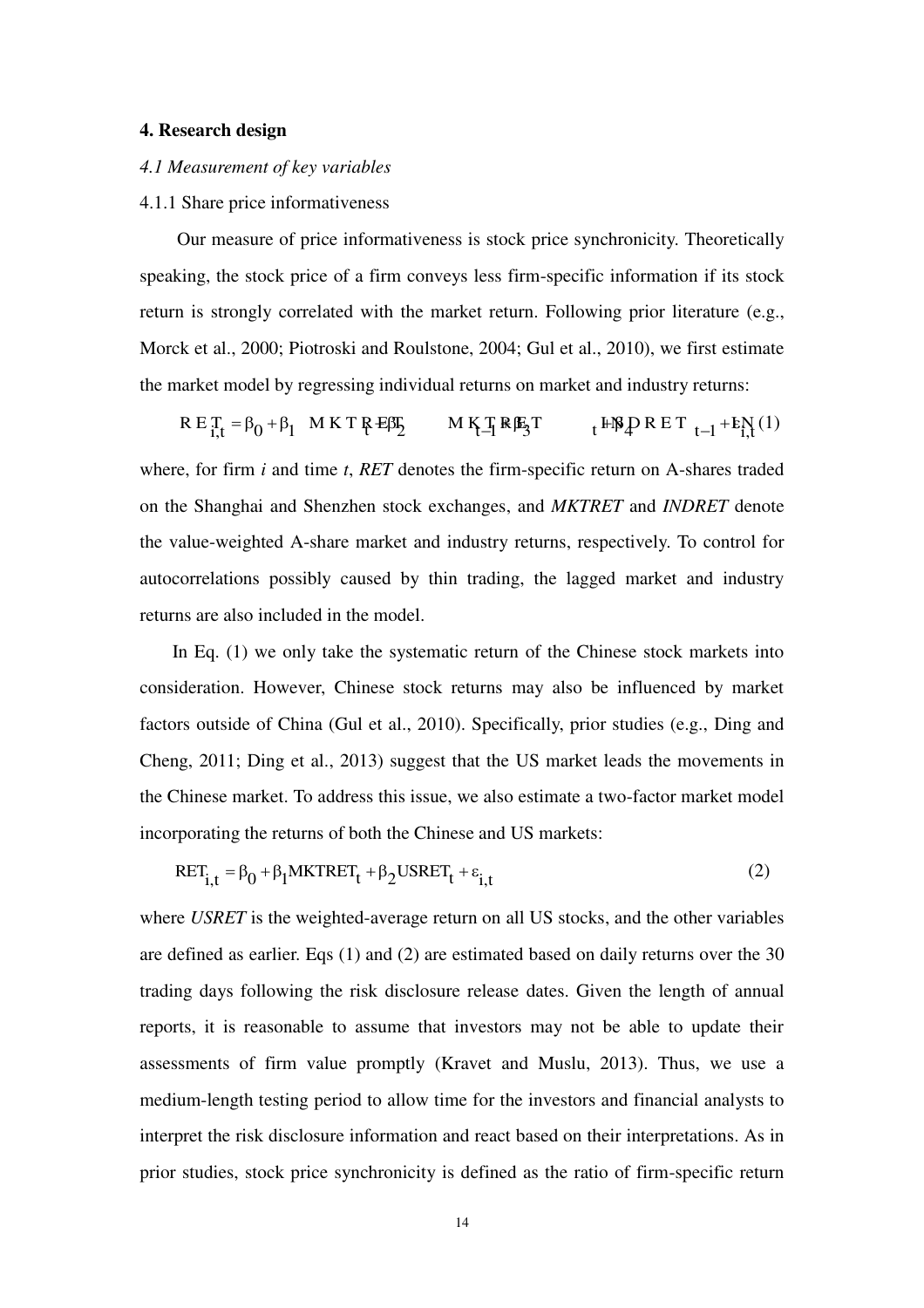variation to total return variation, which is essentially equal to  $1-R^2_{i,t}$  in the market models we estimate. Since  $R^2$  is bounded within [0, 1], we use a logarithmic transformation of  $R^2$  as follows:

$$
SYNCH_{i,t} = \log(\frac{R_{i,t}^2}{1 - R_{i,t}^2})
$$
\n(3)

where  $R^2_{i,t}$  is the goodness-of-fit measure from the estimation of one or other of our market models for firm *i* and year *t*. As *SYNCH* is a monotonically increasing function of  $R^2$ , a higher value of *SYNCH* will indicate a higher correlation between the firm and the market, suggesting that the stock price contains less firm-specific information. In our empirical analyses, we obtain two alternative measures of *SYNCH*: one estimated using the  $R^2$  from Eq. (1), denoted by *SYNCH(1)*, and the other using the  $R^2$ from Eq. (2), denoted by *SYNCH(2)*.

#### 4.1.2 Extent of risk disclosure

 $\overline{a}$ 

 Risk disclosure data are taken from the database of the Research Centre of Corporate Governance at Nankai University, which has been compiling a Corporate Governance Index (including a section on disclosure scores) for all A-share listed firms in China on a yearly basis since 2004. As in other studies, our risk disclosure data are restricted to those included in the annual report, based on the view that the annual report is the most influential disclosure document in terms of the organization communicating a view of its operations to the public (Neimark, 1992), and because the annual report is produced regularly (Gray et al., 1995).

Under the regulatory requirements of the  $CSRC$ , the following risk categories are suggested as typical of Chinese listed firms: operational risks, financial risks, investment risks, and new products/R&D risks. A total of 18 criteria (topics and subtopics) form the scorecard used to assess each firm in our sample. These rules are broadly consistent with IFRS-converged China Accounting Standards (CAS). The

 $<sup>7</sup>$  The regulations include the following: the Securities Law of the People's Republic of China, the</sup> Company Law of the People's Republic of China, the Circular by the CSRC on the Content and Format Standards of Information Disclosure for Securities-Issuing Companies No.2 - Content and Format of Annual Report, and the Guidelines for the Corporate Governance of Listed Companies.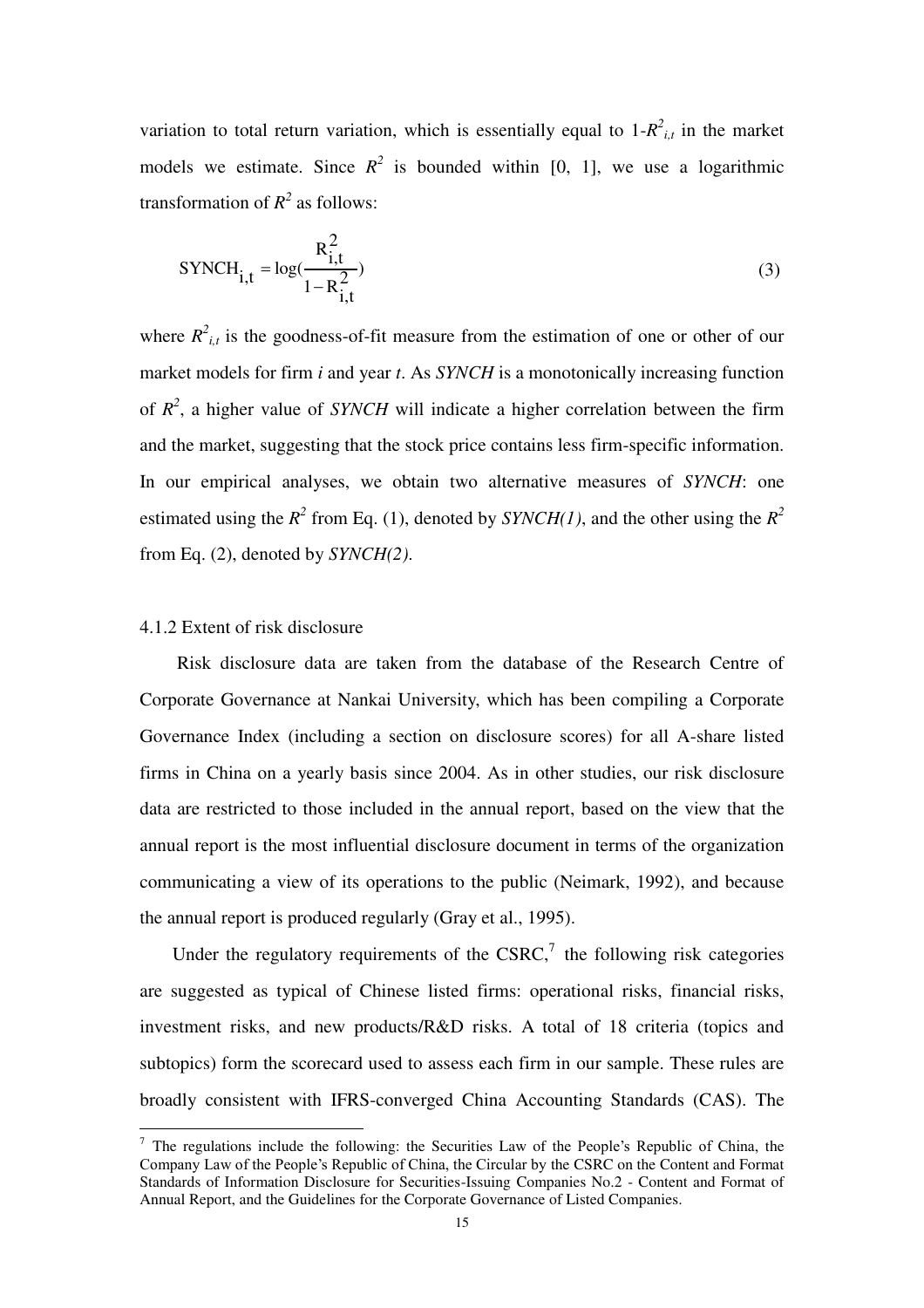extent of risk disclosure is measured in two different ways. In our main analysis, firms that disclose a specific scoring criterion receive a score of one, and other firms receive zero. The total score for risk disclosure is computed as the equally weighted sum across all 18 criteria (*R\_DISC*). Firms that disclose more risk information have higher scores. As a robustness check, we also use the number of sentences in the section on risk factors (*NUM\_RDISC*) to measure the extent of risk disclosure. The list of criteria is provided in Appendix 1.

#### 4.1.3 International orientation

 In prior studies, especially those in the international economics literature, the most common proxy for international orientation is the foreign sales ratio (e.g., foreign sales divided by total sales) (Sullivan, 1994; O'Connor et al., 2009). Specifically, an IOF is defined by a dummy variable (denoted *INTER*), which equals one if foreign sales are equal to or exceed 25% of total sales. In order to enhance the robustness of our analyses, an alternative measure of international orientation is defined. It is also a dummy variable (denoted *INTER\_D*), which is coded as one if foreign sales are more than zero. We use *INTER* in the main analysis because it is well established in the international business literature that 25% of foreign sales is a benchmark for determining whether a firm has an international orientation (O'Connor et al., 2009; Koster and Karlsson, 2009).

#### *4.2 Model specification*

 $\overline{a}$ 

To mitigate endogeneity concerns, we adopt a lead-lag approach by regressing the informativeness measure for firm  $i$  in year  $t+1<sup>8</sup>$  on the extent of risk disclosure and control variables in year *t*. In order to test H1, that risk disclosure is associated with price informativeness, we estimate the following regression equation:

$$
SYNCH_{i,t+1} = \alpha + \beta_1 R \cdot DISC_{i,t} + \beta_2 SIZE_{i,t} + \beta_3 LEV_{i,t} + \beta_4 VOL_{i,t} + \beta_5 STDROA_{i,t} + \beta_6 B/M_{i,t} + \beta_7 OWNCON_{i,t} + \beta_8 BIG4_{i,t} + \beta_9 DUALITY_{i,t} + \beta_{10} BSIZE_{i,t}
$$

<sup>8</sup> As discussed in section 4.1.1, stock price synchronicity is computed using daily returns over the 30 trading days following the release of the risk disclosure.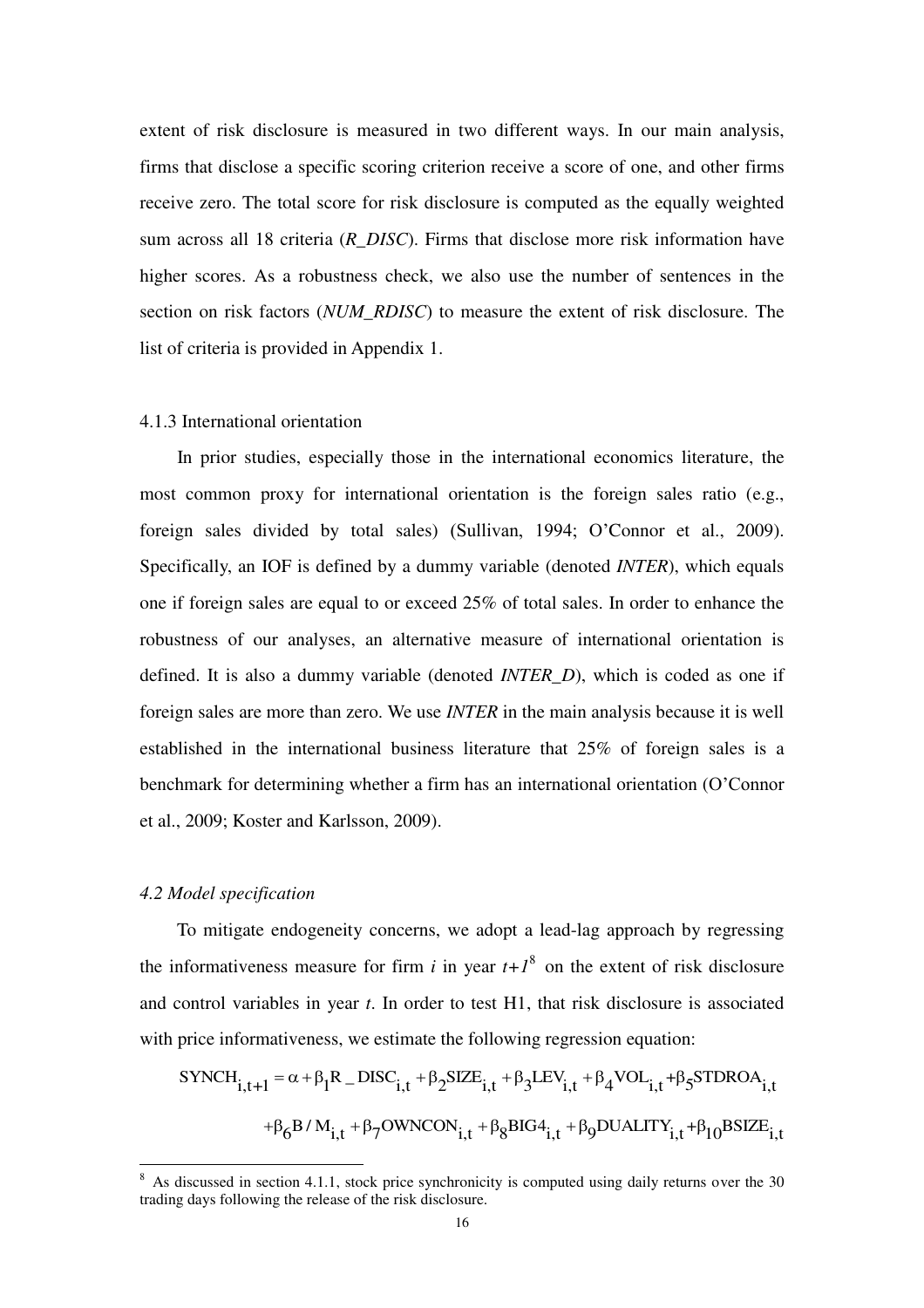$$
+\beta_{11}DIND_{i,t} + Year + Industry + \varepsilon_{i,t}
$$
\n<sup>(4)</sup>

where *SYNCH* is the stock price synchronicity as defined in section 4.1.1. The main explanatory variable is *R\_DISC*, which was defined in section 4.1.2. If the null hypothesis H1 is true, then  $\beta_1$  should be significantly different from zero. To test H2, we estimate Eq. (4) for IOFs and DOFs, respectively. If H2 is true, then we should observe a more significant  $\beta_1$  for the former group.

Following previous research (Piotroski and Roulstone, 2004; Chan and Hameed, 2006; Gul et al., 2010), we control for a number of factors that may also affect price informativeness. Firm size (*SIZE*) is measured as the natural log of total assets in the year, leverage ratio (*LEV*) is measured as the ratio of total liabilities to total assets, trading volume turnover (*VOL*) is computed as the total number of shares traded in the year, divided by the total number of outstanding shares in that year, earnings volatility (*STDROA*) is computed as the standard deviation of a firm's return on assets (ROA) over the preceding five years, book-to-market ratio (*B/M*) is measured as the book value divided by the market value of equity in the year, ownership concentration (*OWNCON*) is defined as the Herfindahl index of the top ten shareholders of the firm, *BIG4* is a dummy variable that equals one if the firm is audited by one of the Big 4 auditors (i.e., PricewaterhouseCoopers, Deloitte, Ernst & Young and KPMG) and otherwise equals zero, *DUALITY* is also a dummy variable, that equals one if the CEO also serves as board chairman, and otherwise equals zero, board size (*BSIZE*) is measured as the log of the number of board members, and the percentage of independent directors (*DIND*) is computed as the number of independent directors divided by the total number of board members. Additionally, we include year and industry dummies to control for industry and year fixed effects. All continuous variables are winsorized at the  $1<sup>st</sup>$  and  $99<sup>th</sup>$  percentiles to mitigate the effect of outliers. The variable definitions are presented in Appendix 2.

## *4.3 Sample and data sources*

 Our sample covers the five-year period, 2007-2011. We start from 2007 because it was the first year of China's adoption of IFRS. We restrict our sample to the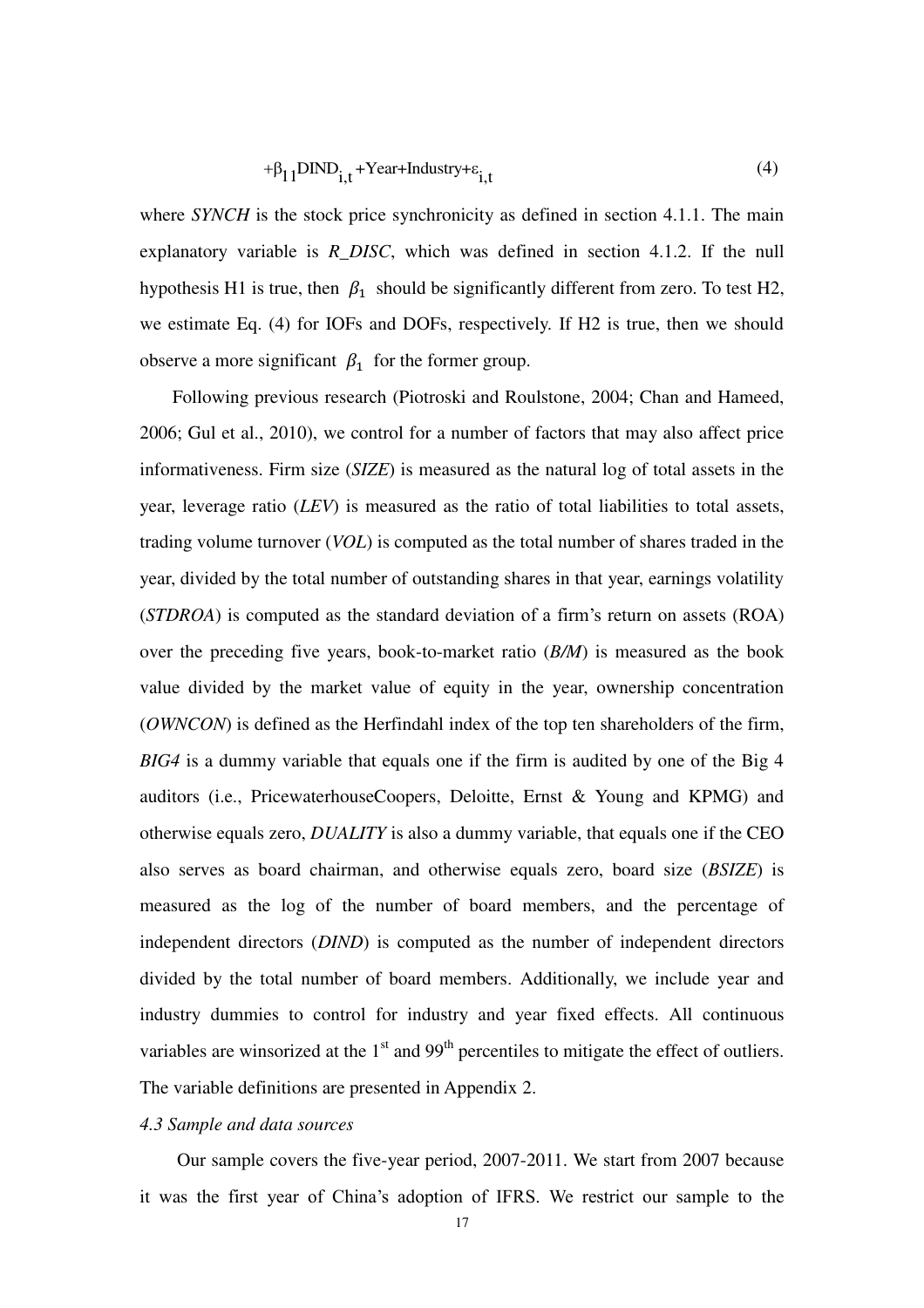post-IFRS period to mitigate possible confounding effects caused by the change in standards. To construct the price informativeness measure, the Chinese market returns are extracted from the China Stock Market and Accounting Research (CSMAR) database and the US stock returns from the Centre for Research in Security Prices (CRSP) database. Our risk disclosure data are obtained from the database of the Research Centre of Corporate Governance at Nankai University. The accounting and financial data used in our analyses are downloaded from the CSMAR database.

The initial sample includes 7,035 observations. We exclude 430 dual-listed firm-year observations  $(A+B)^9$  because the value of the informativeness measure for such firms differs significantly from that for A-share firms (Gul et al., 2010). In addition, we delete 428 specially treated (ST) firm-year observations, since such firms are subject to many trading restrictions.<sup>10</sup> We exclude another 160 financial industry observations, and 584 observations with insufficient accounting or financial data. The sample selection process yields a final sample of 5,433 observations.

Panel A of Table 1 presents the distribution of our sample across industries based on CSRC industry classifications. Over 55% of the sample comes from the Manufacturing industry, followed by Trade (6.92%) and Real Estate (6.48%). Firms in the Media industry account for less than 1% of the sample. Panel B presents the yearly distribution of our sample. The number of firms increases monotonically over the five-year period, reflecting the fact that Chinese stock markets are growing steadily.

## [Insert Table 1]

#### **5. Empirical analysis**

 $\overline{a}$ 

<sup>&</sup>lt;sup>9</sup> In China, firms can issue A-shares, which are traded in the Chinese currency (RMB) and are mainly intended for domestic investors, and/or B-shares, which are traded in US dollars in Shanghai, or Hong Kong dollars in Shenzhen, and are mainly intended for foreign investors. Prior to 19<sup>th</sup> February 2001, B-shares could only be purchased by foreign investors. Since then, individual domestic investors have also been permitted to purchase B-shares with foreign currency.

 $10$  The CSRC mandates that if a listed firm reports losses in two consecutive years, its stock will be specially treated (ST). ST status imposes huge costs on listed firms. For instance, the daily stock price movement is restricted within a range of 5%. An ST firm's semi-annual report must be audited, which is not required for other firms. More seriously, ST firms are not allowed to raise additional capital from the stock market. If an ST firm reports one further year of losses, it will be suspended from trading on the stock exchanges, and the stock will be delisted if a fourth annual loss is reported.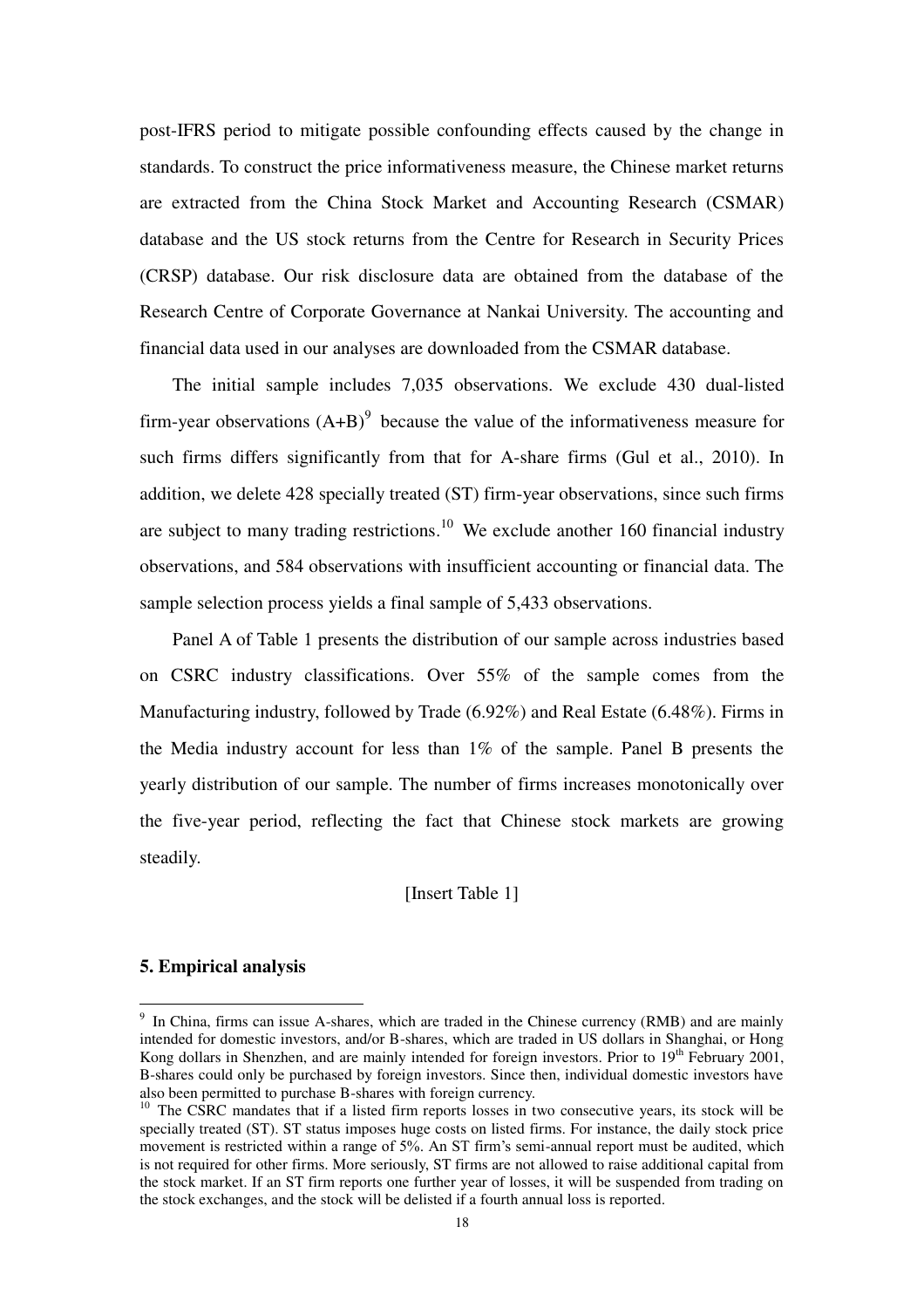## *5.1 Summary statistics*

 $\overline{a}$ 

 Table 2 presents summary statistics on the key variables used in the full sample analysis (Panel A) and subsample analysis (Panel B). In Panel A, the mean and median of *SYNCH*(1) are -0.489 and -0.387, respectively, while the mean and median of *SYNCH*(2) are 0.039 and 0.076, respectively. Our measure of *SYNCH*(1) is computed using the same specification of the market model but a different sample period and different return data to that used in Gul et al.  $(2010).<sup>11</sup>$  They report a mean and median of -0.232 and -0.151, which are higher than our corresponding figures. This suggests that, given the rapid development of the Chinese capital market, the informational efficiency of the stock prices of Chinese listed firms has improved substantially over time. Both *SYNCH*(1) and *SYNCH*(2) display considerable cross-sectional variations, as reflected in the high discrepancy between the minimum and maximum values. For example, *SYNCH*(1) has a minimum value of -4.430 and a maximum value of 1.678, with a standard deviation of 1.11. This significantly high variation in price synchronicity suggests that the firm-specific information flow to the market varies widely across firms within China. In addition, the mean and median values of *R\_DISC* are 0.519 and 0.500, respectively, suggesting that the risk disclosure scores are evenly distributed across firms.

Panel B presents the summary statistics for IOFs and DOFs, respectively. The price informativeness tends to be significantly higher among the IOFs based on both measures of stock price synchronicity. For example, the means of *SYNCH*(1) are -0.596 and -0.470 for the IOF and DOF subsamples, respectively. The difference between the two groups is significant at the 1% level. Both *R\_DISC* and *NUM\_RDISC* are significantly higher for the IOFs than the DOFs. For instance, the mean of *R\_DISC* is 0.541 for the former, while it is 0.515 for the latter. The difference in the mean of *R\_DISC* is significant at the 5% level between the two subsamples. This indicates that firms with more international business tend to disclose more risk factors to compensate for the uncertainty facing investors.

 $11$  Specifically, their sample period is 1996-2003. Additionally, unlike in our study where we use daily returns over the 30 trading days following the risk disclosure release dates, they use daily returns over the whole fiscal year to compute stock price synchronicity.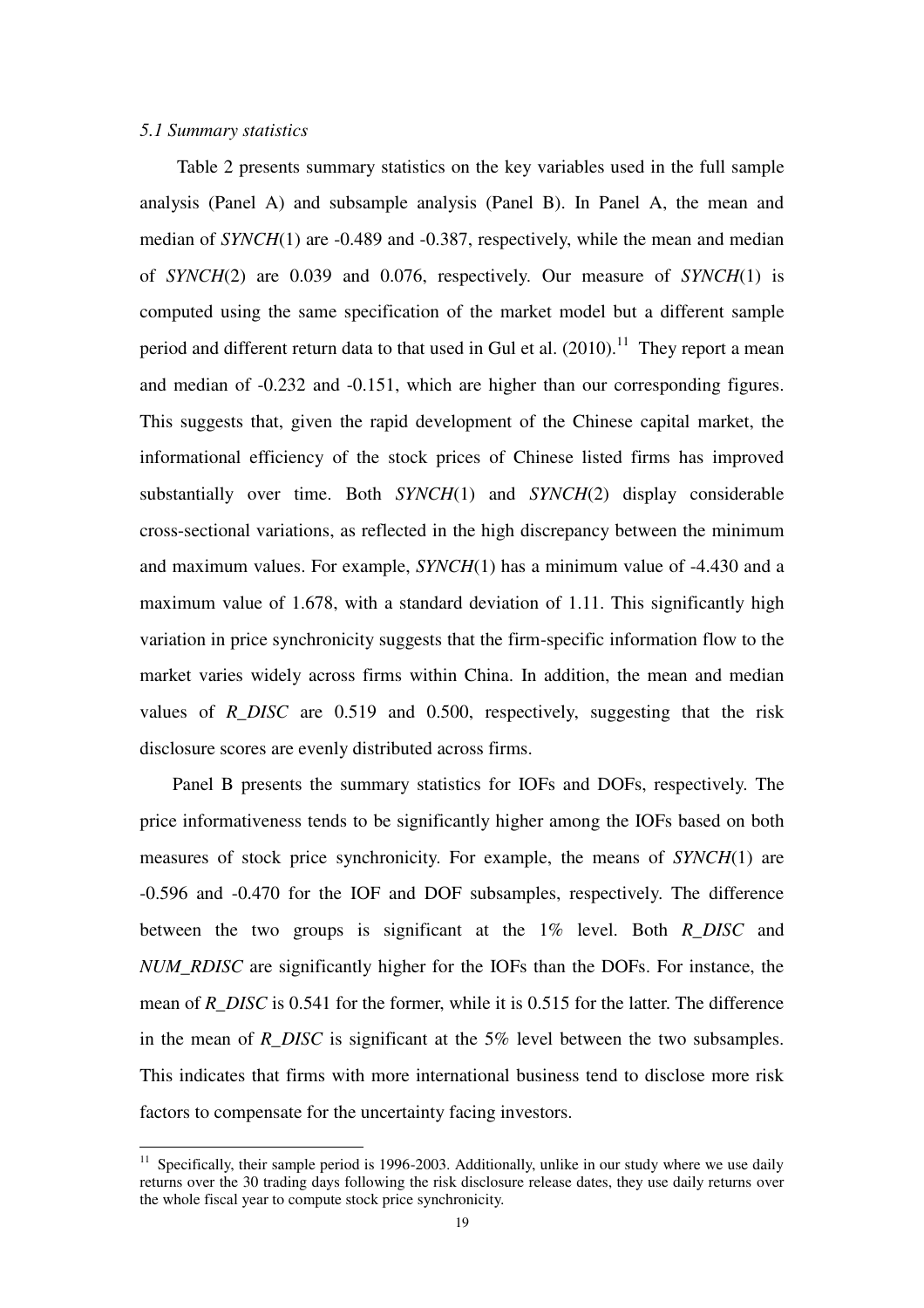## [Insert Table 2]

#### *5.2 Correlation matrix*

 $\overline{a}$ 

 Table 3 presents the Pearson correlations for the variables used in the main analysis. *R\_DISC* significantly negatively correlates with both measures of synchronicity (coefficients: -0.060 for *SYNCH*(1) and -0.037 for *SYNCH*(2)). This lends initial support to the argument that risk disclosure is positively associated with price informativeness. Consistent with Gul et al. (2010), stock price synchronicity is positively correlated with firm size (*SIZE*), book-to-market ratio (*B/M*), and ownership concentration (*OWNCEN*), but negatively correlated with earnings volatility (*STDROA*). However, correlation coefficients cannot be used directly to establish causality due to the fact that correlations merely measure the covariation with which two variables move together (Chen and Metcalf, 1980). In addition, as *R\_DISC* is a quantitative measure of a qualitative construct, it is difficult to interpret the economic significance of the correlations between *R\_DISC* and the other variables (Kravet and Muslu, 2013). Finally, since the correlations among the non-dependent variables are less than 0.7, multicollinearity should not be a concern in this study.<sup>12</sup>

[Insert Table 3]

## *5.3 Effect of risk disclosure on stock price informativeness*

 Table 4 presents the results of Eq. (4) testing the effect of the extent of risk disclosure on stock price synchronicity. As seen in columns (1a) and (1b), where *SYNCH*(1) is the dependent variable, the coefficient on *R\_DISC* is significantly negative (-0.156, t-stat=-3.590). This indicates that synchronicity is inversely associated with the extent of risk disclosure, which supports the notion that risk disclosure is informative and useful to investors. Thus, the amount of firm-specific information captured in stock prices tends to be higher when more risk factors are disclosed.

<sup>&</sup>lt;sup>12</sup> Lind et al. (2002) point out that multicollinearity may exist if the correlation coefficients exceed 0.7, and this is a typical threshold used to identify the presence of multicollinearity.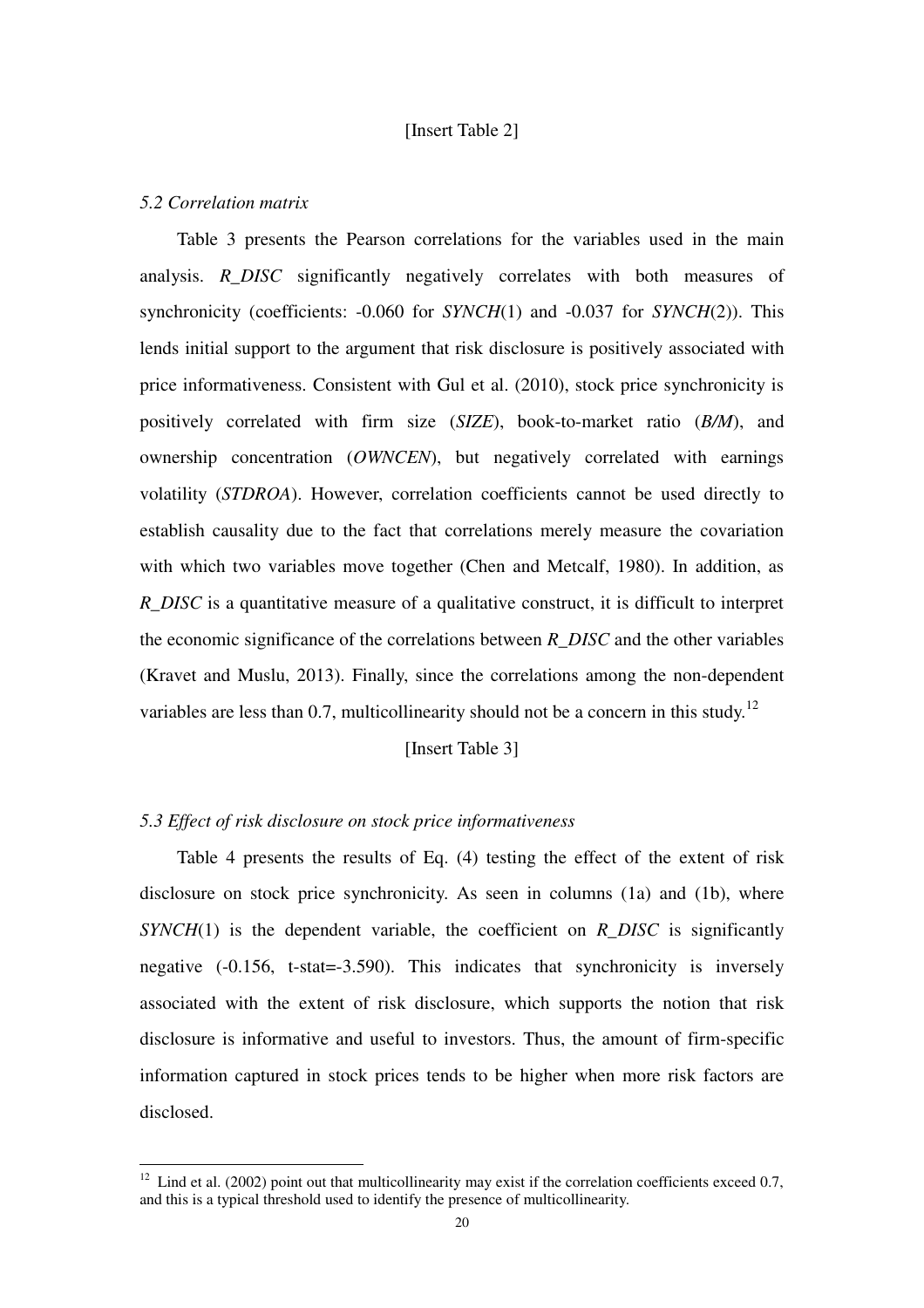Turning to the control variables, the signs of their coefficients are broadly consistent with prior studies. For instance, the coefficient on *SIZE* is positive and significant in column (2a) (0.111, t-stat=5.470), suggesting that the stock prices of large firms tend to mirror the market to a greater extent than those of small firms, which is partly because large firms account for a major proportion of the market index (Chan and Hameed, 2006; Gul et al., 2010). The coefficient on *B/M* is significantly positive (0.786, t-stat=8.820), indicating that firms with fewer growth opportunities tend to have less firm-specific information incorporated in their stock prices (Gul et al., 2010). The *LEV* coefficient is significantly negative (-0.545, t-stat=-6.190). This suggests that firms with greater financial risks tend to disclose more firm-specific information to satisfy the information demand of investors. The coefficient on *STDROA* is negative and significant  $(-1.085, t-stat=3.530)$ , suggesting that volatile earnings increase the firm-specific information incorporated in stock prices. The coefficients on *BSIZE* and *DIND* are negative, suggesting that superior corporate governance tends to enhance stock price informativeness, possibly by improving information transparency (Ding et al., 2013). In contrast to Gul et al. (2010), who find a significantly negative coefficient on *VOL*, our *VOL* coefficient is significantly positive (0.267, t-stat=9.350). This suggests that active trading enhances the incorporation of market-related information in stock prices. The above findings are not sensitive to the alternative measure of stock price synchronicity *SYNCH*(2).

## [Insert Table 4]

#### *5.4 Effect of international orientation on informativeness of risk disclosure*

 Table 5 presents the regression results from testing hypothesis H2, that the effect of risk disclosure on stock price synchronicity is more pronounced among IOFs. A firm is defined as internationally oriented if its foreign sales account for at least 25% of total sales (in Panel A) or if its foreign sales are greater than zero (in Panel B). To enhance the robustness of our analyses, the results are reported using two alternative measures for stock price synchronicity (*SYNCH*(1) and *SYNCH*(2)) in each panel. As seen in column (1), for example, the coefficients on *R\_DISC* are -0.429 (t-stat=-3.79)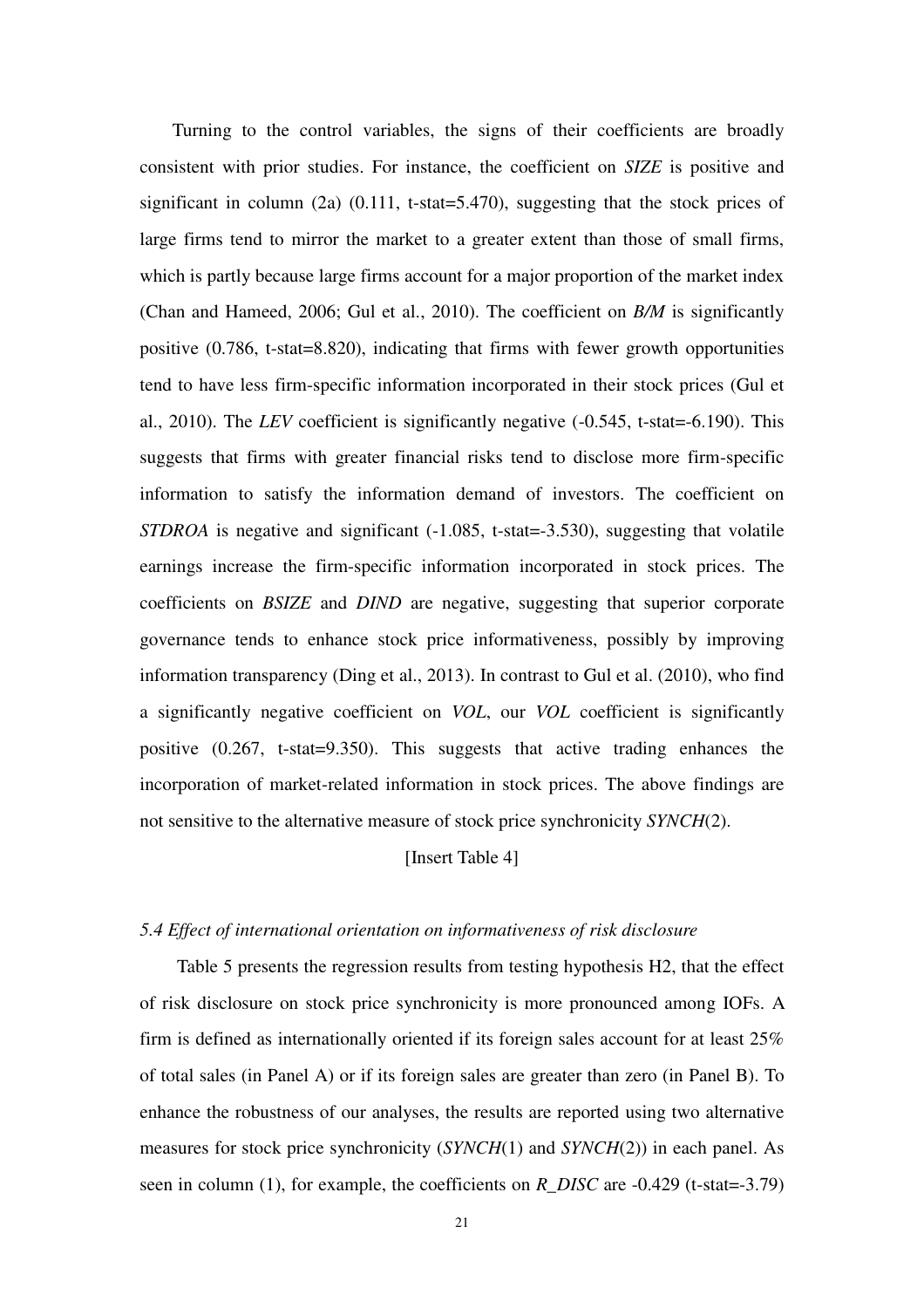for IOFs and -0.095 (t-stat=-2.00) for DOFs. The difference in *R\_DISC* is significant at the 1% level. This suggests that international orientation facilitates the capturing of firm-specific information in stock prices and thus reduces stock price synchronicity, which is in line with our hypothesis H2. The findings are robust to the different measures used for international orientation and price synchronicity, as shown in columns  $(2)-(4)$ .

The signs of the coefficients on the control variables are consistent with those reported in Table 4. In addition, these coefficients do not vary significantly between the two subsamples, with *OWNCEN* being the only exception. The coefficients on *OWNCEN* are positive and significant at the 10% level for IOFs (0.555, t-stat=1.93), while being negative but insignificant for DOFs (-0.093, t-stat=-0.920). This suggests that IOFs with a concentrated ownership structure are less likely to disclose private information to outside shareholders.

## [Insert Table 5]

#### **6. Robustness check and additional analysis**

#### *6.1 Alternative measure of risk disclosure*

 $\overline{a}$ 

 Although our main proxy for risk disclosure is constructed following a rigorous process, some doubt can still be cast on the reliability of this measure. To provide robust evidence, we redo the above tests replacing *R\_DISC* with *NUM\_RDISC*, which is computed as Log (1+Number of sentences in the section on risk factors in the annual report). Table 6 presents the results of the regression where the dependent variable is  $SYNCH(1)$ <sup>13</sup> As seen in Panel A, *NUM\_RDISC* is significantly negative related to synchronicity for the full sample (-0.030, t-stat=-2.35). A comparison of the coefficient on *NUM\_RDISC* in Panel B shows that the stock prices are less synchronous for IOFs (-0.148, t-stat=-4.19) than for DOFs (-0.010, t-stat=-0.70). The difference between the two subsamples is significant at the 1% level. Put together, these findings are consistent with the results reported in the main analyses, lending more confidence to the validity of our risk disclosure measures.

<sup>&</sup>lt;sup>13</sup> The results (untabulated) remain qualitatively similar if *SYNCH*(2) is used as the dependent variable.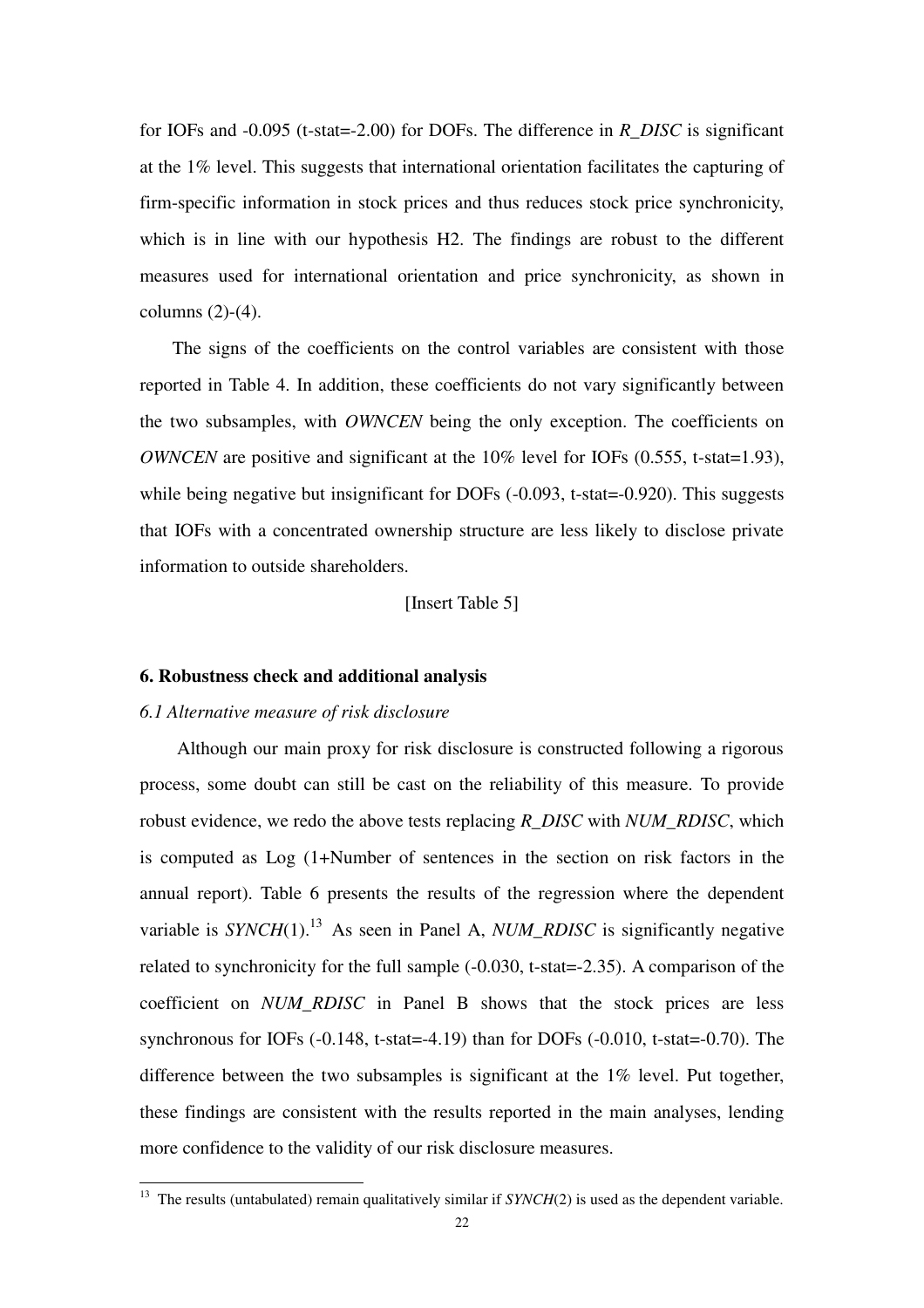#### [Insert Table 6]

#### *6.2 Industry-adjusted risk disclosure*

 One may argue that there is a lack of firm-specific information in our risk disclosure measures (Johnson, 2010). To capture the firm-specific risk information, we follow Kravet and Muslu (2013) by dividing risk disclosure into industry-level risk disclosure, defined as the industry median of risk disclosure, and firm-specific risk disclosure, defined as risk disclosure net of industry-level risk disclosure (*Adj. R\_DISC*). We reexamine the main tests using *Adj. R\_DISC* as the independent variable. As seen in Panel A of Table 7, the coefficient on *Adj. R\_DISC* is negative and significant at the 1% level, consistent with the findings reported in Table 4. Panel B presents the results of the subsample analysis. The coefficient on *Adj. R\_DISC* is substantially lower among IOFs (-0.421, t-stat=-3.720) than DOFs (-0.102, t-stat=-2.180). The difference is significant at the 1% level (t-stat=-2.75). Taken together, the results collectively suggest that firm-specific risk disclosure is informative for investors, and more so for firms that are perceived to be riskier.

## [Insert Table 7]

#### *6.3 Alternative measure of informativeness: stock price crash risk*

 In this subsection, we use an alternative measure to proxy for the amount of firm-specific information, that is, stock price crash risk. Prior literature consistently suggests that managers have a self-serving bias to disclose favorable information but withhold unfavorable news about the firm (e.g., Kothari et al., 2009). Since risk disclosure is designed to convey unfavorable information and uncertainties of the firm, managers tend to avoid providing meaningful risk factor disclosure or even concealing negative news in order to protect their own wealth and jobs (Campbell et al., 2014). Once the unfavorable information becomes publically available, stock prices will inevitably drops, increasing the stock price crash risk. Thus, we expect that the presence of risk disclosure reduces future stock price crash risk, and especially so for the internationally oriented firms.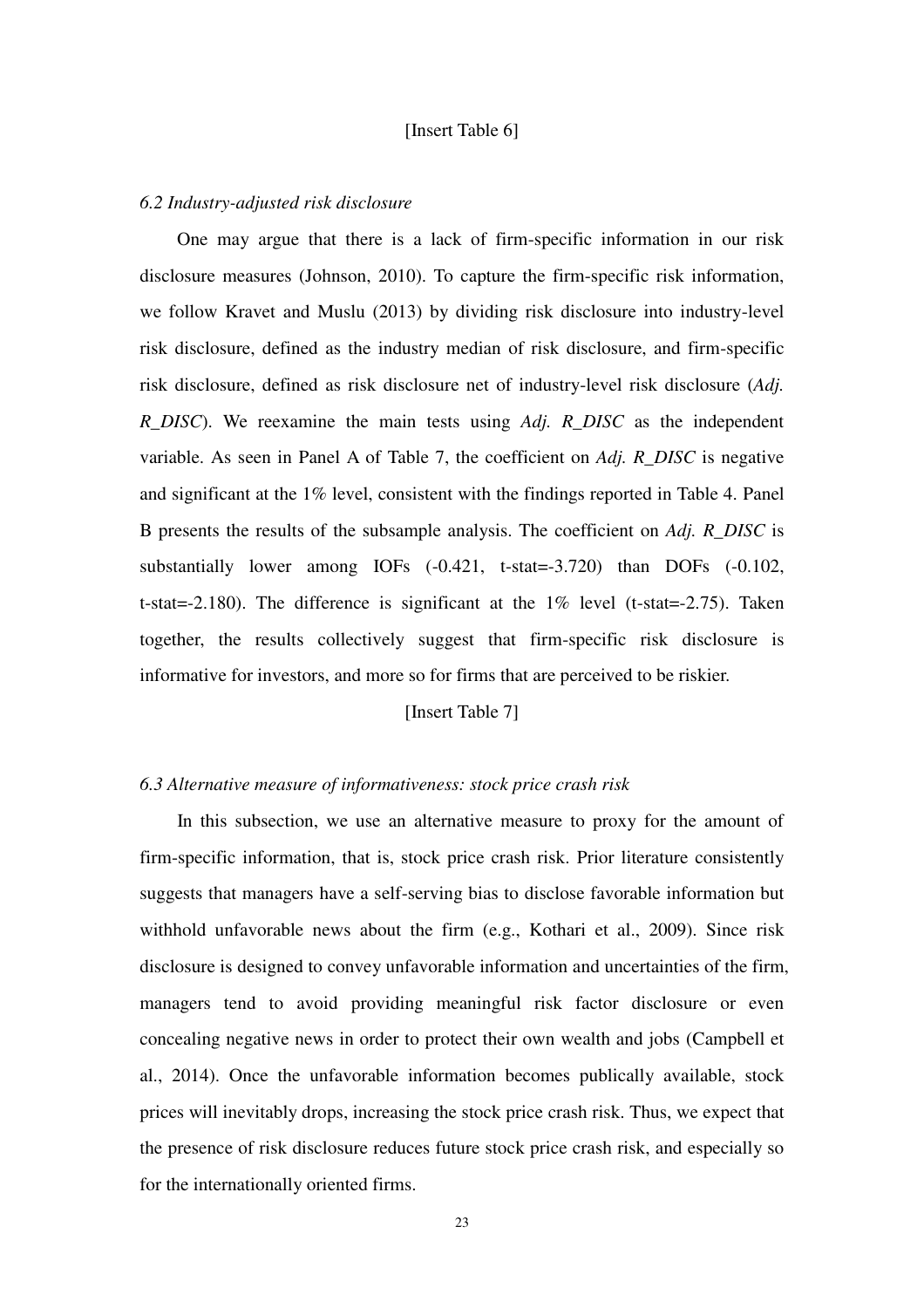Following prior literature (e.g., Kim et al., 2011a, b; Xu et al., 2014), we use two measures of crash risk for robustness. We first estimate firm-specific weekly returns  $(W_{j,t})$ , measured as natural log of one plus residual returns from the following equation:

 $r_{j,\tau} = \alpha_j + \beta_{1,j} r_{m,\tau-2} + \beta_{2,j} r_{m,\tau-1} + \beta_{3,j} r_{m,\tau} + \beta_{4,j} r_{m,\tau+1} + \beta_{5,j} r_{i,\tau+1} + \varepsilon_{j,\tau}$  (5) where  $r_{j,t}$  is the return on stock *j* in week  $\tau$ ,  $r_{m,t}$  is the value-weighted A share market return.

 Our first crash risk measure is the negative conditional skewness of firm-specific weekly returns (*NCSKEW*). We calculate *NCSKEW* for firm *j* over fiscal year *t* by taking the negative of the third moment of firm-specific weekly returns for each year and dividing it by the standard deviation of firm-specific weekly returns raised to the third power. The formula for the negative conditional skewness is as follows:

$$
NCSKEW_{j,t} = -[n(n-1)^{3/2} \sum W_{j,\tau}^{3}]/[(n-1)(n-2)(\sum W_{j,\tau}^{2})^{3/2}] \tag{6}
$$

 The second measure for crash risk is down-to-up volatility (*DUVOL*), which is calculated as follows:

$$
DUVOL_{j,t} = \log\{(n_u - 1) \sum_{Down} W_{j,\tau}^2 / (n_d - 1) \sum_{Up} W_{j,\tau}^2\}
$$
 (7)

 A stock with high *NCSKEW* or *DUVOL* represents a highly left-skewed return distribution and a high probability of price crash. Consistent with prior literature, we control for the following variables: stock turnover (*DTURN*), firm size (*SIZE*), market-to-book ratio (*MB*), leverage (*LEV*), stock return volatility (*SIGMA*), return on assets (*ROA*), the average firm-specific weekly returns in a year (*WRET*), and industry and year dummy variables. All the control variables are lagged one year.

 Columns 1 and 4 of Table 8 report the results for the full sample. The coefficients on *R\_DISC* are negative in both columns, despite insignificance in Column (1) (t-stat=-1.512). The results suggest that risk disclosure reduces future crash risk, consistent with our hypothesis H1. When splitting the sample into IOFs and DOFs, we find that the negative relation between risk disclosure and stock price crash risk is confined to the IOF sample, consistent with the hypothesis H2 that risk information is more useful to investors when the firm is perceived to be more risky.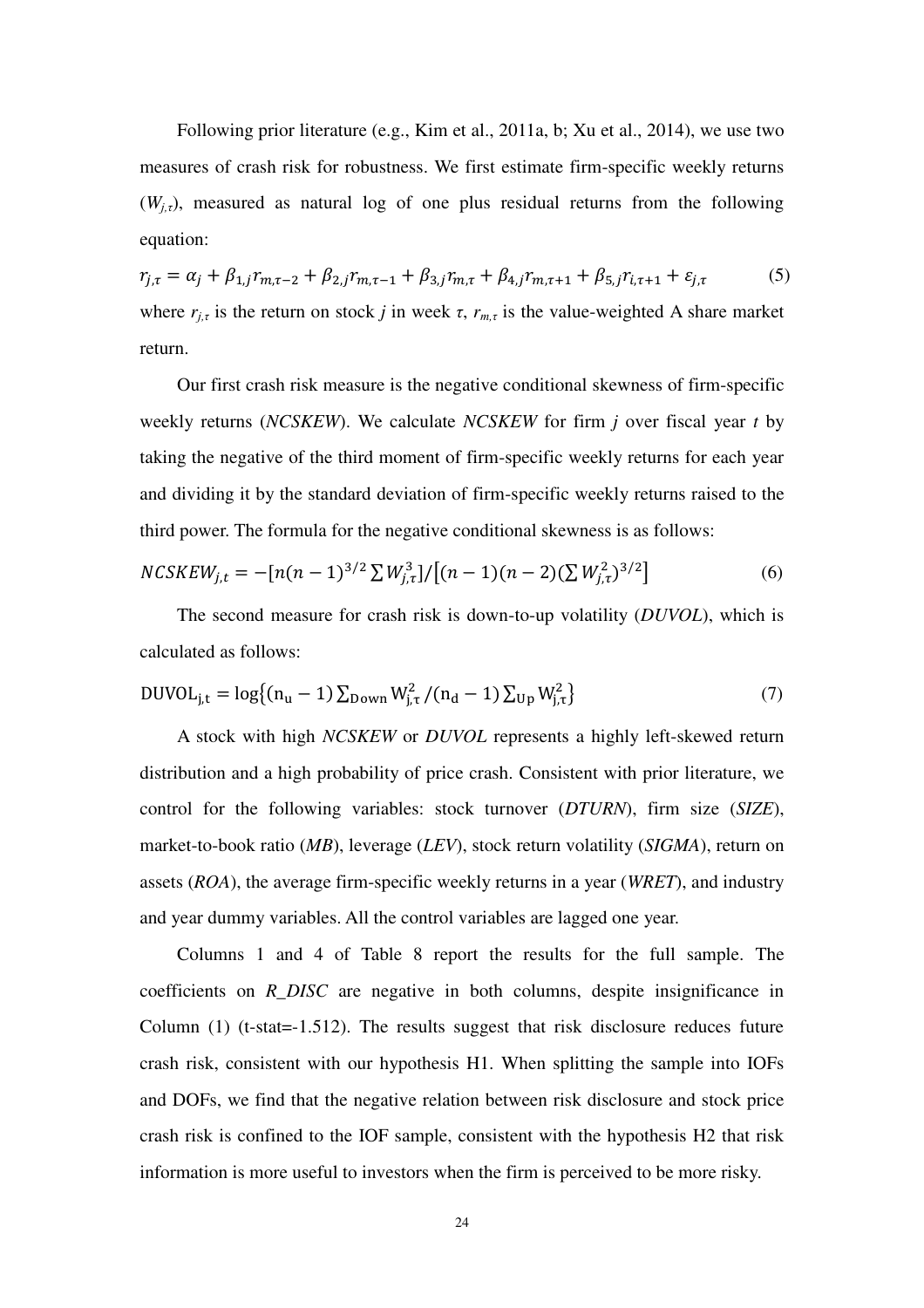#### [Insert Table 8]

#### *6. 4 A change specification*

 Our results may suffer from potentially correlated omitted variables and reverse causality issues. In an effort to address these concerns, we follow Li (2010a) and Kravet and Muslu (2013) by employing a change specification as follows:

$$
\Delta SYNCH_{t+1} = \alpha + \beta_1 \Delta R \quad \text{DISC}_t + \beta_2 \Delta SIZE_t + \beta_3 \Delta LEV_t + \beta_4 \Delta VOL_t + \beta_5 \Delta STDROA_t
$$
  
+  $\beta_6 \quad \mathbf{B} \quad / \quad \mathbf{M} \quad +_{7} \beta \quad \mathbf{0} \quad W \quad N \quad C \quad E \quad N \quad \beta \quad \beta \quad R \quad I \quad G \quad \beta \quad D \quad I$   
+  $\beta_{10} \Delta BSIZE_t + \beta_{11} \Delta DIND_t + Year + Industry + \varepsilon_t$  (8)

where  $\Delta SYNCH$  is the change in stock price synchronicity with *SYNCH* estimated based on Eq.(1),  $\Delta R$ \_DISC is the change in the total risk disclosure score,  $\Delta SIZE$  is the change in firm size,  $\Delta$ LEV is the change in the leverage ratio,  $\Delta$ VOL is the change in trading volume turnover,  $\triangle STDROA$  is the change in earnings volatility,  $\Delta B/M$  is the change in the book-to-market ratio,  $\Delta OWNCEN$  is the change in ownership concentration,  $\triangle BSIZE$  is the change in board size, and  $\triangle DIND$  is the change in the percentage of independent directors. All the changes are computed on an annual basis.

Table 9 presents the results of the change specification. For the full sample, as reported in Panel A, the coefficient on  $\Delta R$ \_DISC is negative but insignificant (-0.056, t-stat=-0.940). Turning to the subsample analysis, we find that the  $\Delta R$ \_DISC coefficients are significantly lower among IOFs (-0.313, t-stat=-2.170) than DOFs (0.000, t-stat=0.000). Once again, the coefficient differs significantly between the two subsamples (t=-2.57). This further confirms the prediction of H2.

#### [Insert Table 9]

#### *6.5 Two-stage least squares approach*

 Thus far, we have assumed that risk disclosure is exogenous to stock price synchronicity. However, both the level of risk disclosure and stock price synchronicity may depend on unobserved firm characteristics, which would in turn lead to biased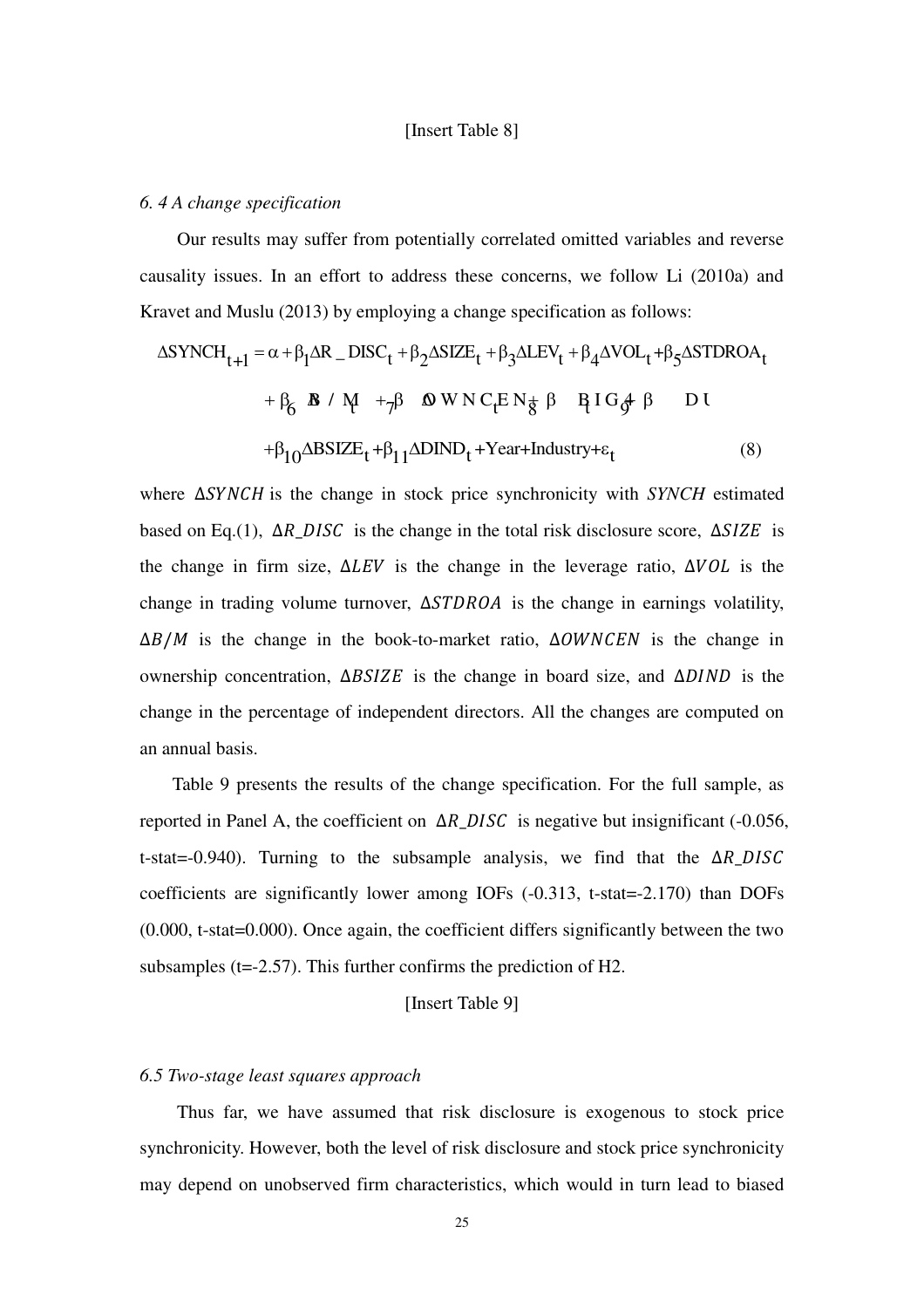estimators. To further enhance the robustness of our evidence, we employ a two-stage least squares (2SLS) approach and repeat our main analyses. In the first stage, we regress *R\_DISC* on the existent control variables along with two newly introduced instrumental variables (IV). The first IV we apply is CEO gender, which is a dummy variable taking a value of one if the CEO is female and zero otherwise. As suggested by Faccio et al. (2012), female CEOs display a lower propensity for risk taking, and are therefore expected to disclose more risk factors to mitigate uncertainty. The second IV is CEO age, which is a continuous variable measured as the CEO's age as of the fiscal year end. Following Tasker (1998), who argues that younger CEOs are more likely to disclose information because they are expected to invest more in signaling their ability to outsiders than their counterparts who are closer to retirement, we expect a negative coefficient on this variable in the first-stage regression. However, both CEO gender and age are unlikely to have direct impacts on stock price synchronicity, which makes them valid IVs for 2SLS estimation.

Table 10 presents just the second-stage results, for brevity. In the first-stage estimation, the untabulated results show that the coefficients on CEO gender are significantly positive (full sample: 0.045, t-stat=2.07), while those on CEO age are significantly negative (full sample: -0.003, t-stat=-4.55). A further test of the linear combination of the IVs suggests that the two IV estimators are efficient (F-stat=3.75, p-value<0.1). In the second-stage estimation, when *SYNCH*(1) is the dependent variable, *R\_DISC* is negatively associated with stock price synchronicity (-0.159, t-stat=-3.66). In addition, the negative effect of risk disclosure on price synchronicity is more pronounced among IOFs (-0.430, t-stat=-3.86) than DOFs (-0.098, t-stat=-2.07). The coefficients on *R\_DISC* differ significantly between the two subsamples (t-stat=-2.88). The findings are robust to the use of the alternative measure of stock price synchronicity (*SYNCH*(2)). Finally, the results of the Sargan-Hansen test reveal that over-identification is not a concern in the present study.

[Insert Table 10]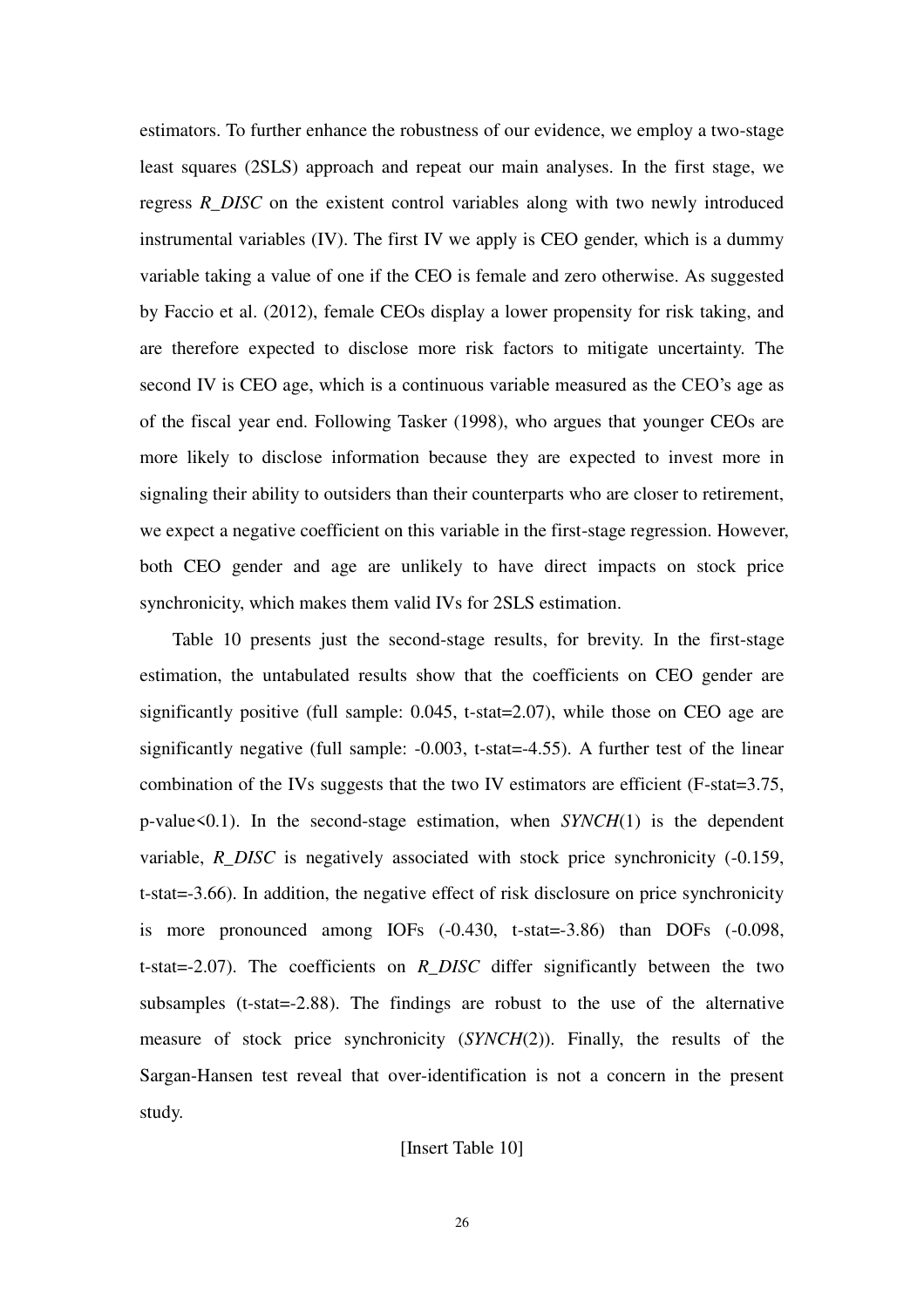#### *6.6 Do internationally oriented firms disclose more risk factors?*

 The above findings consistently show that international orientation facilitates the capturing of disclosed firm-specific risk information in stock prices. The underlying argument is that IOFs are likely to disclose more risk factors than DOFs in order to mitigate the concerns of investors who are reluctant to invest in risky assets. To empirically investigate the argument, we estimate the model as follows:

$$
R\_DISC_t = \alpha_0 + \alpha_1 INTER_t \text{or INTER}\_D_t + \alpha_2 R\_DISC_{t-1} + \alpha_3 SIZE_t + \alpha_4 LEV_t
$$
  
+  $\alpha_5 ROA_t + \alpha_6 B/M_t + \alpha_7 OWN CEN_t + \alpha_8 BIG4_t + \alpha_9 DIND_t$   
+  $\alpha_{10} BETA_t + \alpha_{11} RET_t + \alpha_{12} TURN_t + \alpha_{13} STATE_t + Industry$   
+  $Year + \varepsilon_t$  (9)

where *R\_DISC<sub>t</sub>* is measured as the total score for risk disclosure in year t. *INTER* is a dummy variable that equals one if foreign sales account for at least 25% of total sales. *INTER\_D* is an alternative measure of international orientation, which takes a value of one if the firm's foreign sales are greater than zero. If IOFs disclose more risk factors, then we should observe a positive and significant  $\alpha_1$ .

Following prior literature (Dhaliwal et al., 2011; Campbell et al., 2014), we control for a number of factors that may also affect risk disclosure. Since a firm's disclosure behavior tends to persist over time, a variable that indicates the extent of risk disclosure in year t-1 (*R\_DISCt-1*) is included. Thus, the coefficient on *R\_DISCt-1* will be positive. We control for firm size (*SIZE*) because size is considered to affect a firm's reporting incentives. On the one hand, larger firms face greater public pressure and regulatory scrutiny (Watts and Zimmerman, 1986) and will thus be more likely to disclose risk factors. Therefore, we would expect a positive coefficient on *SIZE*. On the other hand, however, larger firms tend to have lower risks (Fama and French, 1993) and will thus be less likely to disclose risk factors. If this were true, we would expect the coefficient on *SIZE* to be negative. Taking these arguments together, the coefficient on *SIZE* is unknown *ex ante* (Campbell et al., 2014). We expect a positive coefficient on the leverage ratio (*LEV*) because heavy leverage increases firms' business risk, which in turn induces firms to disclose risk information to lower the risk.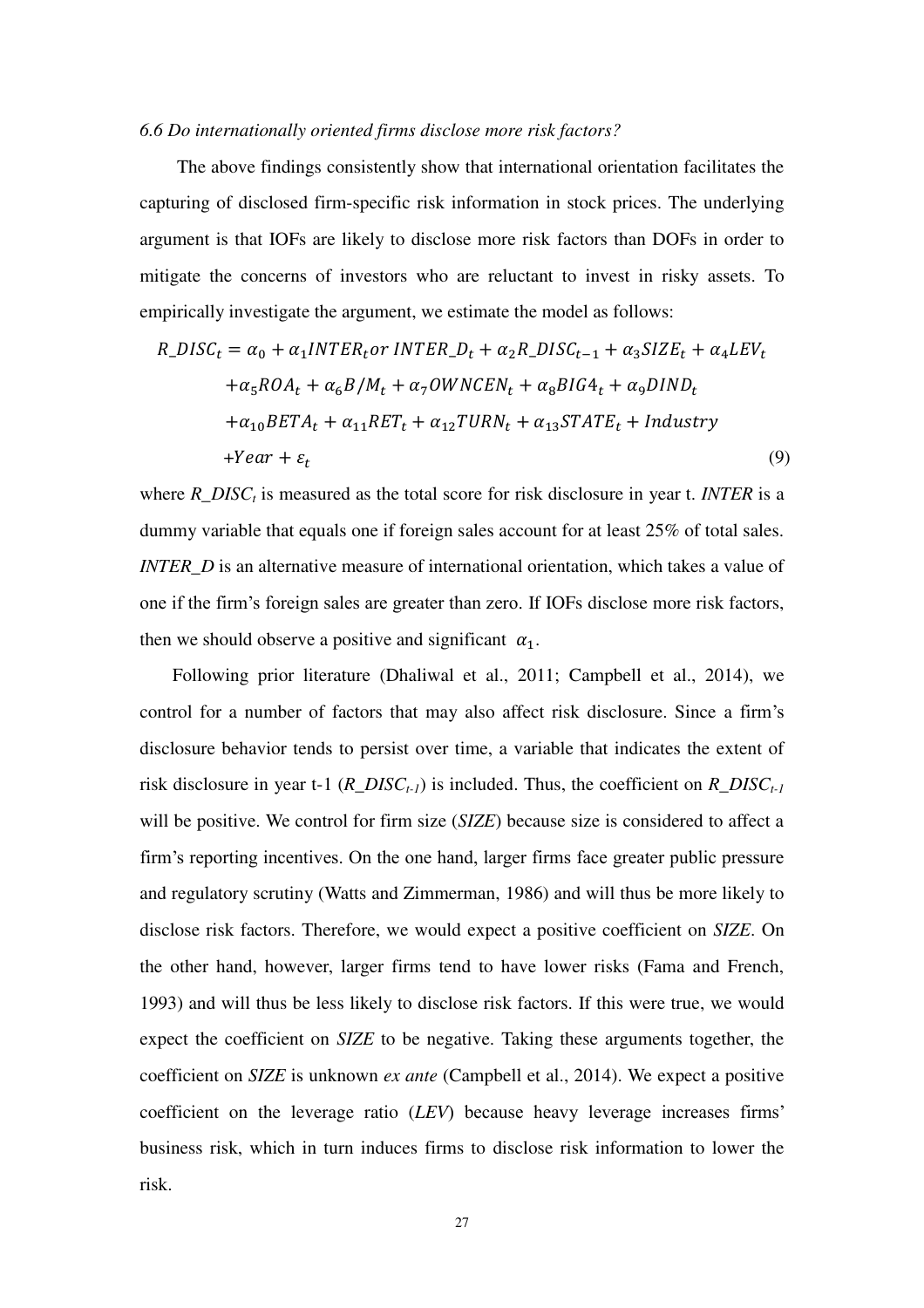We expect the coefficient on *ROA* to be positive if better-performing firms have more financial resources for disclosing risk. However, more profitable firms may face less risk, which may lead to a negative coefficient on *ROA*. Therefore, we do not make a prediction about the sign of the coefficient on *ROA*. The coefficient on the book-to-market ratio (*B/M*) is unpredictable as well. The coefficient may be negative if growth opportunities are positively associated with firm risk as suggested by Fama and French (1993). However, if investors perceive firms with a high *B/M* as more risky, then we would expect a positive coefficient on *B/M*.

Agency theory suggests that managers may voluntarily disclose information as a means to reduce agency conflict with the owners when shares are widely owned (Craswell and Taylor, 1992). However, in a dispersed ownership structure, shareholders are less able to influence a firm's reporting practices (Barako et al., 2006). Thus, the sign of the coefficient on ownership concentration (*OWNCEN*) cannot be predicted. We expect a positive coefficient on *BIG4* because big four audit firms will require their clients to disclose more risk information due to a greater litigation risk (Lennox, 1999). We also expect the coefficient on *DIND* to be positive because independent directors act as an effective mechanism for curb agency problems (Fama and French, 1983) and thus positively affect a firm's reporting practice.

Since the market beta is typically used to measure firm risk, the coefficient on *BETA* should be positively associated with risk factor disclosure (Campbell et al., 2014). In our study, *BETA* is taken from the CSMAR database. In addition, the coefficient on *RET* should be positive because the realized returns are often deemed a proxy for the cost of capital (Vuolteenaho, 2002). *RET* is measured as the annual stock return over the period beginning in the  $5<sup>th</sup>$  month of the fiscal year and ending in the 4<sup>th</sup> month after fiscal year end. *TURN* should also be positively associated with risk factor disclosure because turnover is a proxy for information asymmetry (Jiang et al., 2005). *TURN* is computed using the average daily share turnover ratio during the fiscal year. Finally, we control for state ownership (*STATE*) because it increases moral hazard and agency problems, which in turn may discourage risk factor disclosure.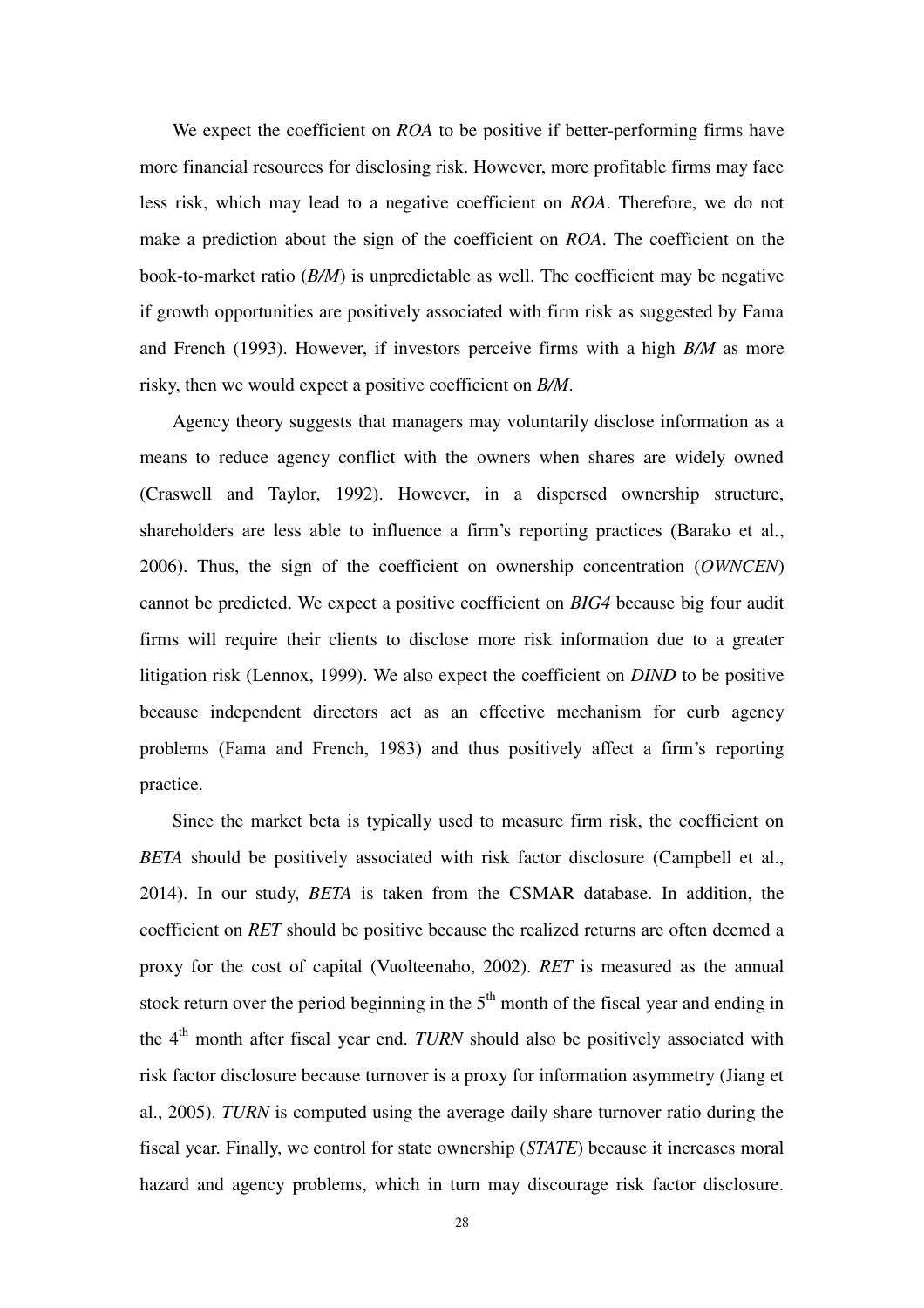*STATE* is defined as the number of shares held by the government.

Table 11 presents the regression results. Both measures of international orientation are positively associated with risk disclosure and significant at the 1% level, which is in line with our argument that IOFs tend to disclose more risk factors due to greater uncertainty. In addition, the signs of the coefficients on the control variables are broadly as expected, which further enhances the validity of our risk disclosure measures. For example, the coefficient on *R\_DISCt-1* is significantly positive, suggesting that a firm's disclosure practices are persistent over time. The coefficients on *BETA* are significantly positive, implying that firms with greater business risk are likely to disclose more risk factors to mitigate uncertainty. *TURN* has positive and significant coefficients as expected, suggesting that firms with greater information uncertainty are more likely to disclose risk factors. *STATE* is negatively associated with risk disclosure, consistent with the notion that government ownership leads to greater agency conflict and subsequently a lower level of disclosure.

## [Insert Table 11]

## **7. Conclusions**

 In this paper we examine the association between stock price informativeness and the extent of risk disclosure in China. Using a sample of Chinese listed firms for the period 2007-2011, we obtain the following findings: First, there is a negative association between stock price synchronicity and risk disclosure. This is consistent with risk disclosure being useful and informative for investors. Furthermore, the association is more pronounced among IOFs, because international diversification increases the complexity and risk involved. As a result, such firms are likely to disclose more firm-specific risk factors to mitigate the concerns of investors. A further investigation finds that IOFs are likely to disclose more risk factors than their domestically oriented counterparts. Our findings are robust to alternative specifications and alternative measures of risk disclosure, stock price synchronicity and international orientation.

Our findings have implications for policy makers, investors and firms. For policy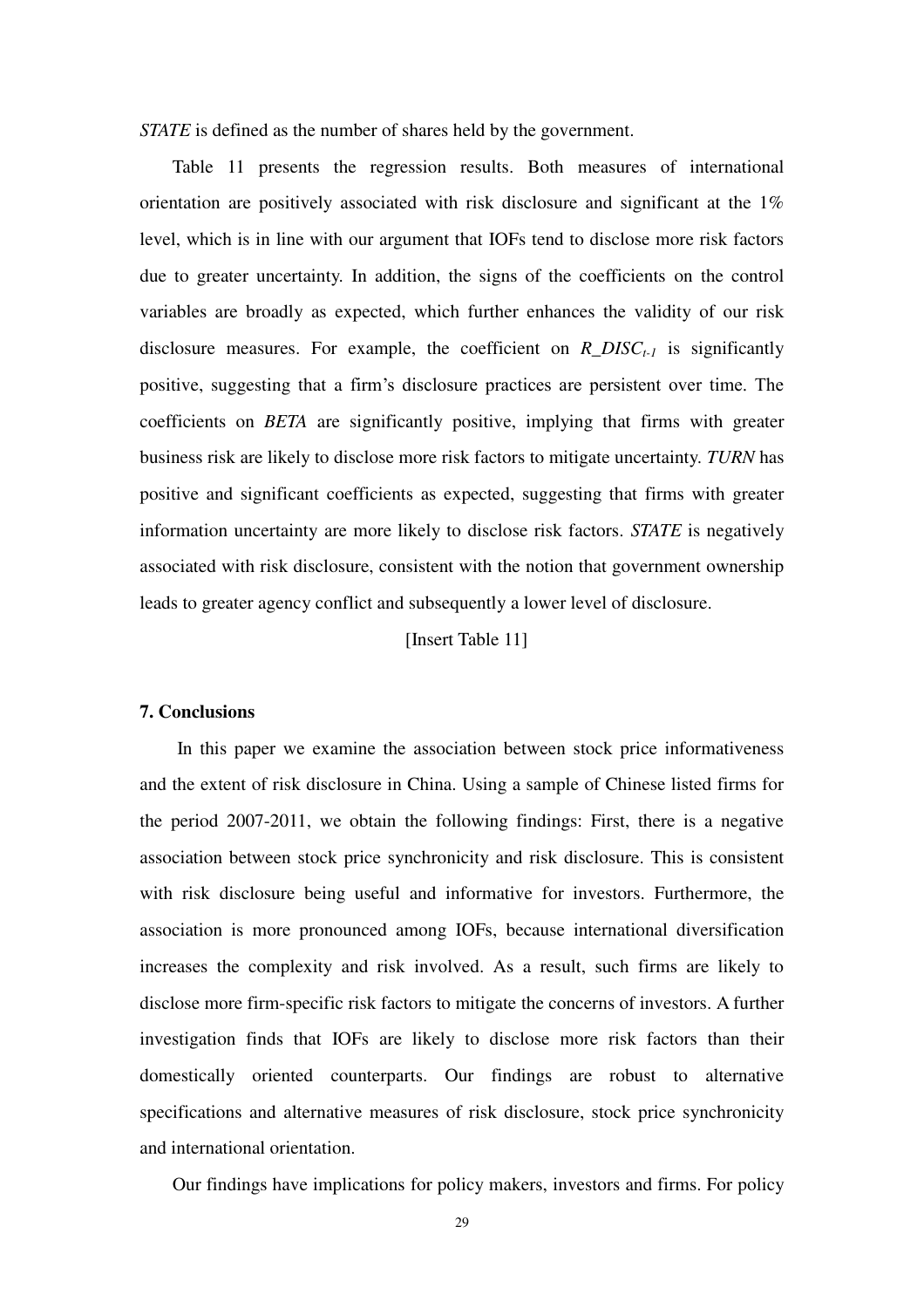makers, the increasing importance and usefulness of risk disclosure has spurred the stock market regulators to improve the reliability of risk information. Our empirical evidence largely suggests that firms tend to reveal credible information in the narrative sections of their annual reports. Policy makers, though, might encourage DOFs to exhibit more meaningful risk information in narrative sections. This is particularly the case given the increasing economic interdependence of national economies across the world, which relates to greater complexity and difficulties in understanding the information of multinational firms. In addition, investors can benefit from our study through an increased awareness of the association between information asymmetry and risk disclosure. Moreover, our findings may help them to develop more effective trading strategies. Investors might rely on our findings to form expectations about the informativeness of risk disclosure across DOFs and IOFs. Finally, firms can utilize the results to improve the information environment and reduce the information-asymmetric component of stock prices. Additionally, firms should now be aware of market expectations regarding their risk disclosure, enabling the market to distinguish firms that disclose meaningful risk information from those whose disclosure is less informative or nonexistent.

Our study provides potential avenues for future research. First, our findings suggest that risk disclosure conveys firm-specific information to investors. Future studies can investigate whether and how risk disclosure affects the capital constraints or investment efficiency of public firms. Second, our study implies that international diversification enhances the incorporation of firm-specific risk factors into stock prices. Future research can examine how financial intermediaries such as analysts and the business press interact with risk disclosure information to affect stock price informativeness. Lastly, in the present study, our risk disclosure measures are limited to the information in annual reports. It might be worth exploring the economic consequences of risk factors disclosed in other documents such as press releases and/or conference calls.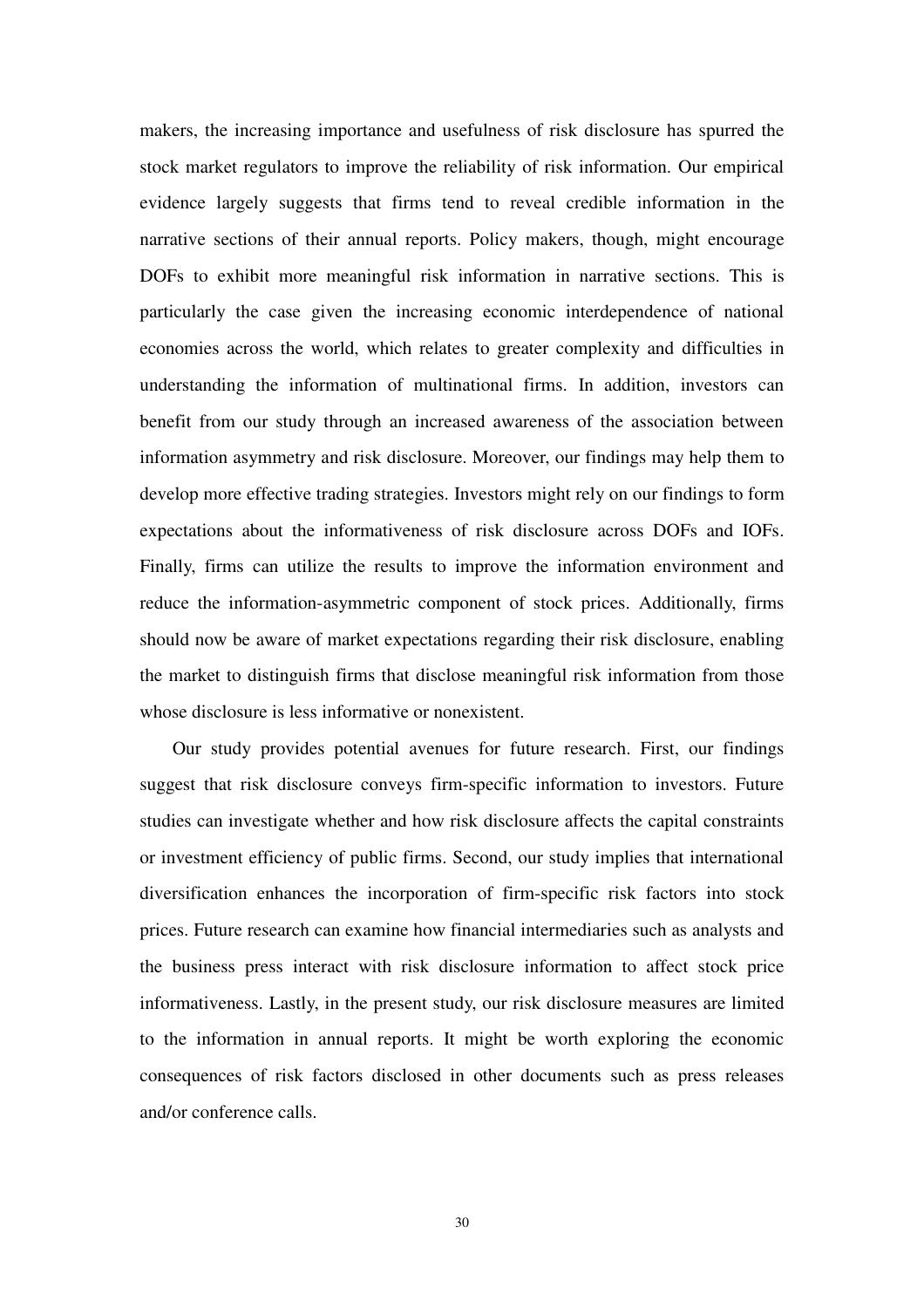## **Reference**

- Abraham, S., & Cox, P. (2007). Analysing the determinants of narrative risk information in UK FTSE 100 annual reports. *The British Accounting Review*, 39(3), 227-248.
- ACCA. (2011a), Beyond Numbers, What Do Investors Need? [http://www2.accaglobal.com/pdfs/beyondnumbers\\_en](http://www2.accaglobal.com/pdfs/beyondnumbers_en)
- Barako, D. G., Hancock, P., & Izan, H. Y. (2006). Factors influencing voluntary corporate disclosure by Kenyan companies. *Corporate Governance: An International Review*, 14(2), 107-125.
- Barry, C., & Brown, S. J. (1985). Differential information and security market equilibrium. *Journal of Financial and Quantitative Analysis*, 20(4), 407-422.
- Barth, M., Landsman, W. (2010). How did financial reporting contribute to the financial crisis? Working Paper,
- Beretta, S., & Bozzolan, S. (2004). A framework for the analysis of firm risk communication. *The International Journal of Accounting*, 39(3), 265-288.
- Bodnar, G. M., & Weintrop, J. (1997). The valuation of the foreign income of US multinational firms: A growth opportunities perspective. *Journal of Accounting and Economics*, 24(1), 69-97.
- Brown, S., & Hillegeist, S. A. (2007). How disclosure quality affects the level of information asymmetry. *Review of Accounting Studies*, 12(2-3), 443-477.
- Cahan, S. F., Rahman, A., & Perera, H. (2005). Global diversification and corporate disclosure. *Journal of International Accounting Research*, 4(1), 73-93.
- Campbell, J., Chen, H., Dhaliwal, D. S., Lu, H. M., & Steele, L. (2014). The information content of mandatory risk factor disclosures in corporate filings. *Review of Accounting Studies*, 19(1), 396-455
- Caskey, J. A. (2009). Information in equity markets with ambiguity-averse investors. *Review of Financial Studies*, 22(9), 3595-3627.
- Chan, K., & Hameed, A. (2006). Stock price synchronicity and analyst coverage in emerging markets. *Journal of Financial Economics*, 80(1), 115-147.
- Chen, K. H., & Metcalf, R. W. (1980). The relationship between pollution control record and financial indicators revisited. *The Accounting Review*, 55(1), 168-177.
- Cheung, Y. L., Jiang, P., & Tan, W. (2010). A transparency Disclosure Index measuring disclosures: Chinese listed companies. *Journal of Accounting and Public Policy*, 29(3), 259-280.
- China Securities Regulatory Commission (CSRC). (1996). Announcement of some rules on the issuance of shares.
- China Securities Regulatory Commission (CSRC). (2005). Guideline on Contents and Formats of Information Disclosure by the Companies That Make Public Offering of Securities No.2-Contents and Formats of Annual Reports. No.141
- China Securities Regulatory Commission (CSRC). (2012). The Standards Concerning the Content and Formats of Information Disclosure by Companies Offering Securities to the Public No.2 -Contents and Formats of Annual Reports. No.22
- Craswell, A. T., & Taylor, S. L. (1992). Discretionary disclosure of reserves by oil and gas companies: an economic analysis. *Journal of Business Finance & Accounting*, 19(2), 295-308.
- Dhaliwal, D. S., Li, O. Z., Tsang, A., & Yang, Y. G., 2011. Voluntary nonfinancial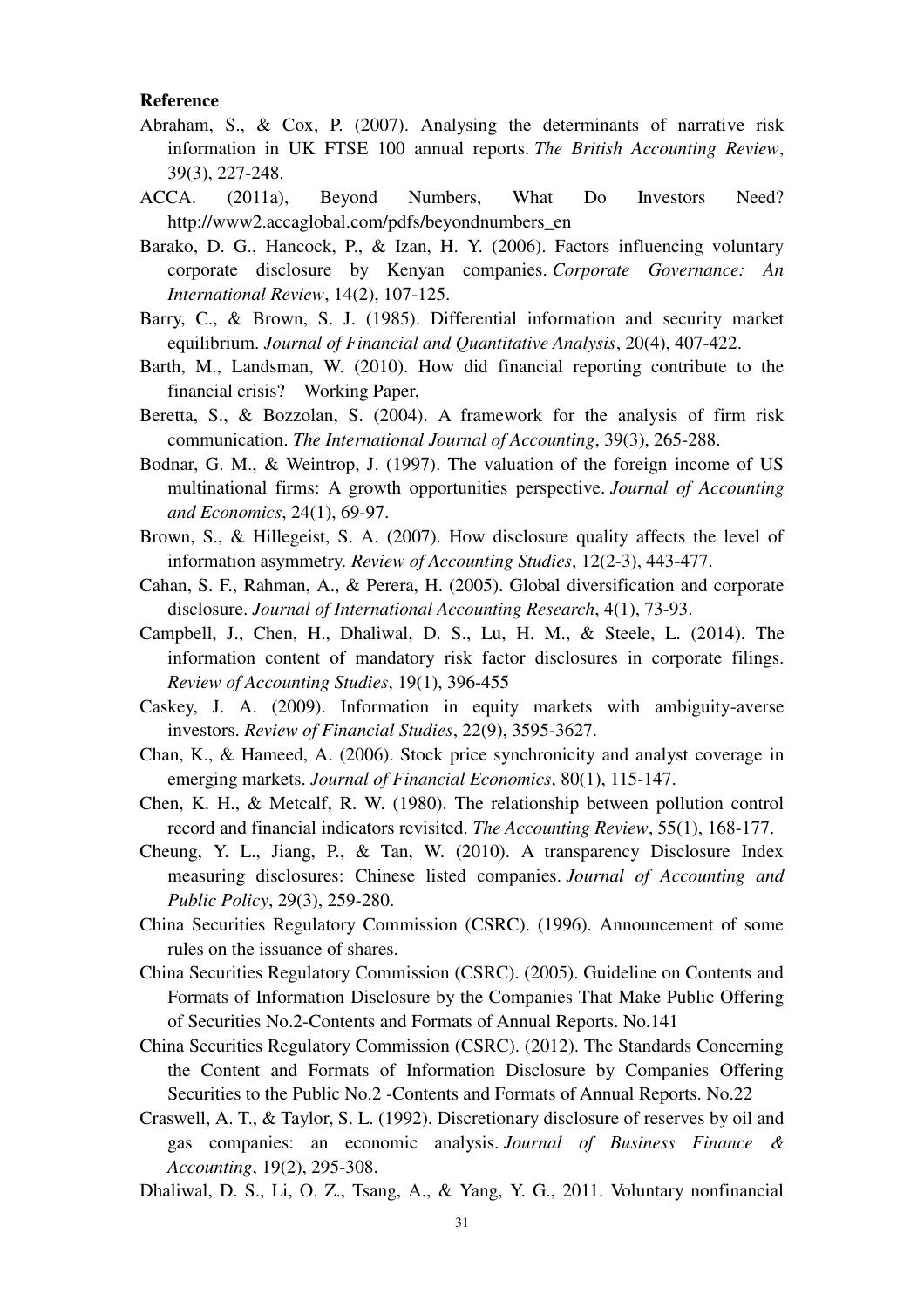disclosure and the cost of equity capital: the initiation of corporate social responsibility reporting. *The Accounting Review*, 86(1), 59-100.

- Diamond, D. W., & Verrecchia, R. E. (1991). Disclosure, liquidity, and the cost of capital. *The Journal of Finance*, 46(4), 1325-1359.
- Ding, R., & Cheng, P. (2011). Speculative trading, price pressure and overvaluation. *Journal of International Financial Markets, Institutions and Money*, 21(3), 419-442.
- Ding, R., Hou, W., Kuo, J. M., & Lee, E. (2013). Does analyst coverage affect share price informativeness of Chinese listed firms? Working Paper
- Dobler, M., Lajili, K., & Zéghal, D. (2011). Attributes of corporate risk disclosure: an international investigation in the manufacturing sector. *Journal of International Accounting Research*, 10(2), 1-22.
- Durnev, A., Morck, R., Yeung, B., & Zarowin, P. (2003). Does greater firm-specific return variation mean more or less informed stock pricing? *Journal of Accounting Research*, 41(5), 797-836.
- Duru, A., & Reeb, D. M. (2002). International diversification and analysts' forecast accuracy and bias. *The Accounting Review*, 77(2), 415-433.
- Easley, D., & O'hara, M. (2004). Information and the cost of capital. *The Journal of Finance*, 59(4), 1553-1583.
- Economist. (2011). How to get a date.<http://www.economist.com/node/21542155>
- Elshandidy, T., Fraser, I., & Hussainey, K. (2013). Aggregated, voluntary, and mandatory risk disclosure incentives: Evidence from UK FTSE all-share companies. *International Review of Financial Analysis*, 30, 320-333.
- Elshandidy, T., Fraser, I., & Hussainey, K. (2015). What drives mandatory and voluntary risk reporting variations across Germany, UK and US?. *The British Accounting Review*, 47(4), 376-394.
- Elshandidy, T., & Neri, L. (2015). Corporate governance, risk disclosure practices, and market liquidity: comparative evidence from the UK and Italy. *Corporate Governance: An International Review*, *23*(4), 331-356.
- Faccio, M., Marchica, M. T., & Mura, R. (2012). CEO gender, corporate risk-taking, and the efficiency of capital allocation. Available at SSRN 2021136.
- Fama, E., & French, K. (1993). Common risk factors in the returns on stock and bonds. *Journal of Financial Economics*, 33, 3–56.
- Glaeser, E., Johnson, S., & Shleifer, A. (2001). Coase versus the Coasians. *The Quarterly Journal of Economics*, 116(3), 853-899.
- Gray, S. J., Meek, G. K., & Roberts, C. B. (1995). International capital market pressures and voluntary annual report disclosures by US and UK multinationals. *Journal of International Financial Management & Accounting*, 6(1), 43-68.
- Gul, F. A., Kim, J. B., & Qiu, A. A. (2010). Ownership concentration, foreign shareholding, audit quality, and stock price synchronicity: Evidence from China. *Journal of Financial Economics*, 95(3), 425-442.
- He, J., & Ng, L. K. (1998). The foreign exchange exposure of Japanese multinational corporations. *The Journal of Finance*, 53(2), 733-753.
- Hodder, L., McAnally, M.L. (2001). SEC market-risk disclosures: enhancing comparability. *Financial Analysts Journal,* 57(2), 24-34.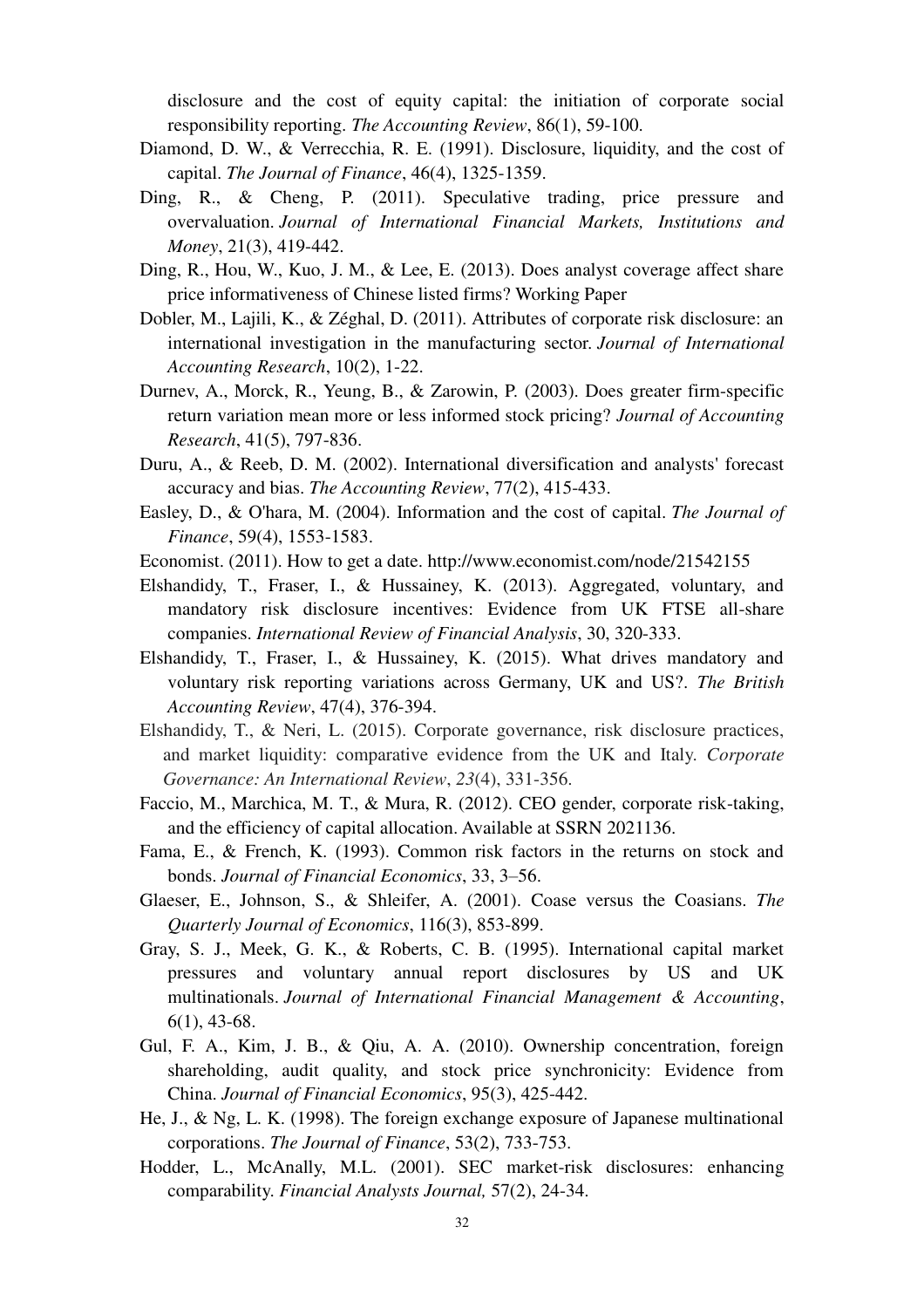- Huang, K. W. (2013). Exploring the Information Contents of Risk Factors in SEC Form 10-K: A Multi-Label Text Classification Application. Working Paper, National University of Singapore.
- Jiang, G., Lee, C., & Zhang, Y. (2005). Information uncertainty and expected returns. *Review of Accounting Studies*, 10, 185–221.
- Johnson, S. (2010). SEC pushes companies for more risk information. *CFO Magazine*, August 2.
- Jorgensen, B. N., & Kirschenheiter, M. T. (2003). Discretionary risk disclosures. *The Accounting Review*, 78(2), 449-469.
- Jorion, P. (2002). How informative are value at risk disclosures? *Accounting Review,*  77(4), 911-931.
- Kim, H., & Yasuda, Y. (2013). A new approach to identify the economic effects of disclosure: Information content of business risk disclosures in Japanese firms. Working Paper, Tokyo Keizai University.
- Kim, J. B., & Shi, H. (2012). IFRS reporting, firm-specific information flows, and institutional environments: international evidence. *Review of Accounting Studies*, 17(3), 474-517.
- Kim, J. B., Li, Y., & Zhang, L. (2011a). Corporate tax avoidance and stock price crash risk: Firm-level analysis. *Journal of Financial Economics*, 100(3), 639-662.
- Kim, J. B., Li, Y., & Zhang, L. (2011b). CFOs versus CEOs: Equity incentives and crashes. *Journal of Financial Economics*, 101(3), 713-730.
- Kim, O., & Verrecchia, R. E. (1994). Market liquidity and volume around earnings announcements. *Journal of Accounting and Economics*, 17(1), 41-67.
- Knight, G. A., & Kim, D. (2008). International business competence and the contemporary firm. *Journal of International Business Studies*, 40(2), 255-273.
- Koster, S., & Karlsson, C. (2009). New firm formation and economic development in a globalizing economy. Working Paper.
- Kothari, S. P., Li, X., & Short, J. E. (2009). The effect of disclosures by management, analysts, and business press on cost of capital, return volatility, and analyst forecasts: a study using content analysis. *The Accounting Review*, 84(5), 1639-1670.
- Kravet, T., & Muslu, V. (2013). Textual risk disclosures and investors' risk perceptions. *Review of Accounting Studies*, *18*(4), 1088-1122.
- La Porta, R., Lopez-de-Silanes, F., Shleifer, A., Vishny, R. (1998). Law and finance. *Journal of Political Economy*, 106(6), 1113-1155.
- Lennox, C. S. (1999). Non-audit fees, disclosure and audit quality. *European Accounting Review*, 8(2), 239-252.
- Lev, B. (1988). Toward a theory of equitable and efficient accounting policy. *The Accounting Review*, 1-22.
- Li, F. (2010a). Textual analysis of corporate disclosures: A survey of literature. *Journal of Accounting Literature*, 29, 143–165.
- Lim, C. Y., & Tan, P. M. S. (2007). Value relevance of value-at-risk disclosure. *Review of Quantitative Finance and Accounting*, 29(4), 353-370.
- Lind, D. A., Marchal, W. G., Mason, R. D., 2002. Statistical techniques in business and economics. MaGraw–Hill, Irwin.
- Linsley, P. M., & Shrives, P. J. (2006). Risk reporting: A study of risk disclosures in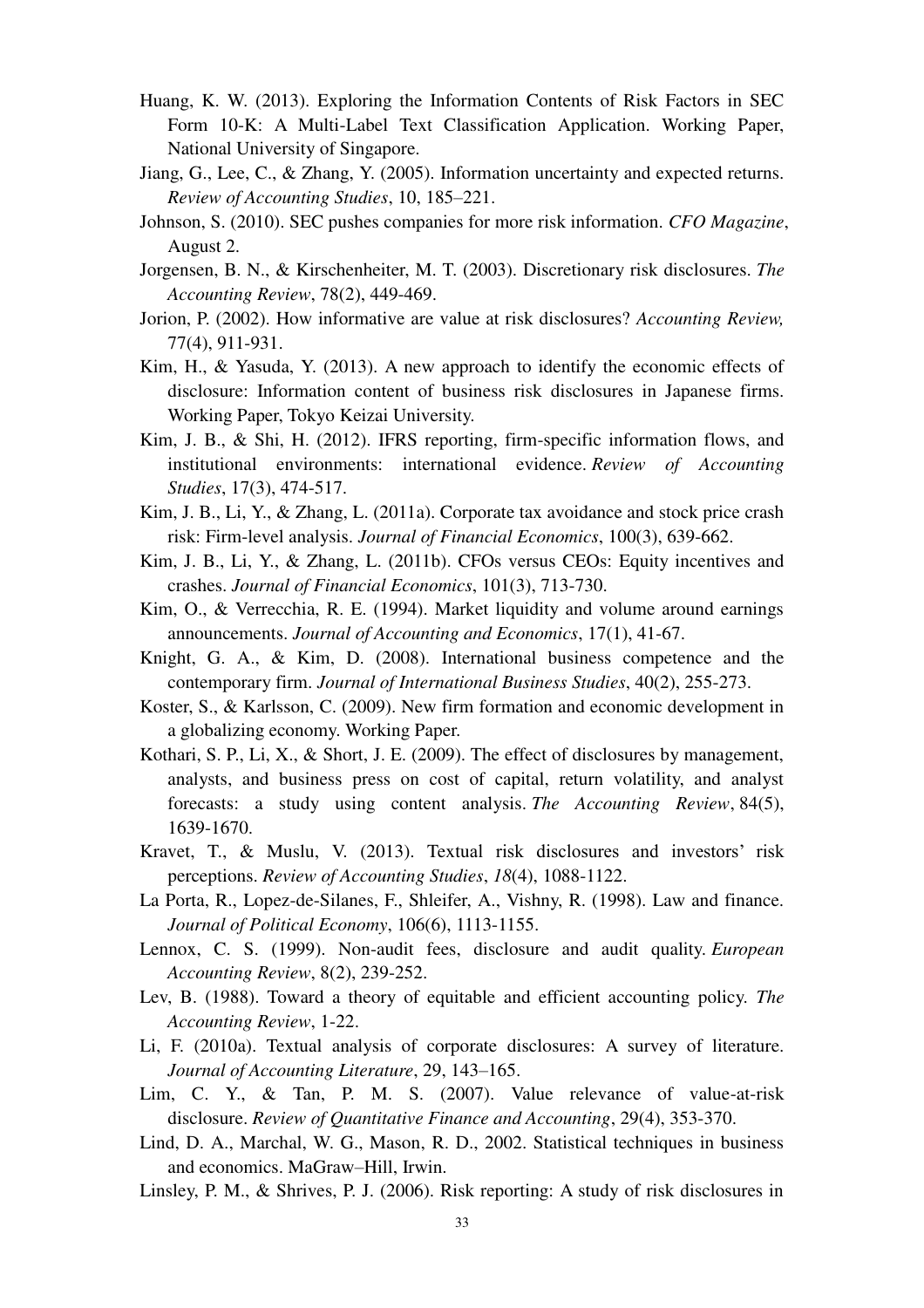the annual reports of UK companies. *The British Accounting Review*, 38(4), 387-404.

- Linsmeier, T., Thornton, D., Venkatachalam, M., Welker, M. (2002). The effect of mandated market risk disclosure on trading volume sensitivity to interest rate, exchange rate, and commodity price movements. Accounting Review, 77(2), 343-377.
- Madura, J. (1992). International financial management (Vol. 188). West Publishing Company.
- Marshall, A. P., & Weetman, P. (2002). Information asymmetry in disclosure of foreign exchange risk management: can regulation be effective? *Journal of Economics and Business*, 54(1), 31-53.
- Michel, A., & Shaked, I. (1986). Multinational corporations vs. domestic corporations: Financial performance and characteristics. *Journal of International Business Studies*, 89-100.
- Miihkinen, A. (2012). What Drives Quality of Firm Risk Disclosure? The Impact of a National Disclosure Standard and Reporting Incentives under IFRS. *The International Journal of Accounting,* 47, 437-468.
- Miihkinen, A. (2013). The usefulness of firm risk disclosures under different firm riskiness, investor-interest, and market conditions: New evidence from Finland. *Advances in Accounting*, 312-331.
- Morck, R., Yeung, B., & Yu, W. (2000). The information content of stock markets: why do emerging markets have synchronous stock price movements? *Journal of Financial Economics*, 58(1), 215-260.
- Neimark, M. D. (1992). The hidden dimensions of annual reports. London: Paul Chapman.
- Nobes, C. W. (1998). Towards a general model of the reasons for international differences in financial reporting. *Abacus*, 34(2): 162–187.
- O'Connor, N. G., Vera-Munoz, S. C., & Chan, F. (2009). The effects of market competition and international orientation on management control systems' use by emerging market publicly listed companies. Working Paper.
- Olibe, K. O., Michello, F. A., & Thorne, J. (2008). Systematic risk and international diversification: An empirical perspective. *International Review of Financial Analysis*, 17(4), 681-698.
- Piotroski, J. D., & Roulstone, D. T. (2004). The influence of analysts, institutional investors, and insiders on the incorporation of market, industry, and firm-specific information into stock prices. *The Accounting Review*, 79(4), 1119-1151.
- Rajgopal, S. (1999). Early evidence on the informativeness of the SEC's market risk disclosures: The case of commodity price risk exposure of oil and gas producers. *The Accounting Review*, 74(3), 251-280.
- Reeb, D. M., Kwok, C. C., & Baek, H. Y. (1998). Systematic risk of the multinational corporation. *Journal of International Business Studies*, 263-279.
- Roulstone, D. T. (1999). Effect of SEC financial reporting release No. 48 on derivative and market risk disclosures. *Accounting Horizons*, 13(4), 343-363.
- Schipper, K. (2007). Required disclosures in financial reports. *The Accounting Review*, 82(2), 301-326.
- Shapiro, A. C. (1978). Financial structure and cost of capital in the multinational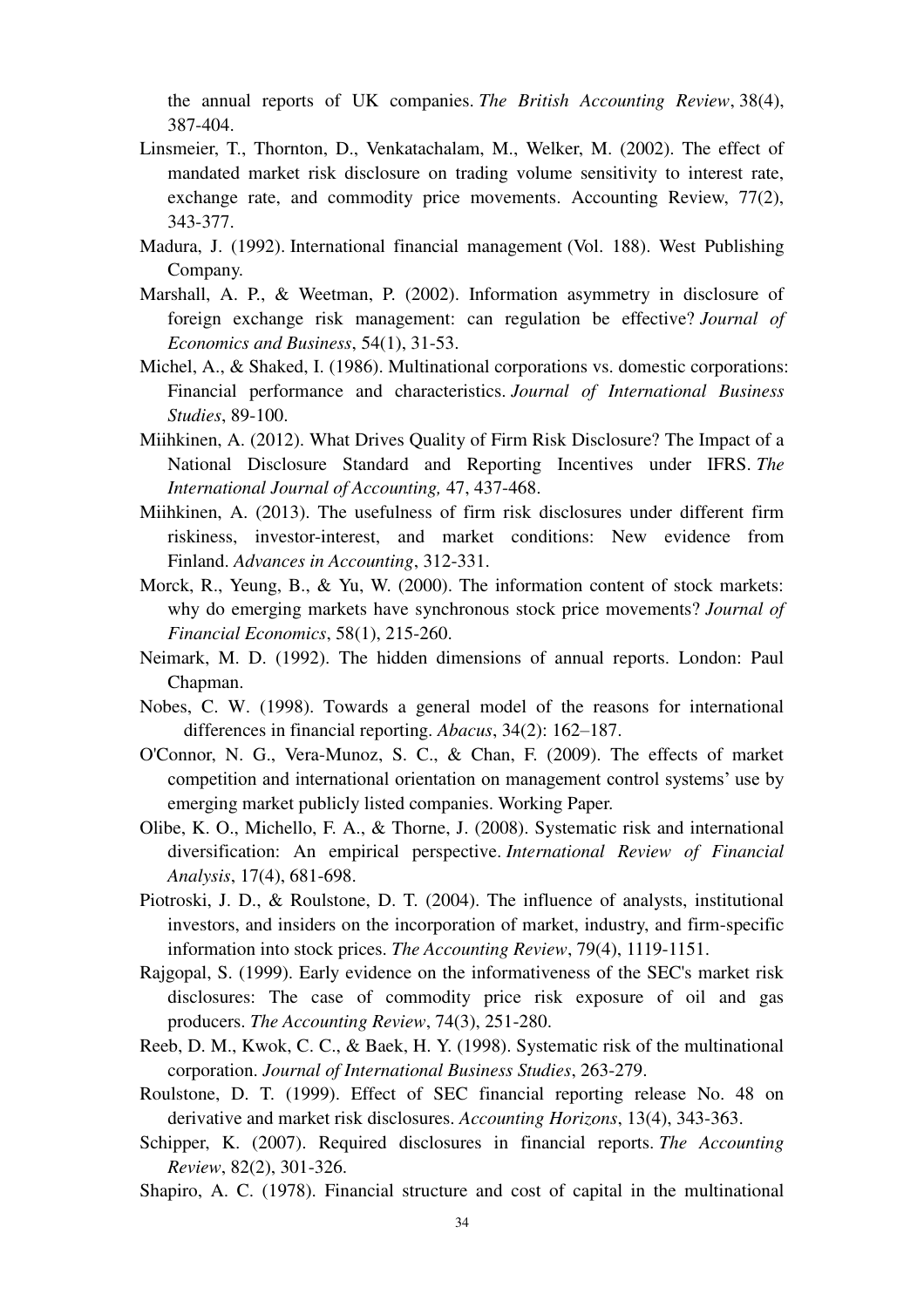corporation. *Journal of Financial and Quantitative Analysis*, 13(2), 211-226.

- Sullivan, D. (1994). Measuring the degree of internationalization of a firm. *Journal of International Business Studies*, 325-342.
- Tasker, S. C. (1998). Bridging the information gap: Quarterly conference calls as a medium for voluntary disclosure. *Review of Accounting Studies*, 3(1-2), 137-167.
- Thomas, W. B. (1999). A test of the market's mispricing of domestic and foreign earnings. *Journal of Accounting and Economics*, 28(3), 243-267.
- Verrecchia, R. E. (2001). Essays on disclosure. *Journal of Accounting and Economics*, 32(1), 97-180.
- Vuolteenaho, T. (2002). What drives firm-level stock returns? *Journal of Finance*, 57, 233–264.
- Watts, R., Zimmerman, J., 1986, Positive accounting theory (Prentice Hall, Englewood Cliffs, NJ).
- Xu, N., Li, X., Yuan, Q., & Chan, K. C. (2014). Excess perks and stock price crash risk: Evidence from China. *Journal of Corporate Finance*, 25, 419-434.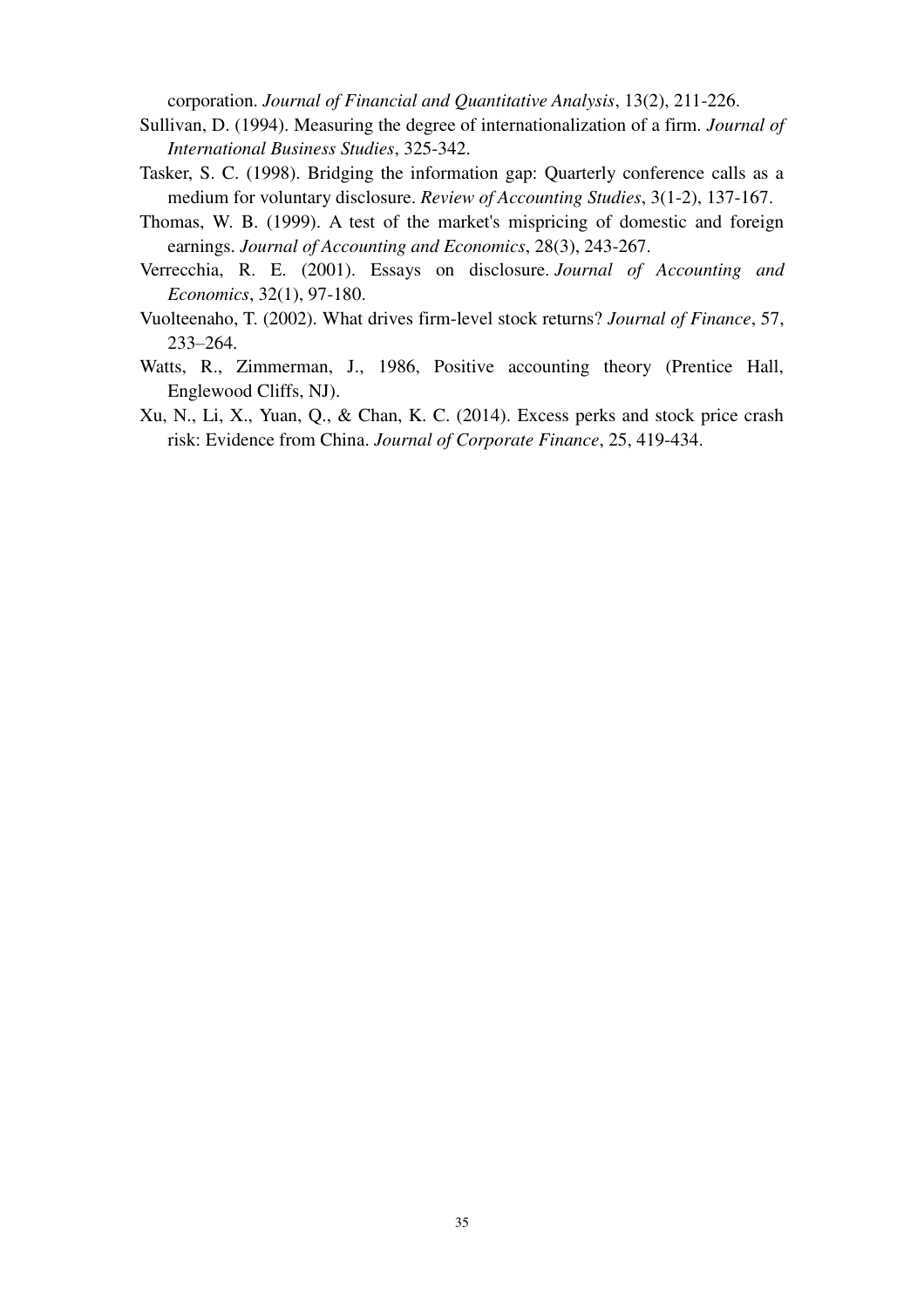|  |  | <b>Table 1:</b> Sample distribution |
|--|--|-------------------------------------|
|--|--|-------------------------------------|

| <b>Industry</b>                     | CSRC code     |        | # of firm-years | % of firm-years |        |  |
|-------------------------------------|---------------|--------|-----------------|-----------------|--------|--|
|                                     |               |        |                 |                 |        |  |
| Agriculture, Forestry, and Fishing  | A             |        | 114             | 2.098           |        |  |
| Mining                              | B             |        | 140             | 2.577           |        |  |
| Manufacturing                       | $\mathcal{C}$ |        | 3,028           | 55.733          |        |  |
| <b>Utilities</b>                    | D             |        | 261             | 4.804           |        |  |
| Construction                        | E             |        | 127             | 2.338           |        |  |
| Transportation                      | $\mathbf F$   |        | 247             | 4.546           |        |  |
| <b>Information Technology</b>       | G             |        | 313             | 5.761           |        |  |
| Trade                               | H             |        | 376             | 6.921           |        |  |
| <b>Real Estate</b>                  | J             |        | 352             | 6.479           |        |  |
| Service                             | K             |        | 163             | 3.000           |        |  |
| Media                               | L             |        | 46              | 0.847           |        |  |
| Others                              | M             |        | 266             | 4.896           |        |  |
| Total                               |               |        | 5,433           | 100             |        |  |
| <b>Panel B: Yearly distribution</b> |               |        |                 |                 |        |  |
|                                     | 2007          | 2008   | 2009            | 2010            | 2011   |  |
| # of firm-years                     | 892           | 943    | 1,001           | 1,287           | 1,310  |  |
| % of firm-years                     | 16.418        | 17.357 | 18.424          | 23.689          | 24.112 |  |

This table presents the sample distribution by industry (Panel A) and by year (Panel B). CSRC is the China Securities Regulatory Commission.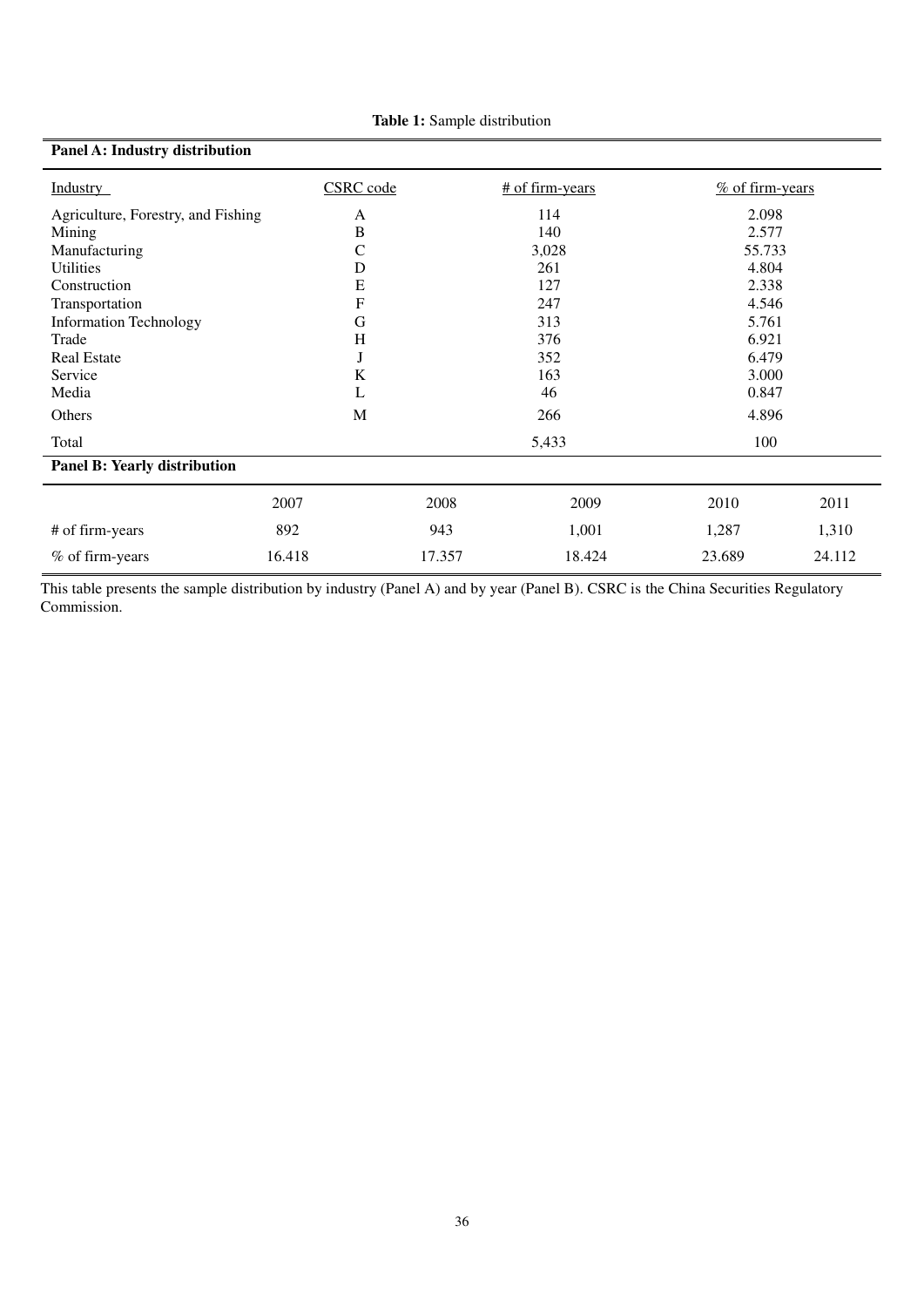| <b>Table 2:</b> Descriptive statistics |  |
|----------------------------------------|--|
|                                        |  |

| Panel A: Full sample analysis      |             |               |           |          |            |
|------------------------------------|-------------|---------------|-----------|----------|------------|
| <b>Variable</b>                    | <b>Mean</b> | <b>Median</b> | Std. Dev. | Min      | <b>Max</b> |
| SYNCH(1)                           | $-0.489$    | $-0.387$      | 1.110     | $-4.430$ | 1.678      |
| SYNCH(2)                           | 0.039       | 0.076         | 0.943     | $-2.580$ | 2.125      |
| R_DISC                             | 0.519       | 0.500         | 0.334     | 0.000    | 1.000      |
| NUM_RDISC                          | 1.812       | 1.946         | 1.048     | 0.000    | 3.970      |
| <b>INTER</b>                       | 0.156       | 0.000         | 0.363     | 0.000    | 1.000      |
| <b>INTER D</b>                     | 0.460       | 0.000         | 0.498     | 0.000    | 1.000      |
| <b>SIZE</b>                        | 21.885      | 21.757        | 1.179     | 18.724   | 25.334     |
| <b>LEV</b>                         | 0.509       | 0.518         | 0.187     | 0.078    | 1.262      |
| <b>VOL</b>                         | 23.670      | 23.636        | 0.822     | 21.433   | 25.830     |
| <b>STDROA</b>                      | 0.028       | 0.016         | 0.042     | 0.001    | 0.576      |
| B/M                                | 0.634       | 0.620         | 0.260     | 0.094    | 1.231      |
| <b>OWNCEN</b>                      | 0.362       | 0.345         | 0.153     | 0.085    | 0.750      |
| BIG4                               | 0.054       | 0.000         | 0.226     | 0.000    | 1.000      |
| <b>DUALITY</b>                     | 0.133       | 0.000         | 0.340     | 0.000    | 1.000      |
| <b>BSIZE</b>                       | 9.205       | 9.000         | 1.850     | 5.000    | 15.000     |
| <b>DIND</b>                        | 0.364       | 0.333         | 0.050     | 0.273    | 0.556      |
| <b>Panel B: Subsample analyses</b> |             |               |           |          |            |

|                  |               | <b>Mean</b>      |            |               | <b>Median (Percentage)</b> |                   |  |
|------------------|---------------|------------------|------------|---------------|----------------------------|-------------------|--|
| <b>Variable</b>  | International | Domestic         | Difference | International | Domestic                   | <b>Difference</b> |  |
|                  | $(Obs = 849)$ | $(Obs. = 4.584)$ | t-stat     | $(Obs = 849)$ | $(Obs. = 4, 584)$          | t-stat            |  |
| SYNCH(1)         | $-0.596$      | $-0.470$         | $3.035***$ | $-0.475$      | $-0.367$                   | 2.884***          |  |
| SYNCH(2)         | $-0.079$      | 0.061            | $3.990***$ | $-0.055$      | 0.098                      | $4.048***$        |  |
| R_DISC           | 0.541         | 0.515            | $-2.143**$ | 0.500         | 0.500                      | $-1.924*$         |  |
| <b>NUM RDISC</b> | 1.876         | 1.810            | $-1.697*$  | 2.079         | 1.946                      | $-1.923*$         |  |
| <b>SIZE</b>      | 21.768        | 21.906           | $3.132***$ | 21.655        | 21.786                     | 3.384***          |  |
| <b>LEV</b>       | 0.488         | 0.513            | $3.503***$ | 0.497         | 0.523                      | $3.363***$        |  |
| VOL              | 23.610        | 23.681           | $2.309**$  | 23.560        | 23.650                     | $2.152**$         |  |
| <b>STDROA</b>    | 0.029         | 0.028            | $-0.812$   | 0.017         | 0.016                      | $-1.840*$         |  |
| B/M              | 0.610         | 0.638            | $2.891***$ | 0.589         | 0.629                      | $2.903***$        |  |
| <b>OWNCEN</b>    | 0.358         | 0.363            | 0.937      | 0.355         | 0.343                      | 0.165             |  |
| BIG4             | 0.042         | 0.056            | 2.937***   | 0.000         | 0.000                      | 2.620             |  |
| <b>DUALITY</b>   | 0.147         | 0.130            | $2.479***$ | 0.000         | 0.000                      | 1.747             |  |
| <b>BSIZE</b>     | 9.104         | 9.223            | $1.732*$   | 9.000         | 9.000                      | 1.599             |  |
| <b>DIND</b>      | 0.360         | 0.365            | $2.341**$  | 0.333         | 0.333                      | $3.130***$        |  |

This table presents descriptive statistics of the variables used in the full sample analyses (Panel A) and subsample analyses (Panel B). The variables are defined as follows: **SYNCH(1)** is computed as  $log[R^2/(1-R^2)]$ , where  $R^2$  is estimated based on Eq. (1) using the daily returns of the 30 trading days following the risk disclosure release dates. **SYNCH(2)** is computed as  $log[R^2/(1-R^2)]$ , where  $R^2$ is estimated based on Eq. (2) using the daily returns of the 30 trading days following the risk disclosure release dates. *R\_DISC* is measured as the total score for risk disclosure. *NUM\_RDISC* is computed as Log (1+ Number of sentences in the section on risk factors in the annual report). *SIZE* is the logarithm of total assets. *LEV* is measured as total liabilities divided by total assets. *VOL* is defined as the total number of shares traded in a year, divided by the total number of shares outstanding at the end of the fiscal year. *STDROA* is the standard deviation of a firm's ROA over the preceding five years, including the current year. *B/M* is measured as total net assets divided by the total market value of equity at the end of the fiscal year. *OWNCEN* is measured as the Herfindahl index of the top 10 shareholders. *BIG4* is a dummy variable that equals one if the firm is audited by one of the Big 4 audit firms. *DUALITY* is a dummy variable that equals one if the CEO also serves as board chair, and zero otherwise. *BSIZE* is measured as the logarithm of the number of board members. **DIND** is the percentage of independent directors. A firm is classified as internationally oriented if the foreign sales account for 25% of the total sales (e.g., O'Conner et al., 2009; Knight and Cavusgil, 2004). All continuous variables are winsorized at the 1<sup>st</sup> and 99<sup>th</sup> percentiles. The dummy variables are not. \*, \*\*, and \*\*\* denote significance at the 10%, 5%, and 1% levels (two-sided), respectively.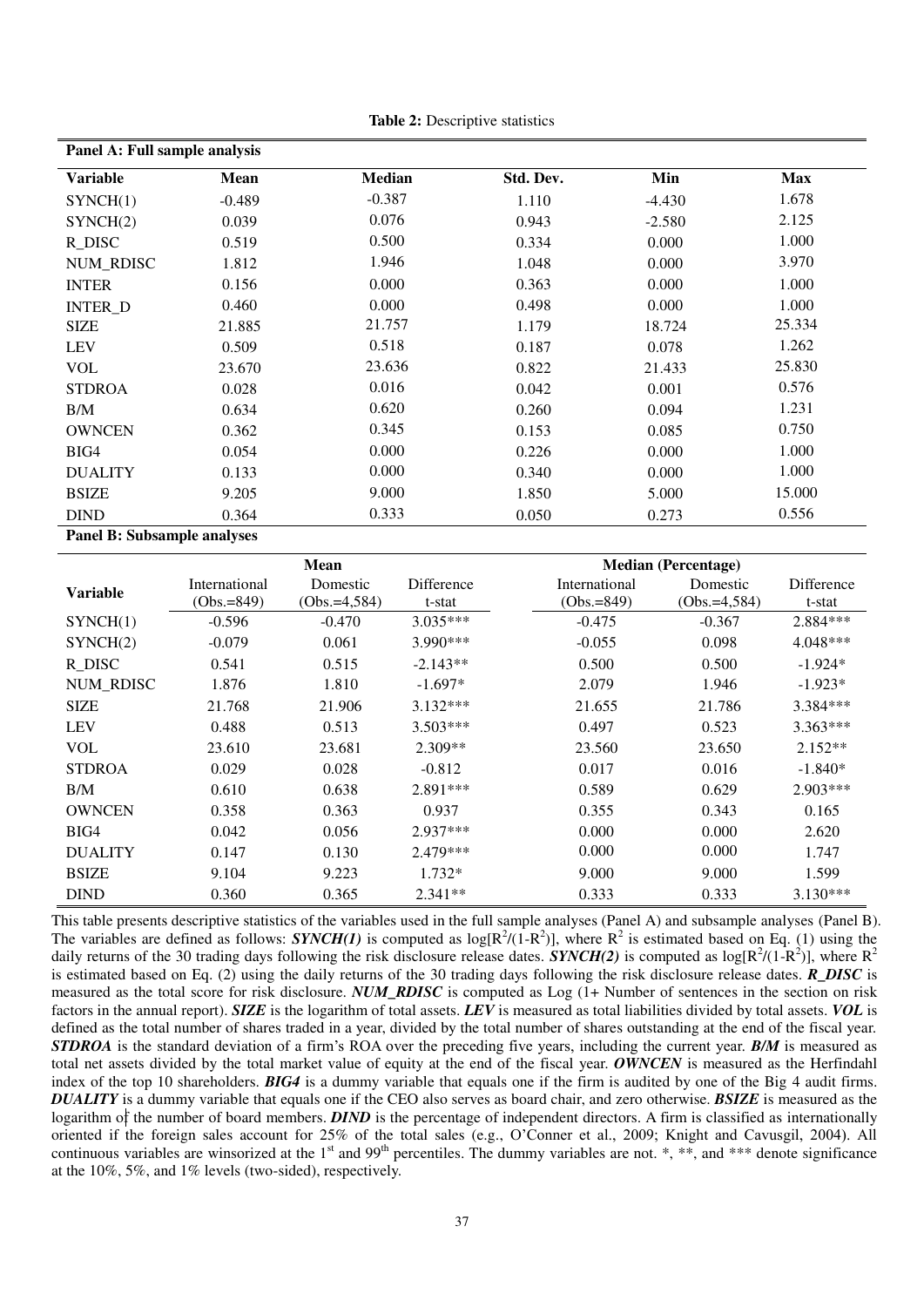|                | SYNCH(1) | SYNCH(2) | R_DISC   | <b>SIZE</b> | <b>LEV</b> | VOL      | <b>STDROA</b> | B/M      | <b>OWNCEN</b> | BIG4     | <b>DUALITY</b> | <b>BSIZE</b> | <b>DIND</b> |
|----------------|----------|----------|----------|-------------|------------|----------|---------------|----------|---------------|----------|----------------|--------------|-------------|
| SYNCH(1)       |          |          |          |             |            |          |               |          |               |          |                |              |             |
| SYNCH(2)       | 0.852    |          |          |             |            |          |               |          |               |          |                |              |             |
| R_DISC         | $-0.060$ | $-0.037$ |          |             |            |          |               |          |               |          |                |              |             |
| SIZE           | 0.174    | 0.207    | $-0.078$ |             |            |          |               |          |               |          |                |              |             |
| <b>LEV</b>     | $-0.006$ | 0.003    | $-0.064$ | 0.367       |            |          |               |          |               |          |                |              |             |
| <b>VOL</b>     | 0.206    | 0.238    | 0.027    | 0.534       | 0.038      |          |               |          |               |          |                |              |             |
| <b>STDROA</b>  | $-0.072$ | $-0.080$ | 0.002    | $-0.152$    | 0.017      | $-0.023$ |               |          |               |          |                |              |             |
| B/M            | 0.099    | 0.067    | $-0.143$ | 0.499       | 0.368      | $-0.204$ | $-0.117$      |          |               |          |                |              |             |
| <b>OWNCEN</b>  | 0.051    | 0.068    | $-0.033$ | 0.322       | 0.060      | 0.024    | $-0.022$      | 0.202    |               |          |                |              |             |
| BIG4           | 0.059    | 0.077    | $-0.033$ | 0.355       | 0.039      | 0.152    | $-0.019$      | 0.155    | 0.154         |          |                |              |             |
| <b>DUALITY</b> | $-0.043$ | $-0.047$ | $-0.009$ | $-0.120$    | $-0.092$   | $-0.031$ | 0.007         | $-0.112$ | $-0.082$      | $-0.034$ |                |              |             |
| <b>BSIZE</b>   | 0.060    | 0.090    | $-0.038$ | 0.288       | 0.115      | 0.159    | $-0.057$      | 0.109    | 0.038         | 0.114    | $-0.121$       |              |             |
| <b>DIND</b>    | $-0.019$ | $-0.031$ | $-0.007$ | 0.043       | $-0.017$   | 0.042    | 0.001         | 0.009    | 0.034         | 0.039    | 0.034          | $-0.282$     |             |

**Table 3:** Correlation matrix

This table presents the Pearson correlation matrix for the variables used in the main analyses. The variables are defined as follows: *SYNCH(1)* is computed as  $log[R^2/(1-R^2)]$ , where  $R^2$  is estimated based on Eq. (1) using the daily returns of the 30 trading days following the risk disclosure release dates. **SYNCH(2)** is computed as  $log[R^2/(1-R^2)]$ , where  $R^2$  is estimated based on Eq. (2) using the daily returns of the 30 trading days following the risk disclosure release dates. *R\_DISC* is measured as the total score for risk disclosure. **SIZE** is the logarithm of total assets. *LEV* is measured as total liabilities divided by total assets. *VOL* is defined as the total number of shares traded in a year, divided by the total number of shares outstanding at the end of the fiscal year. *STDROA* is the standard deviation of a firm's ROA over the preceding five years, including the current year. *B/M* is measured as total net assets divided by the total market value of equity at the end of the fiscal year. *OWNCEN* is measured as the Herfindahl index of the top 10 shareholders. *BIG4* is a dummy variable that equals one if the firm is audited by one of the Big 4 audit firms. *DUALITY* is a dummy variable that equals one if the CEO also serves as board chair, and zero otherwise. *BSIZE* is measured as the logarithm of the number of board members. *DIND* is the percentage of independent directors. All continuous variables are winsorized at the 1<sup>st</sup> and 99<sup>th</sup> percentiles. The dummy variables are not. Bold numbers indicate significance at the 1% level.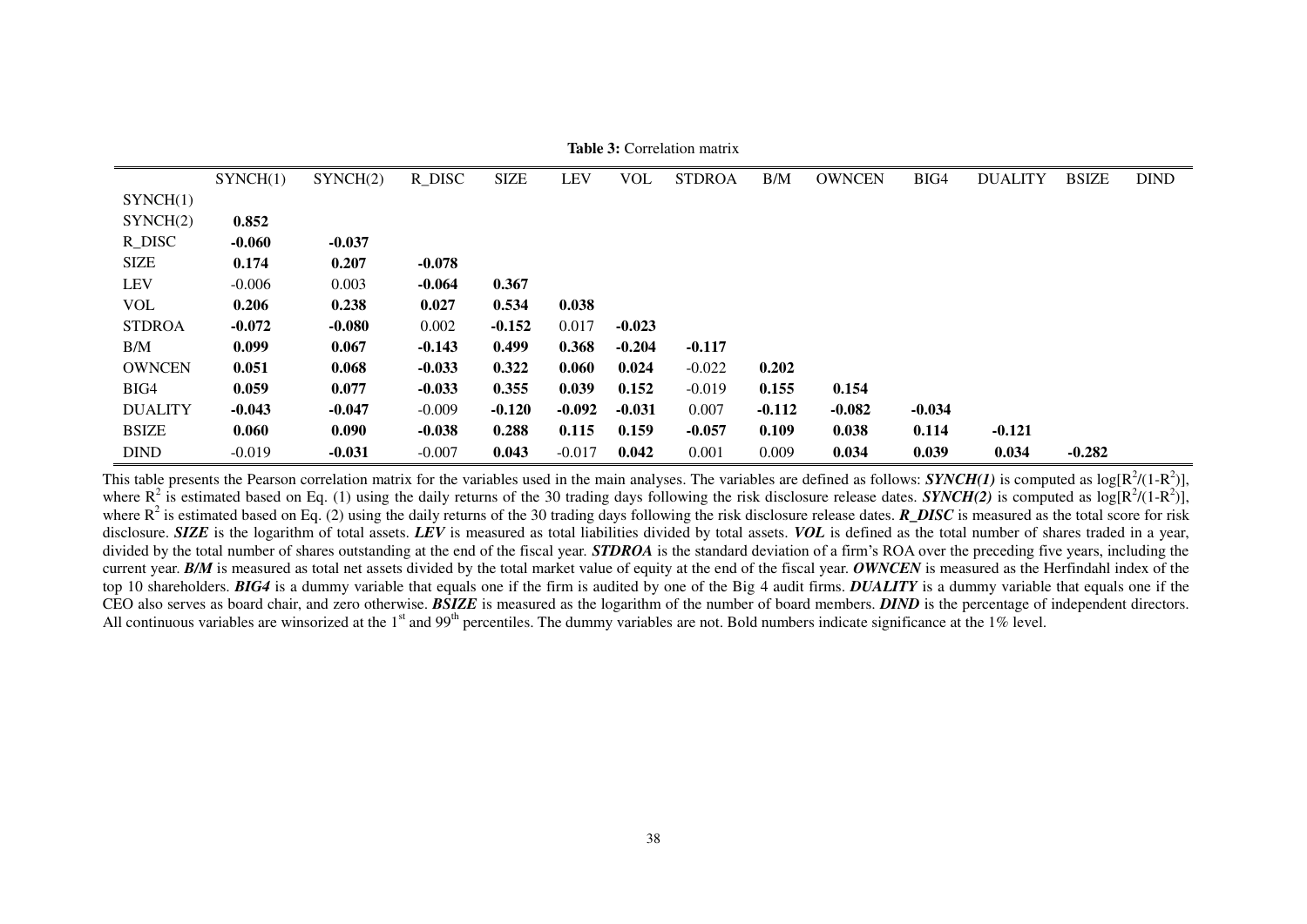|                  |             | Dependent=SYNCH(1) |             | Dependent=SYNCH(2) |
|------------------|-------------|--------------------|-------------|--------------------|
|                  | (1a)        | (1b)               | (2a)        | (2b)               |
|                  | Coef.       | t-stat             | Coef.       | t-stat             |
| R_DISC           | $-0.156***$ | $-3.590$           | $-0.097***$ | $-2.770$           |
| <b>SIZE</b>      | 0.026       | 1.050              | $0.111***$  | 5.470              |
| <b>LEV</b>       | $-0.545***$ | $-6.190$           | $-0.505***$ | $-7.090$           |
| <b>VOL</b>       | $0.267***$  | 9.350              | $0.146***$  | 6.270              |
| <b>STDROA</b>    | $-1.085***$ | $-3.530$           | $-1.173***$ | $-4.440$           |
| B/M              | $0.786***$  | 8.820              | $0.391***$  | 5.350              |
| <b>OWNCEN</b>    | $-0.008$    | $-0.080$           | $-0.024$    | $-0.300$           |
| BIG4             | $-0.073$    | $-1.290$           | $-0.027$    | $-0.550$           |
| <b>DUALITY</b>   | $-0.019$    | $-0.480$           | $-0.010$    | $-0.320$           |
| <b>BSIZE</b>     | $-0.013*$   | $-1.650$           | 0.000       | $-0.060$           |
| <b>DIND</b>      | $-0.261$    | $-0.970$           | $-0.411*$   | $-1.770$           |
| Constant         | $-7.318***$ | $-16.210$          | $-5.685***$ | $-15.520$          |
| Industry dummies |             | <b>YES</b>         |             | <b>YES</b>         |
| Year dummies     |             | <b>YES</b>         |             | <b>YES</b>         |
| $\mathbf N$      |             | 5,433              |             | 5,433              |
| Adj. $R^2$       |             | 0.252              |             | 0.284              |

**Table 4:** The effect of risk disclosure on stock price synchronicity

This table presents the regression results of the effect of risk disclosure on stock price synchronicity. The variables are defined as follows: **SYNCH(1)** is computed as  $log[R^2/(1-R^2)]$ , where  $R^2$  is estimated based on Eq. (1) using the daily returns of the 30 trading days following the risk disclosure release dates. *SYNCH(2)* is computed as  $log[R^2/(1-R^2)]$ , where  $R^2$  is estimated based on Eq. (2) using the daily returns of the 30 trading days following the risk disclosure release dates. *R\_DISC* is measured as the total score for risk disclosure. *SIZE* is the logarithm of total assets. *LEV* is measured as total liabilities divided by total assets. *VOL* is defined as the total number of shares traded in a year, divided by the total number of shares outstanding at the end of the fiscal year. *STDROA* is the standard deviation of a firm's ROA over the preceding five years, including the current year. *B/M* is measured as total net assets divided by the total market value of equity at the end of the fiscal year. *OWNCEN* is measured as the Herfindahl index of the top 10 shareholders. *BIG4* is a dummy variable that equals one if the firm is audited by one of the Big 4 audit firms. *DUALITY* is a dummy variable that equals one if the CEO also serves as board chair, and zero otherwise. *BSIZE* is measured as the logarithm of the number of board members. *DIND* is the percentage of independent directors. All continuous variables are winsorized at the  $1<sup>st</sup>$  and  $99<sup>th</sup>$  percentiles. The dummy variables are not. \*, \*\*, and \*\*\* denote significance at the 10%, 5%, and 1% levels (two-sided), respectively.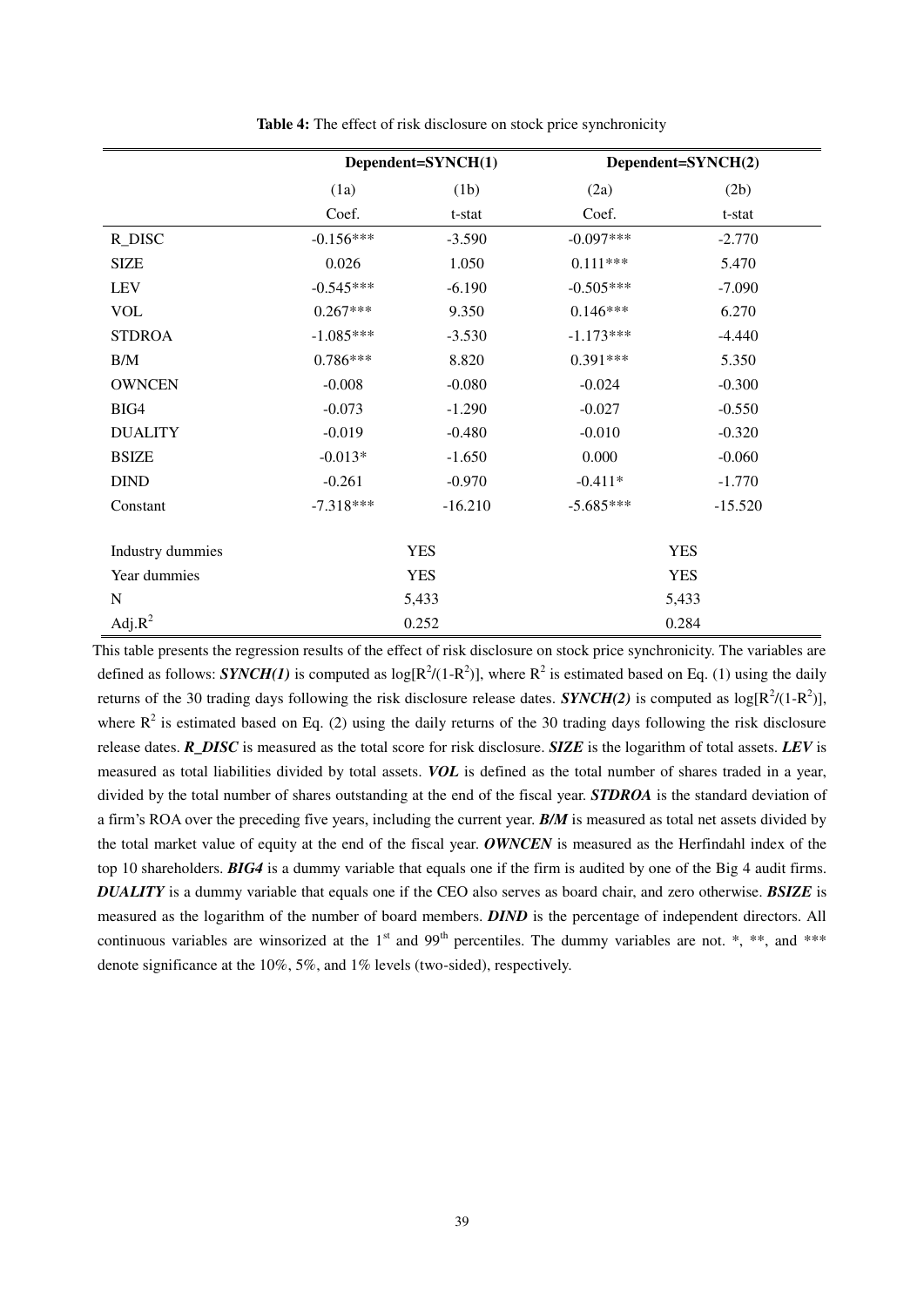|                | <b>Panel A: International=INTER</b> |             |               |             | Panel B: International=INTER_D |             |               |             |
|----------------|-------------------------------------|-------------|---------------|-------------|--------------------------------|-------------|---------------|-------------|
|                | (1)                                 |             | (2)           |             | (3)                            |             | (4)           |             |
|                | SYNCH(1)                            |             | SYNCH(2)      |             | SYNCH(1)                       |             | SYNCH(2)      |             |
|                | International                       | Domestic    | International | Domestic    | International                  | Domestic    | International | Domestic    |
| R_DISC         | $-0.429***$                         | $-0.095**$  | $-0.200**$    | $-0.069*$   | $-0.252***$                    | $-0.09$     | $-0.170***$   | $-0.043$    |
|                | $(-3.790)$                          | $(-2.000)$  | $(-2.280)$    | $(-1.780)$  | $(-3.98)$                      | $(-1.5)$    | $(-3.43)$     | $(-0.87)$   |
|                | $[-2.92]$ ***                       |             | $[-1.71]$ *   |             | $[-2.26]$ **                   |             | $[-1.80]$ *   |             |
| <b>SIZE</b>    | 0.090                               | 0.019       | $0.123**$     | $0.110***$  | 0.013                          | 0.032       | $0.064**$     | $0.146***$  |
|                | (1.260)                             | (0.730)     | (2.350)       | (4.960)     | (0.34)                         | (1.01)      | (2.04)        | (5.4)       |
| <b>LEV</b>     | $-0.619***$                         | $-0.520***$ | $-0.558***$   | $-0.497***$ | $-0.522***$                    | $-0.573***$ | $-0.478***$   | $-0.523***$ |
|                | $(-2.770)$                          | $(-5.440)$  | $(-3.210)$    | $(-6.380)$  | $(-3.97)$                      | $(-4.84)$   | $(-4.56)$     | $(-5.33)$   |
| <b>VOL</b>     | $0.224***$                          | $0.277***$  | 0.089         | $0.156***$  | $0.310***$                     | $0.235***$  | $0.184***$    | $0.114***$  |
|                | (2.780)                             | (9.100)     | (1.500)       | (6.150)     | (6.68)                         | (6.47)      | (5.22)        | (3.63)      |
| <b>STDROA</b>  | $-2.568***$                         | $-0.823***$ | $-1.671***$   | $-1.054***$ | $-1.434***$                    | $-0.782**$  | $-1.189***$   | $-1.154***$ |
|                | $(-3.270)$                          | $(-2.620)$  | $(-2.580)$    | $(-3.710)$  | $(-2.66)$                      | $(-2.1)$    | $(-2.92)$     | $(-3.28)$   |
| B/M            | $0.468**$                           | $0.826***$  | 0.145         | $0.425***$  | $0.923***$                     | $0.701***$  | $0.499***$    | $0.317***$  |
|                | (1.970)                             | (8.580)     | (0.800)       | (5.300)     | (6.66)                         | (5.95)      | (4.61)        | (3.16)      |
| <b>OWNCEN</b>  | $0.555*$                            | $-0.093$    | $0.466*$      | $-0.102$    | 0.101                          | $-0.073$    | $-0.032$      | $-0.023$    |
|                | (1.930)                             | $(-0.920)$  | (1.950)       | $(-1.210)$  | (0.67)                         | $(-0.59)$   | $(-0.26)$     | $(-0.22)$   |
| BIG4           | $-0.141$                            | $-0.073$    | 0.169         | $-0.062$    | $-0.098$                       | $-0.069$    | 0.04          | $-0.085$    |
|                | $(-0.900)$                          | $(-1.190)$  | (1.250)       | $(-1.180)$  | $(-1.19)$                      | $(-0.87)$   | (0.59)        | $(-1.19)$   |
| <b>DUALITY</b> | 0.024                               | $-0.028$    | 0.025         | $-0.015$    | 0.009                          | $-0.055$    | $-0.011$      | $-0.011$    |
|                | (0.250)                             | $(-0.630)$  | (0.320)       | $(-0.410)$  | (0.15)                         | $(-0.98)$   | $(-0.25)$     | $(-0.23)$   |
| <b>BSIZE</b>   | $-0.038$                            | $-0.011$    | $-0.017$      | 0.001       | $-0.025**$                     | $-0.006$    | $-0.012$      | 0.008       |
|                | $(-1.540)$                          | $(-1.360)$  | $(-0.850)$    | (0.170)     | $(-2.07)$                      | $(-0.55)$   | $(-1.24)$     | (0.97)      |
| <b>DIND</b>    | $-1.232$                            | $-0.195$    | $-1.135*$     | $-0.354$    | $-0.66$                        | $-0.013$    | $-0.572*$     | $-0.306$    |
|                | $(-1.600)$                          | $(-0.680)$  | $(-1.860)$    | $(-1.410)$  | $(-1.62)$                      | $(-0.04)$   | $(-1.72)$     | $(-0.94)$   |
| Constant       | $-7.014***$                         | $-7.466***$ | $-4.246***$   | $-5.934***$ | $-7.933***$                    | $-6.842***$ | $-5.421***$   | $-5.818***$ |
|                | $(-5.190)$                          | $(-15.540)$ | $(-4.250)$    | $(-14.990)$ | $(-11.15)$                     | $(-11.42)$  | $(-9.87)$     | $(-11.61)$  |
|                |                                     |             |               |             |                                |             |               |             |
| Industry       | <b>YES</b>                          | <b>YES</b>  | <b>YES</b>    | <b>YES</b>  | <b>YES</b>                     | <b>YES</b>  | <b>YES</b>    | <b>YES</b>  |
| Year           | <b>YES</b>                          | <b>YES</b>  | <b>YES</b>    | <b>YES</b>  | <b>YES</b>                     | <b>YES</b>  | <b>YES</b>    | <b>YES</b>  |
| $\mathbf N$    | 849                                 | 4,584       | 849           | 4,584       | 2,498                          | 2,935       | 2,498         | 2,935       |
| Adj. $R^2$     | 0.274                               | 0.254       | 0.296         | 0.287       | 0.258                          | 0.255       | 0.289         | 0.285       |

**Table 5:** The association between international orientation and informativeness of risk disclosure

This table presents the regression results of the effect of risk disclosure on stock price synchronicity for the internationally oriented and domestically oriented subsamples, respectively. The variables are defined as follows: *INTER* is a dummy variable that equals one if the foreign sales account for 25% of the total sales. *INTER\_D* is a dummy that equals one if the foreign sales are more than zero. *SYNCH(1)* is computed as  $log[R^2/(1-R^2)]$ , where  $R^2$  is estimated based on Eq. (1) using the daily returns of the 30 trading days following the risk disclosure release dates. *SYNCH*(2) is computed as  $log[R^2/(1-R^2)]$ , where  $R^2$  is estimated based on Eq. (2) using the daily returns of the 30 trading days following the risk disclosure release dates. *R\_DISC* is measured as the total score for risk disclosure. *SIZE* is the logarithm of total assets. *LEV* is measured as total liabilities divided by total assets. *VOL* is defined as the total number of shares traded in a year, divided by the total number of shares outstanding at the end of the fiscal year. *STDROA* is the standard deviation of a firm's ROA over the preceding five years, including the current year. **B/M** is measured as total net assets divided by the total market value of equity at the end of the fiscal year. *OWNCEN* is measured as the Herfindahl index of the top 10 shareholders. *BIG4* is a dummy variable that equals one if the firm is audited by one of the Big 4 audit firms. *DUALITY* is a dummy variable that equals one if the CEO also serves as board chair, and zero otherwise. *BSIZE* is measured as the logarithm of the number of board members. *DIND* is the percentage of independent directors. All continuous variables are winsorized at the 1<sup>st</sup> and 99<sup>th</sup> percentiles. The dummy variables are not. The numbers reported in parentheses are the t-statistics for the coefficients. The numbers reported in square brackets are the t-statistics of the difference in the coefficients on *R\_DISC* between the two subsamples. \*, \*\*, and \*\*\* denote significance at the 10%, 5%, and 1% levels (two-sided), respectively.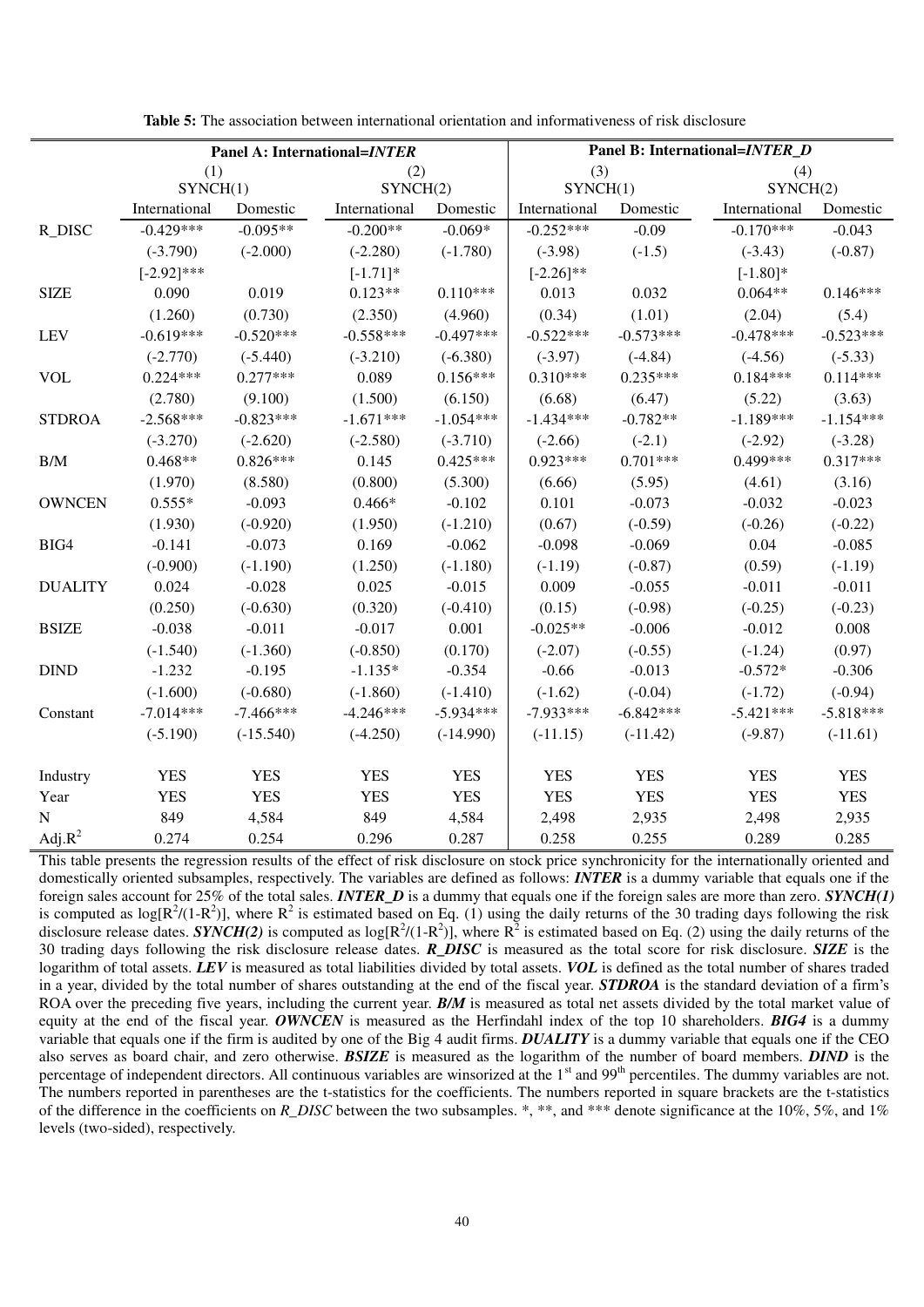|                  | Panel A: Full sample analysis |            | <b>Panel B: Subsample analysis</b> |          |              |           |  |
|------------------|-------------------------------|------------|------------------------------------|----------|--------------|-----------|--|
|                  |                               |            | International                      |          | Domestic     |           |  |
|                  | Coef.                         | t-stat     | Coef.                              | t-stat   | Coef.        | t-stat    |  |
| NUM_RDISC        | $-0.030**$                    | $-2.350$   | $-0.148***$                        | $-4.190$ | $-0.010$     | $-0.700$  |  |
|                  |                               |            |                                    |          | $[3.35]$ *** |           |  |
| <b>SIZE</b>      | 0.027                         | 1.080      | 0.073                              | 1.020    | 0.020        | 0.760     |  |
| <b>LEV</b>       | $-0.542***$                   | $-6.150$   | $-0.754***$                        | $-3.390$ | $-0.515***$  | $-5.390$  |  |
| <b>VOL</b>       | $0.268***$                    | 9.350      | 0.217                              | 2.700    | $0.277***$   | 9.080     |  |
| <b>STDROA</b>    | $-1.081***$                   | $-3.480$   | $-2.753***$                        | $-3.490$ | $-0.813***$  | $-2.570$  |  |
| B/M              | $0.811***$                    | 9.080      | $0.600**$                          | 2.510    | $0.837***$   | 8.690     |  |
| <b>OWNCEN</b>    | $-0.004$                      | $-0.040$   | $0.578**$                          | 2.010    | $-0.094$     | $-0.940$  |  |
| BIG4             | $-0.062$                      | $-1.090$   | $-0.010$                           | $-0.060$ | $-0.070$     | $-1.140$  |  |
| <b>DUALITY</b>   | $-0.014$                      | $-0.340$   | 0.092                              | 0.950    | $-0.026$     | $-0.600$  |  |
| <b>BSIZE</b>     | $-0.012$                      | $-1.510$   | $-0.024$                           | $-1.000$ | $-0.011$     | $-1.320$  |  |
| <b>DIND</b>      | $-0.229$                      | $-0.850$   | $-0.855$                           | $-1.130$ | $-0.185$     | $-0.640$  |  |
| Constant         | $-7.432***$                   | $-16.500$  | $-6.780***$                        | $-4.980$ | $-7.536***$  | $-15.720$ |  |
| Industry dummies |                               | <b>YES</b> | <b>YES</b>                         |          | <b>YES</b>   |           |  |
| Year dummies     |                               | <b>YES</b> | <b>YES</b>                         |          | <b>YES</b>   |           |  |
| $\mathbf N$      |                               | 5,433      | 849                                |          | 4,584        |           |  |
| Adj. $R^2$       |                               | 0.251      | 0.276                              |          | 0.253        |           |  |

**Table 6:** Alternative measure of risk disclosure and stock price synchronicity

This table presents the regression of the effects of alternative measure of risk disclosure on stock price synchronicity for the full sample (Panel A) and the subsamples (Panel B). A firm is classified as internationally oriented if foreign sales account for 25% of total sales (e.g., O'Conner et al., 2009; Knight and Cavusgil, 2004). The dependent variable used in this table is  $SYNCH(1)$ , computed as  $log[R^2/(1-R^2)]$ , where  $R^2$  is estimated based on Eq. (1) using the daily returns of the 30 trading days following the risk disclosure release dates. The other variables are defined as follows: *NUM\_RDISC* is computed as Log (1+ Number of sentences in the section on risk factors in the annual report). *SIZE* is the logarithm of total assets. *LEV* is measured as total liabilities divided by total assets. *VOL* is defined as the total number of shares traded in a year, divided by the total number of shares outstanding at the end of the fiscal year. *STDROA* is the standard deviation of a firm's ROA over the preceding five years, including the current year. *B/M* is measured as total net assets divided by the total market value of equity at the end of the fiscal year. *OWNCEN* is measured as the Herfindahl index of the top 10 shareholders. *BIG4* is a dummy variable that equals one if the firm is audited by one of the Big 4 audit firms. *DUALITY* is a dummy variable that equals one if the CEO also serves as board chair, and zero otherwise. *BSIZE* is measured as the logarithm of the number of board members. *DIND* is the percentage of independent directors. All continuous variables are winsorized at the  $1<sup>st</sup>$  and  $99<sup>th</sup>$  percentiles. The dummy variables are not. The number reported in square brackets is the t-statistic of the difference in the coefficients on *NUM\_RDISC* between the two subsamples. \*, \*\*, and \*\*\* denote significance at the 10%, 5%, and 1% levels (two-sided), respectively.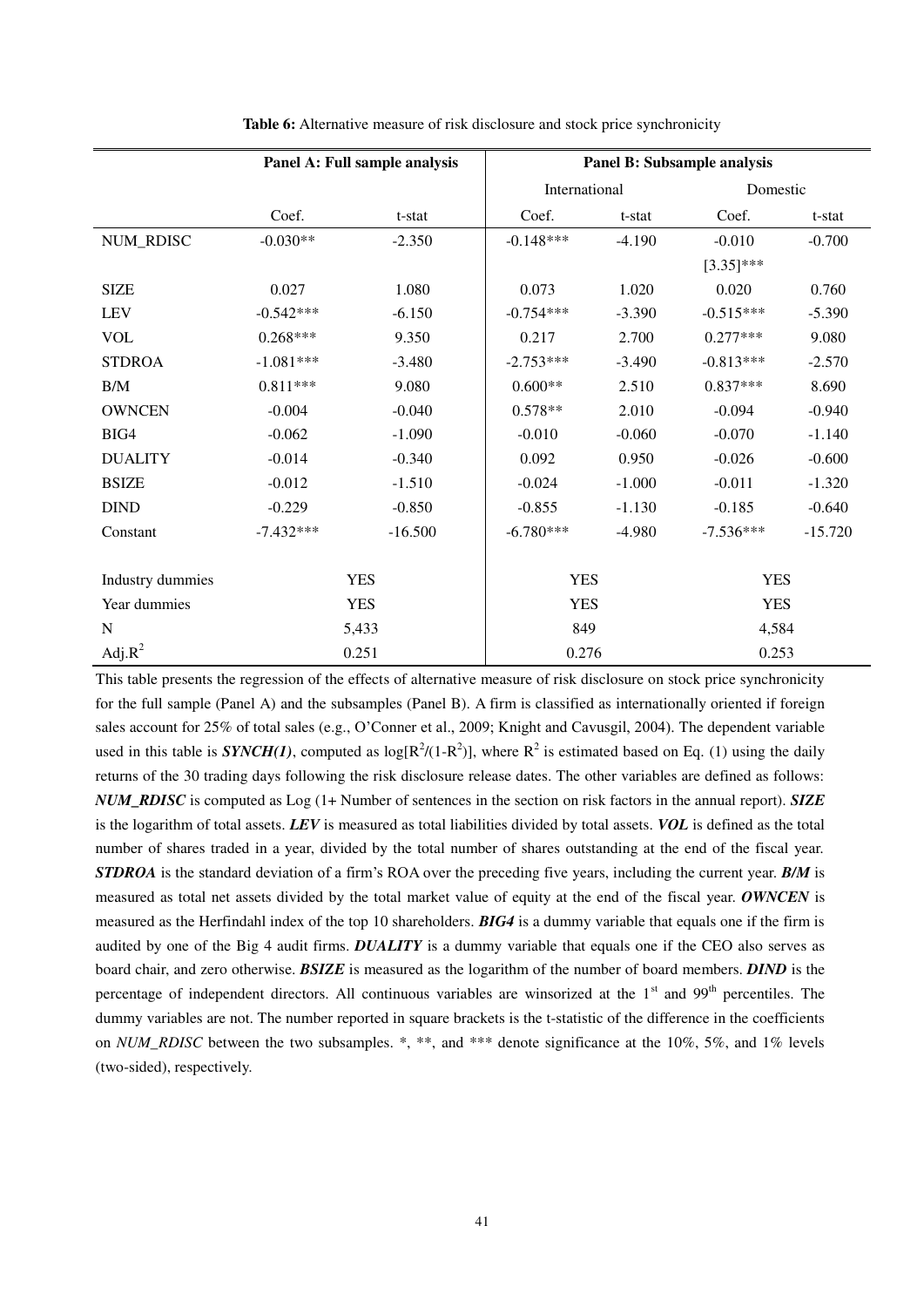|                  |             | Panel A: Full sample analysis | <b>Panel B: Subsample analysis</b> |          |              |           |  |
|------------------|-------------|-------------------------------|------------------------------------|----------|--------------|-----------|--|
|                  |             |                               | International                      |          | Domestic     |           |  |
|                  | Coef.       | t-stat                        | Coef.                              | t-stat   | Coef.        | t-stat    |  |
| Adj. R_DISC      | $-0.162***$ | $-3.740$                      | $-0.421***$                        | $-3.720$ | $-0.102**$   | $-2.180$  |  |
|                  |             |                               |                                    |          | $[2.75]$ *** |           |  |
| <b>SIZE</b>      | 0.026       | 1.050                         | 0.091                              | 1.270    | 0.019        | 0.730     |  |
| <b>LEV</b>       | $-0.544***$ | $-6.180$                      | $-0.620***$                        | $-2.770$ | $-0.520***$  | $-5.430$  |  |
| <b>VOL</b>       | $0.267***$  | 9.360                         | $0.224***$                         | 2.780    | $0.277***$   | 9.110     |  |
| <b>STDROA</b>    | $-1.082***$ | $-3.520$                      | $-2.562***$                        | $-3.270$ | $-0.822***$  | $-2.610$  |  |
| B/M              | $0.783***$  | 8.800                         | $0.465*$                           | 1.960    | $0.824***$   | 8.560     |  |
| <b>OWNCEN</b>    | $-0.008$    | $-0.080$                      | $0.561*$                           | 1.950    | $-0.093$     | $-0.920$  |  |
| BIG4             | $-0.073$    | $-1.290$                      | $-0.145$                           | $-0.920$ | $-0.072$     | $-1.190$  |  |
| <b>DUALITY</b>   | $-0.019$    | $-0.470$                      | 0.026                              | 0.270    | $-0.027$     | $-0.620$  |  |
| <b>BSIZE</b>     | $-0.013*$   | $-1.650$                      | $-0.038$                           | $-1.540$ | $-0.011$     | $-1.360$  |  |
| <b>DIND</b>      | $-0.260$    | $-0.970$                      | $-1.230$                           | $-1.590$ | $-0.194$     | $-0.680$  |  |
| Constant         | $-7.413***$ | $-16.480$                     | $-7.263***$                        | $-5.390$ | $-7.525***$  | $-15.720$ |  |
| Industry dummies |             | <b>YES</b>                    | <b>YES</b>                         |          | <b>YES</b>   |           |  |
| Year dummies     |             | <b>YES</b>                    | <b>YES</b>                         |          | <b>YES</b>   |           |  |
| $\mathbf N$      |             | 5,433                         | 849                                |          | 4,584        |           |  |
| Adj. $R^2$       |             | 0.284                         | 0.273                              |          | 0.255        |           |  |

**Table 7:** The effect of industry-adjusted risk disclosure on stock price synchronicity

This table presents the regression of the effects of industry-adjusted risk disclosure on stock price synchronicity for the full sample (Panel A) and the subsamples (Panel B). A firm is classified as internationally oriented if foreign sales account for 25% of total sales (e.g., O'Conner et al., 2009; Knight and Cavusgil, 2004). The dependent variable used in this table is *SYNCH(1)*, computed as  $log[R^2/(1-R^2)]$ , where  $R^2$  is estimated based on Eq. (1) using the daily returns of the 30 trading days following the risk disclosure release dates. The other variables are defined as follows: *Adj. R\_DISC* is measured as the firm's total score for risk disclosure minus the industry median. *SIZE* is the logarithm of total assets. *LEV* is measured as total liabilities divided by total assets. *VOL* is defined as the total number of shares traded in a year, divided by the total number of shares outstanding at the end of the fiscal year. *STDROA* is the standard deviation of a firm's ROA over the preceding five years, including the current year. *B/M* is measured as total net assets divided by the total market value of equity at the end of the fiscal year. *OWNCEN* is measured as the Herfindahl index of the top 10 shareholders. *BIG4* is a dummy variable that equals one if the firm is audited by one of the Big 4 audit firms. *DUALITY* is a dummy variable that equals one if the CEO also serves as board chair, and zero otherwise. *BSIZE* is measured as the logarithm of the number of board members. *DIND* is the percentage of independent directors. All continuous variables are winsorized at the  $1<sup>st</sup>$  and  $99<sup>th</sup>$  percentiles. The dummy variables are not. The number reported in square brackets is the t-statistic of the difference in the coefficients on *Adj. R\_DISC* between the two subsamples. \*, \*\*, and \*\*\* denote significance at the 10%, 5%, and 1% levels (two-sided), respectively.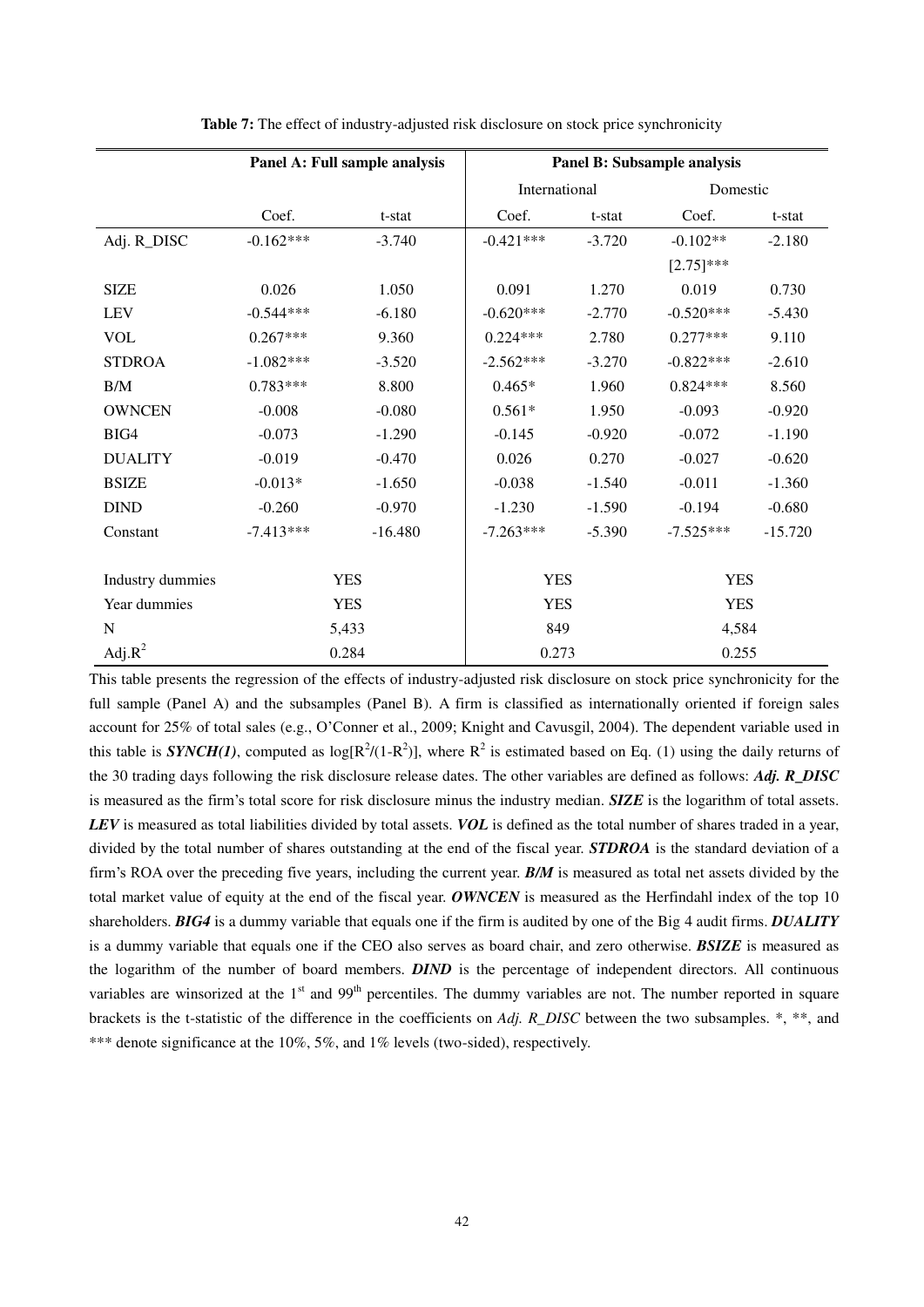|                  |             | <b>NCSKEW</b> |             |             | <b>DUVOL</b>  |             |
|------------------|-------------|---------------|-------------|-------------|---------------|-------------|
|                  | (1)         | (2)           | (3)         | (4)         | (5)           | (6)         |
|                  | Full sample | International | Domestic    | Full sample | International | Domestic    |
| R_DISC           | $-0.051$    | $-0.242***$   | $-0.014$    | $-0.050*$   | $-0.198***$   | $-0.019$    |
|                  | $(-1.512)$  | $(-2.851)$    | $(-0.393)$  | $(-1.887)$  | $(-3.001)$    | $(-0.661)$  |
|                  |             | $[-2.46]$ **  |             |             | $[-2.52]$ **  |             |
| <b>DTURN</b>     | $-0.072*$   | $-0.017$      | $-0.079*$   | $-0.045$    | $-0.000$      | $-0.050$    |
|                  | $(-1.805)$  | $(-0.179)$    | $(-1.765)$  | $(-1.390)$  | $(-0.002)$    | $(-1.391)$  |
| <b>WRET</b>      | 2.736***    | 4.165**       | 2.395***    | 1.693***    | 3.809**       | 1.401**     |
|                  | (3.687)     | (2.436)       | (2.922)     | (2.836)     | (2.344)       | (2.118)     |
| M/B              | $0.092***$  | $0.130***$    | $0.088***$  | $0.064***$  | $0.087***$    | $0.062***$  |
|                  | (7.137)     | (3.669)       | (6.402)     | (6.184)     | (3.199)       | (5.584)     |
| <b>SIZE</b>      | $0.089***$  | $0.115***$    | $0.082***$  | $0.072***$  | $0.092***$    | $0.067***$  |
|                  | (6.734)     | (3.417)       | (5.904)     | (6.600)     | (3.325)       | (5.757)     |
| <b>SIGMA</b>     | 19.864***   | 27.828***     | 17.879***   | 13.594***   | 21.582***     | 11.890***   |
|                  | (4.689)     | (2.686)       | (3.863)     | (4.026)     | (2.752)       | (3.214)     |
| <b>LEV</b>       | $-0.058$    | $-0.248$      | $-0.004$    | $-0.103*$   | $-0.197$      | $-0.072$    |
|                  | $(-0.791)$  | $(-1.488)$    | $(-0.051)$  | $(-1.810)$  | $(-1.453)$    | $(-1.143)$  |
| <b>ROA</b>       | $0.383*$    | 0.319         | 0.357       | $-0.130$    | $-0.061$      | $-0.180$    |
|                  | (1.777)     | (0.607)       | (1.499)     | $(-0.752)$  | $(-0.139)$    | $(-0.947)$  |
| Constant         | $-3.009***$ | $-3.510***$   | $-2.886***$ | $-2.181***$ | $-2.606***$   | $-2.074***$ |
|                  | $(-9.184)$  | $(-4.343)$    | $(-8.235)$  | $(-8.050)$  | $(-4.164)$    | $(-7.059)$  |
| Industry dummies | <b>YES</b>  | <b>YES</b>    | <b>YES</b>  | <b>YES</b>  | <b>YES</b>    | <b>YES</b>  |
| Year dummies     | <b>YES</b>  | <b>YES</b>    | <b>YES</b>  | <b>YES</b>  | <b>YES</b>    | <b>YES</b>  |
| $\mathbf N$      | 5,297       | 822           | 4,475       | 5,297       | 822           | 4,475       |
| Adj. $R^2$       | 0.103       | 0.143         | 0.099       | 0.127       | 0.178         | 0.120       |

**Table 8:** The effect of risk disclosure on future stock price crash risk

This table presents the regression of the effects of risk disclosure on stock price crash risk. A firm is classified as internationally oriented if foreign sales account for 25% of total sales (e.g., O'Conner et al., 2009; Knight and Cavusgil, 2004). The dependent variables used in this table are the negative conditional skewness of firm-specific weekly returns (*NCSKEW*) and down-to-up volatility (*DUVOL*). The other variables are defined as follows: *R\_DISC* is measured as the total score for risk disclosure. *SIZE* is the logarithm of total assets. *LEV* is measured as total liabilities divided by total assets. *ROA* is return on assets. *M/B* is measured as the total market value of equity divided by total net assets at the end of the fiscal year. *WRET* is the average firm-specific weekly returns in fiscal year t – 1. *DTURN* is stock turnover. *SIGMA* is stock return volatility. All continuous variables are winsorized at the 1<sup>st</sup> and 99<sup>th</sup> percentiles. The dummy variables are not. The number reported in square brackets is the t-statistic of the difference in the coefficients on *R\_DISC* between the two subsamples. \*, \*\*, and \*\*\* denote significance at the 10%, 5%, and 1% levels (two-sided), respectively.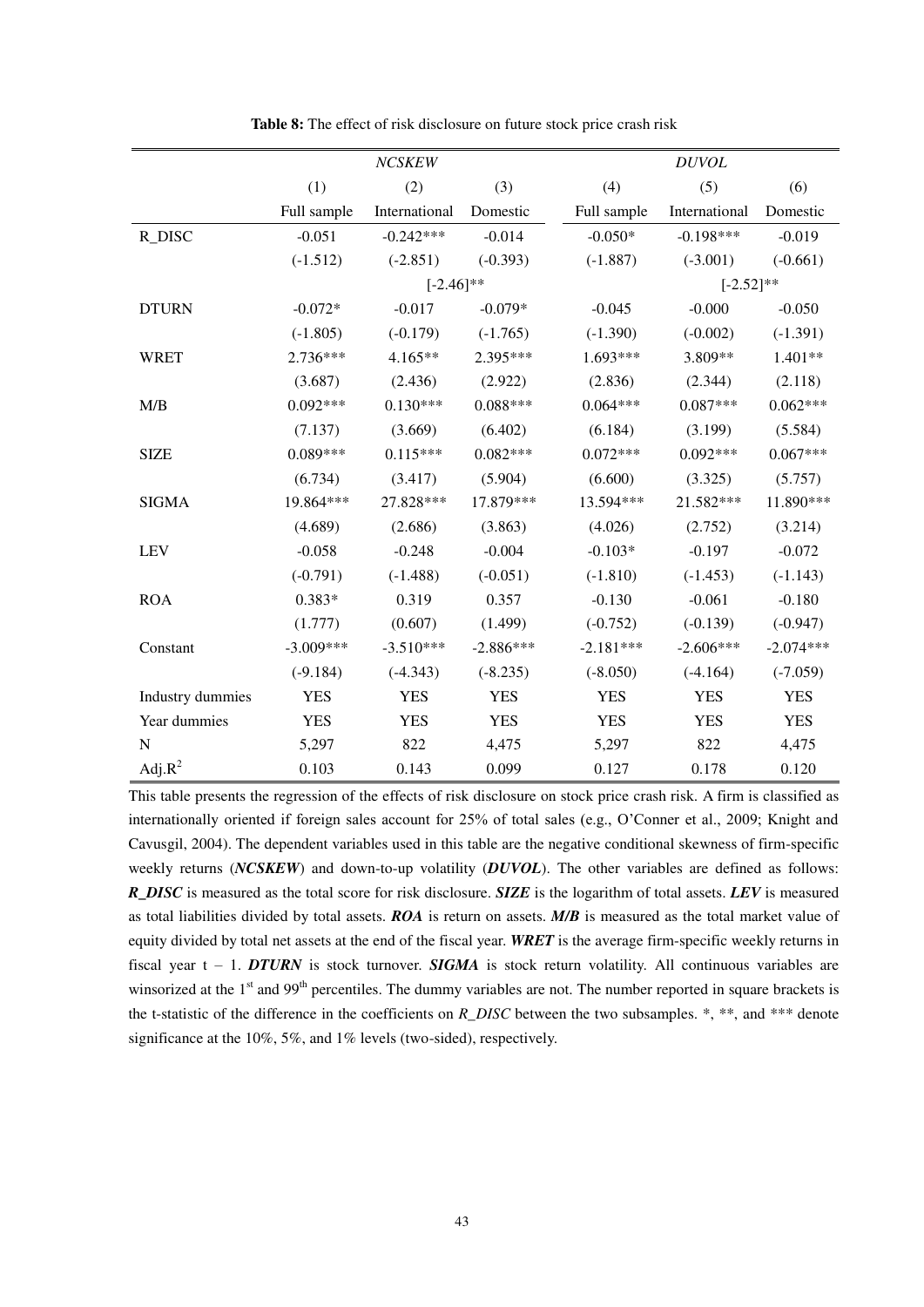|                       |            | Panel A: Full sample analysis | <b>Panel B: Subsample analysis</b> |          |              |          |  |
|-----------------------|------------|-------------------------------|------------------------------------|----------|--------------|----------|--|
|                       |            |                               | International                      |          | Domestic     |          |  |
|                       | Coef.      | t-stat                        | Coef.                              | t-stat   | Coef.        | t-stat   |  |
| ΔR_DISC               | $-0.056$   | $-0.940$                      | $-0.313**$                         | $-2.170$ | 0.000        | 0.000    |  |
|                       |            |                               |                                    |          | $[2.57]$ *** |          |  |
| $\triangle$ SIZE      | $0.204**$  | 2.240                         | $0.684***$                         | 2.620    | 0.128        | 1.330    |  |
| <b>ALEV</b>           | $-0.453*$  | $-1.830$                      | $-1.622**$                         | $-2.300$ | $-0.246$     | $-0.940$ |  |
| $\Delta \text{VOL}$   | $0.444***$ | 10.400                        | $0.444***$                         | 4.000    | $0.452***$   | 9.710    |  |
| <b>ASTDROA</b>        | $-0.154$   | $-0.210$                      | $-5.525***$                        | $-3.320$ | 0.665        | 0.840    |  |
| $\Delta$ B/M          | 0.198      | 1.240                         | 0.083                              | 0.190    | 0.189        | 1.100    |  |
| <b><i>AOWNCEN</i></b> | 0.552      | 1.040                         | $-0.428$                           | $-0.280$ | 0.793        | 1.420    |  |
| BIG4                  | 0.055      | 0.700                         | $-0.331$                           | $-1.500$ | 0.096        | 1.150    |  |
| <b>DUALITY</b>        | 0.052      | 0.890                         | 0.006                              | 0.040    | 0.056        | 0.880    |  |
| <b>ABSIZE</b>         | 0.003      | 0.100                         | $-0.131$                           | $-1.570$ | 0.016        | 0.540    |  |
| <b>ADIND</b>          | 0.038      | 0.060                         | $-4.895***$                        | $-2.720$ | 0.651        | 0.950    |  |
| Constant              | $0.443***$ | 4.580                         | $0.543**$                          | 2.310    | $0.444***$   | 4.170    |  |
| Industry dummies      |            | <b>YES</b>                    | <b>YES</b>                         |          | <b>YES</b>   |          |  |
| Year dummies          | <b>YES</b> |                               | <b>YES</b>                         |          | <b>YES</b>   |          |  |
| $\mathbf N$           | 4,049      |                               | 627                                |          | 3,422        |          |  |
| Adj. $R^2$            | 0.153      |                               | 0.179                              |          | 0.159        |          |  |

**Table 9:** The effect of risk disclosure on stock price synchronicity using change models

This table presents the regression of the effect of risk disclosure on stock price synchronicity using change models for the full sample (Panel A) and the subsamples (Panel B). A firm is classified as internationally oriented if foreign sales account for 25% of total sales (e.g., O'Conner et al., 2009; Knight and Cavusgil, 2004). The dependent variable used in this table is **∆***SYNCH(1)*, measured as the annual change in stock price synchronicity. The other variables are defined as follows: **∆***R\_DISC* is measured as the annual change in the total score for risk disclosure. **∆***SIZE* is the annual change in firm size, measured as the logarithm of total assets. **∆***LEV* is the annual change in leverage, measured as total liabilities divided by total assets. **∆***VOL* is the annual change in trading volume turnover, defined as the total number of shares traded in a year, divided by the total number of shares outstanding at the end of the fiscal year. **∆***STDROA* is the annual change in earnings volatility, measured as the standard deviation of a firm's ROA over the preceding five years, including the current year. **∆***B/M* is the annual change in the book-to-market ratio, measured as total net assets divided by the total market value of equity at the end of the fiscal year. **∆***OWNCEN* is the annual change in ownership concentration, measured as the Herfindahl index of the top 10 shareholders. *BIG4* is a dummy variable that equals one if the firm is audited by one of the Big 4 audit firms. *DUALITY* is a dummy variable that equals one if the CEO also serves as board chair, and zero otherwise. **∆***BSIZE* is the annual change in board size, measured as the logarithm of the number of board members. **∆***DIND* is the annual change in the percentage of independent directors. All continuous variables are winsorized at the  $1<sup>st</sup>$  and  $99<sup>th</sup>$  percentiles. The dummy variables are not. The number reported in square brackets is the t-statistic of the difference in the coefficients on **∆***R\_DISC* between the two subsamples. \*, \*\*, and \*\*\* denote significance at the 10%, 5%, and 1% levels (two-sided), respectively.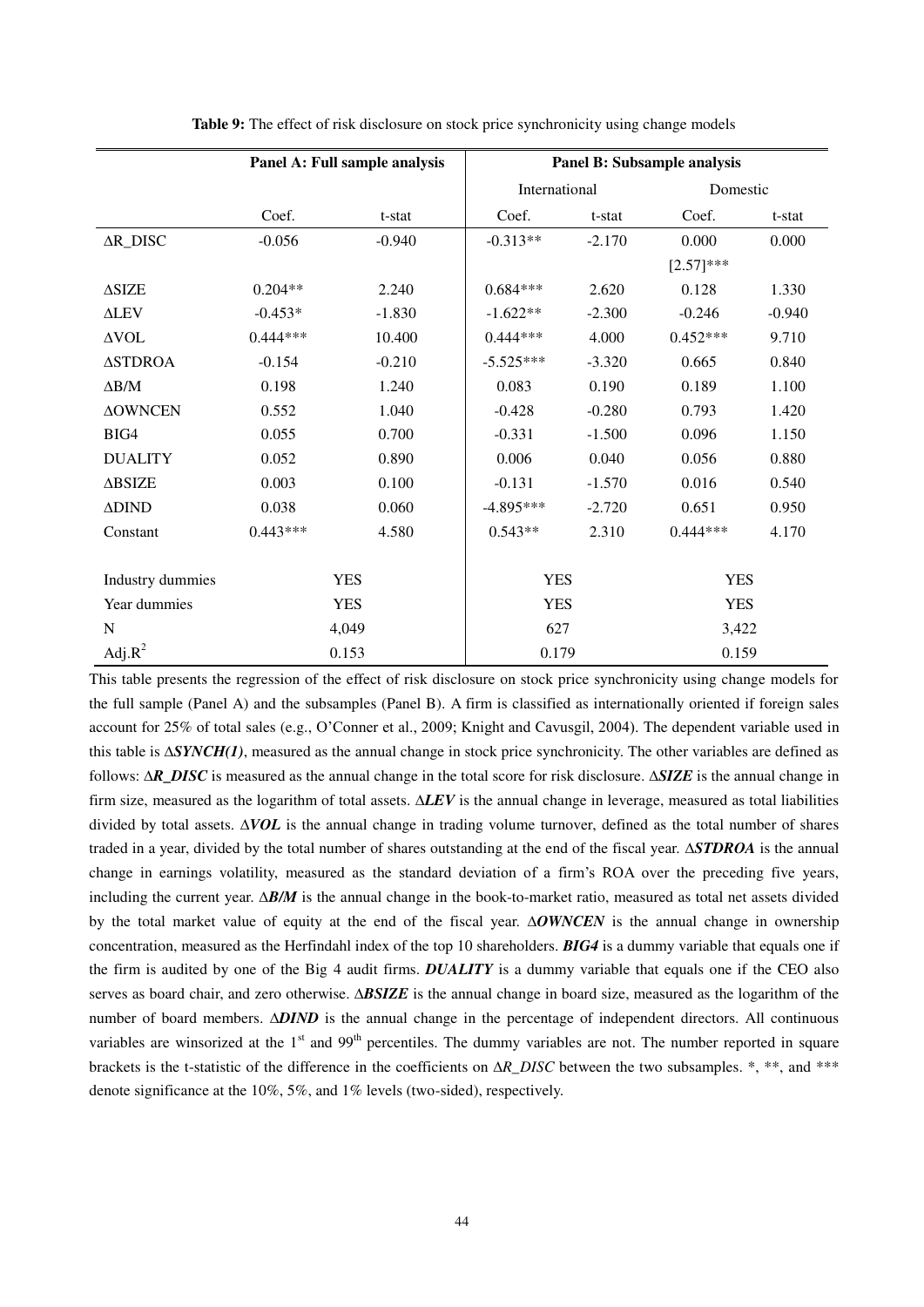|                                 | Dependent=SYNCH(1) |           |               |          |              | Dependent=SYNCH(2) |             |           |               |          |             |           |
|---------------------------------|--------------------|-----------|---------------|----------|--------------|--------------------|-------------|-----------|---------------|----------|-------------|-----------|
|                                 | Full sample        |           | International |          | Domestic     |                    | Full sample |           | International |          | Domestic    |           |
|                                 | Coef.              | t-stat    | Coef.         | t-stat   | Coef.        | t-stat             | Coef.       | t-stat    | Coef.         | t-stat   | Coef.       | t-stat    |
| R_DISC                          | $-0.159***$        | $-3.660$  | $-0.430***$   | $-3.860$ | $-0.098**$   | $-2.070$           | $-0.099***$ | $-2.810$  | $-0.203**$    | $-2.350$ | $-0.070*$   | $-1.820$  |
|                                 |                    |           |               |          | $[2.88]$ *** |                    |             |           |               |          | $[1.70]$ *  |           |
| <b>SIZE</b>                     | 0.026              | 1.050     | 0.091         | 1.290    | 0.019        | 0.720              | $0.109***$  | 5.360     | $0.122**$     | 2.370    | $0.108***$  | 4.850     |
| <b>LEV</b>                      | $-0.538***$        | $-6.110$  | $-0.623***$   | $-2.830$ | $-0.512***$  | $-5.340$           | $-0.499***$ | $-6.990$  | $-0.562***$   | $-3.270$ | $-0.488***$ | $-6.270$  |
| <b>VOL</b>                      | $0.266***$         | 9.300     | $0.226***$    | 2.850    | $0.275***$   | 9.040              | $0.148***$  | 6.370     | 0.091         | 1.560    | $0.158***$  | 6.240     |
| <b>STDROA</b>                   | $-1.084***$        | $-3.540$  | $-2.541***$   | $-3.290$ | $-0.829***$  | $-2.640$           | $-1.172***$ | $-4.450$  | $-1.644***$   | $-2.590$ | $-1.058***$ | $-3.740$  |
| B/M                             | $0.780***$         | 8.760     | $0.482**$     | 2.040    | $0.818***$   | 8.510              | $0.392***$  | 5.370     | 0.166         | 0.920    | $0.422***$  | 5.290     |
| <b>OWNCEN</b>                   | 0.009              | 0.090     | $0.567**$     | 2.000    | $-0.075$     | $-0.740$           | $-0.008$    | $-0.100$  | $0.487**$     | 2.060    | $-0.087$    | $-1.020$  |
| BIG4                            | $-0.074$           | $-1.310$  | $-0.147$      | $-0.940$ | $-0.074$     | $-1.210$           | $-0.027$    | $-0.550$  | 0.163         | 1.230    | $-0.061$    | $-1.160$  |
| <b>DUALITY</b>                  | $-0.017$           | $-0.440$  | 0.019         | 0.210    | $-0.025$     | $-0.560$           | $-0.010$    | $-0.310$  | 0.017         | 0.230    | $-0.013$    | $-0.360$  |
| <b>BSIZE</b>                    | $-0.013$           | $-1.630$  | $-0.038$      | $-1.580$ | $-0.011$     | $-1.340$           | 0.000       | $-0.010$  | $-0.018$      | $-0.890$ | 0.002       | 0.230     |
| <b>DIND</b>                     | $-0.249$           | $-0.930$  | $-1.219$      | $-1.600$ | $-0.183$     | $-0.640$           | $-0.399*$   | $-1.720$  | $-1.134*$     | $-1.890$ | $-0.340$    | $-1.350$  |
| Constant                        | $-7.310***$        | $-16.190$ | $-7.085***$   | $-5.290$ | $-7.442***$  | $-15.500$          | $-5.707***$ | $-15.570$ | $-4.296***$   | $-4.350$ | $-5.949***$ | $-15.020$ |
| Industry dummies                | <b>YES</b>         |           | <b>YES</b>    |          | <b>YES</b>   |                    | <b>YES</b>  |           | <b>YES</b>    |          | <b>YES</b>  |           |
| Year dummies                    | <b>YES</b>         |           | <b>YES</b>    |          | <b>YES</b>   |                    | <b>YES</b>  |           | <b>YES</b>    |          | <b>YES</b>  |           |
| N                               | 5,410              |           | 845           |          | 4,565        |                    | 5,410       |           | 845           |          | 4,565       |           |
| Centered $R^2$                  | 0.252              |           | 0.274         |          | 0.254        |                    | 0.284       |           | 0.297         |          | 0.287       |           |
| Sargan-Hansen test<br>(p-value) | (2.527)            |           | (4.558)       |          | (0.881)      |                    | (1.909)     |           | (1.074)       |          | (3.110)     |           |

**Table 10:** The effect of risk disclosure on stock price synchronicity using the 2SLS approach

This table presents the second-stage results of the two-stage least squares regressions. The instrumental variables used in the first stage are CEO gender and CEO age. CEO gender is a dummy variable taking a value of one for female CEOs. CEO age is measured as the age of the CEO as of fiscal year end. A firm is classified as internationally oriented if foreign sales account for 25% of total sales (e.g., O'Conner et al., 2009; Knight and Cavusgil, 2004). The variables are defined as follows: **SYNCH(1)** is computed as  $log[R^2/(1-R^2)]$ , where  $R^2$  is estimated based on Eq. (1) using the daily returns of the 30 trading days following the risk disclosure release dates. **SYNCH(2)** is computed as  $log[R^2/(1-R^2)]$ , where  $R^2$  is estimated based on Eq. (2) using the daily returns of the 30 trading days following the risk disclosure release dates. *R\_DISC* is measured as the total score for risk disclosure. *SIZE* is the logarithm of total assets. *LEV* is measured as total liabilities divided by total assets. *VOL* is defined as the total number of shares traded in a year, divided by the total number of shares outstanding at the end of the fiscal year. *STDROA* is the standard deviation of a firm's ROA over the preceding five years, including the current year. *B/M* is measured as total net assets divided by the total market value of equity at the end of the fiscal year. *OWNCEN* is measured as the Herfindahl index of the top 10 shareholders. *BIG4* is a dummy variable that equals one if the firm is audited by one of the Big 4 audit firms. *DUALITY* is a dummy variable that equals one if the CEO also serves as board chair, and zero otherwise. **BSIZE** is measured as the logarithm of the number of board members. *DIND* is the percentage of independent directors. All continuous variables are winsorized at the 1<sup>st</sup> and 99<sup>th</sup> percentiles. The dummy variables are not. The numbers reported in square brackets are the t-statistics of the differences in the coefficients on *R\_DISC* between the two subsamples. \*, \*\*, and \*\*\* denote significance at the 10%, 5%, and 1% levels (two-sided), respectively.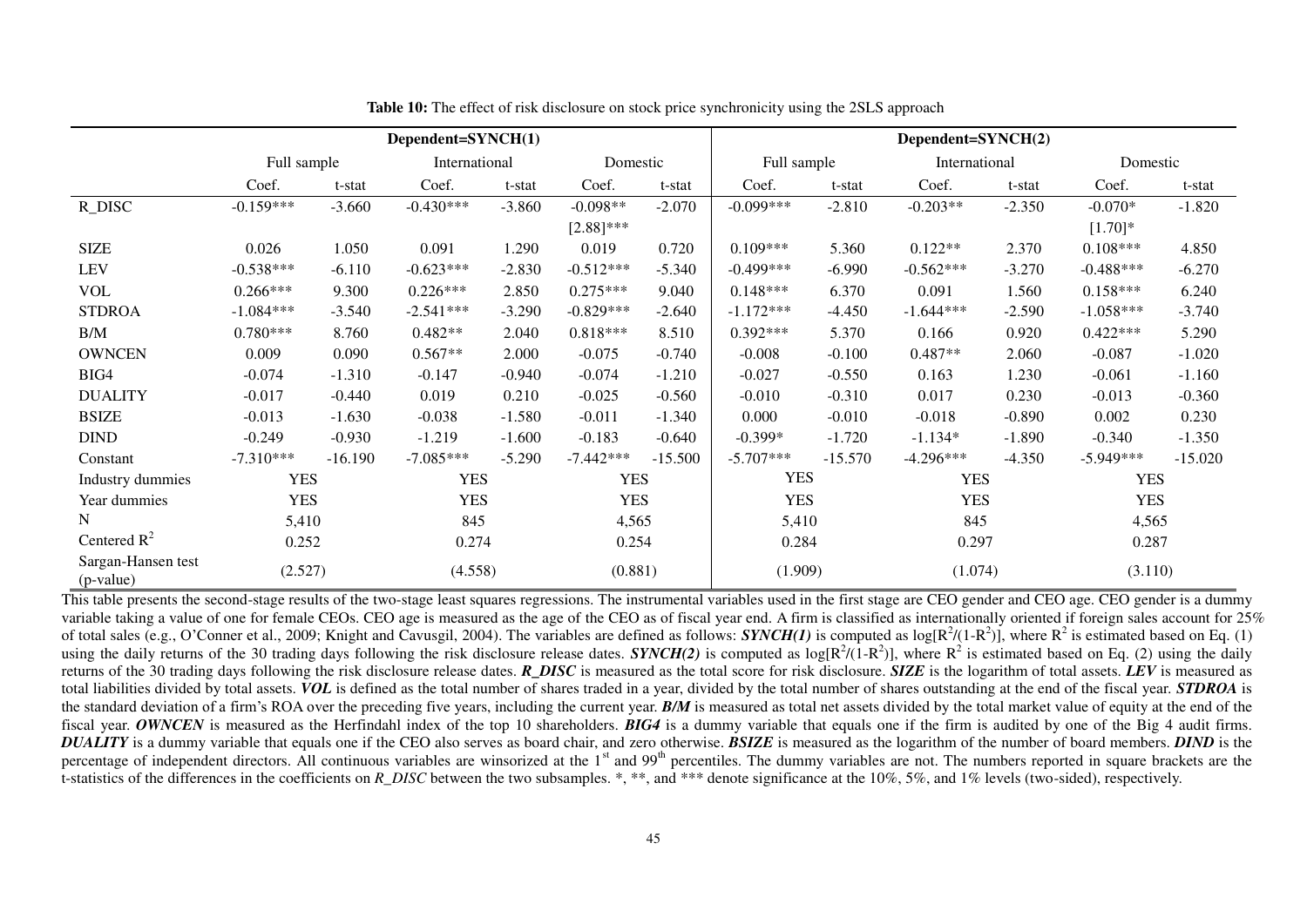|                    |                          | Dependent= $R$ _DIS $C_t$ |            |             |          |  |
|--------------------|--------------------------|---------------------------|------------|-------------|----------|--|
|                    | Expected signs           | Coef.                     | t-stat     | Coef.       | t-stat   |  |
| <b>INTER</b>       | $+$                      | $0.064***$                | 4.650      |             |          |  |
| INTER_D            | $+$                      |                           |            | $0.053***$  | 5.160    |  |
| $R$ _DIS $C_{t-1}$ | $\ddot{}$                | $0.404***$                | 25.840     | $0.402***$  | 25.700   |  |
| <b>SIZE</b>        | $\overline{\mathcal{L}}$ | 0.004                     | 0.580      | 0.001       | 0.100    |  |
| <b>LEV</b>         | $\ddot{}$                | $-0.016$                  | $-0.500$   | $-0.021$    | $-0.650$ |  |
| <b>ROA</b>         | $\overline{\mathcal{L}}$ | $-0.021$                  | $-0.230$   | $-0.025$    | $-0.280$ |  |
| B/M                | $\overline{\mathcal{L}}$ | $-0.077***$               | $-2.780$   | $-0.077***$ | $-2.790$ |  |
| <b>OWNCEN</b>      | $\overline{\mathcal{L}}$ | 0.033                     | 0.990      | 0.036       | 1.080    |  |
| BIG4               | $\pm$                    | 0.015                     | 0.670      | 0.011       | 0.480    |  |
| <b>DIND</b>        | $+$                      | 0.030                     | 0.320      | 0.034       | 0.370    |  |
| <b>BETA</b>        | $+$                      | $0.059**$                 | 2.160      | $0.054**$   | 1.970    |  |
| <b>RET</b>         | $\ddot{}$                | 0.165                     | 0.740      | 0.134       | 0.600    |  |
| <b>TURN</b>        | $\pm$                    | $0.008**$                 | 2.010      | $0.008**$   | 2.000    |  |
| <b>STATE</b>       | -                        | $-0.065**$                | $-2.310$   | $-0.068**$  | $-2.420$ |  |
| Constant           | $\overline{\mathcal{L}}$ | 0.187                     | 1.470      | $0.251**$   | 1.970    |  |
| Industry dummies   |                          | <b>YES</b>                |            | <b>YES</b>  |          |  |
| Year dummies       |                          |                           | <b>YES</b> | <b>YES</b>  |          |  |
| $\mathbf N$        |                          | 4118<br>4118              |            |             |          |  |
| Adj. $R^2$         |                          |                           | 0.192      | 0.193       |          |  |

**Table 11:** Do internationally oriented firms disclose more risk information?

This table presents the regression investigating whether internationally oriented firms disclosed more risk information. The variables are defined as follows: *R\_DISC* is measured as the total score for risk disclosure. *INTER* is a dummy variable that equals one if foreign sales account for 25% of total sales, and zero otherwise. *INTER\_D* is an alternative measure of international orientation, which equals one if there is the firm has any foreign sales and zero otherwise. *SIZE* is the logarithm of total assets. *LEV* is measured as total liabilities divided by total assets. *ROA* is measured as net income divided by total assets. *B/M* is measured as total net assets divided by the total market value of equity at the end of the fiscal year. *OWNCEN* is measured as the Herfindahl index of the top 10 shareholders. *BIG4* is a dummy variable that equals one if the firm is audited by one of the Big 4 audit firms. *DIND* is the percentage of independent directors. *BETA* is a measure for firm risk obtained from the CSMAR database. **RET** is the annual stock return beginning in the  $5<sup>th</sup>$  month of the fiscal year and ending in the 4<sup>th</sup> month after fiscal year end. *TURN* is the average daily share turnover ratio during the fiscal year. *STATE* is the number of shares held by the government. All continuous variables are winsorized at the 1st and 99th percentiles. The dummy variables are not. \*, \*\*, and \*\*\* denote significance at the 10%, 5%, and 1% levels (two-sided), respectively.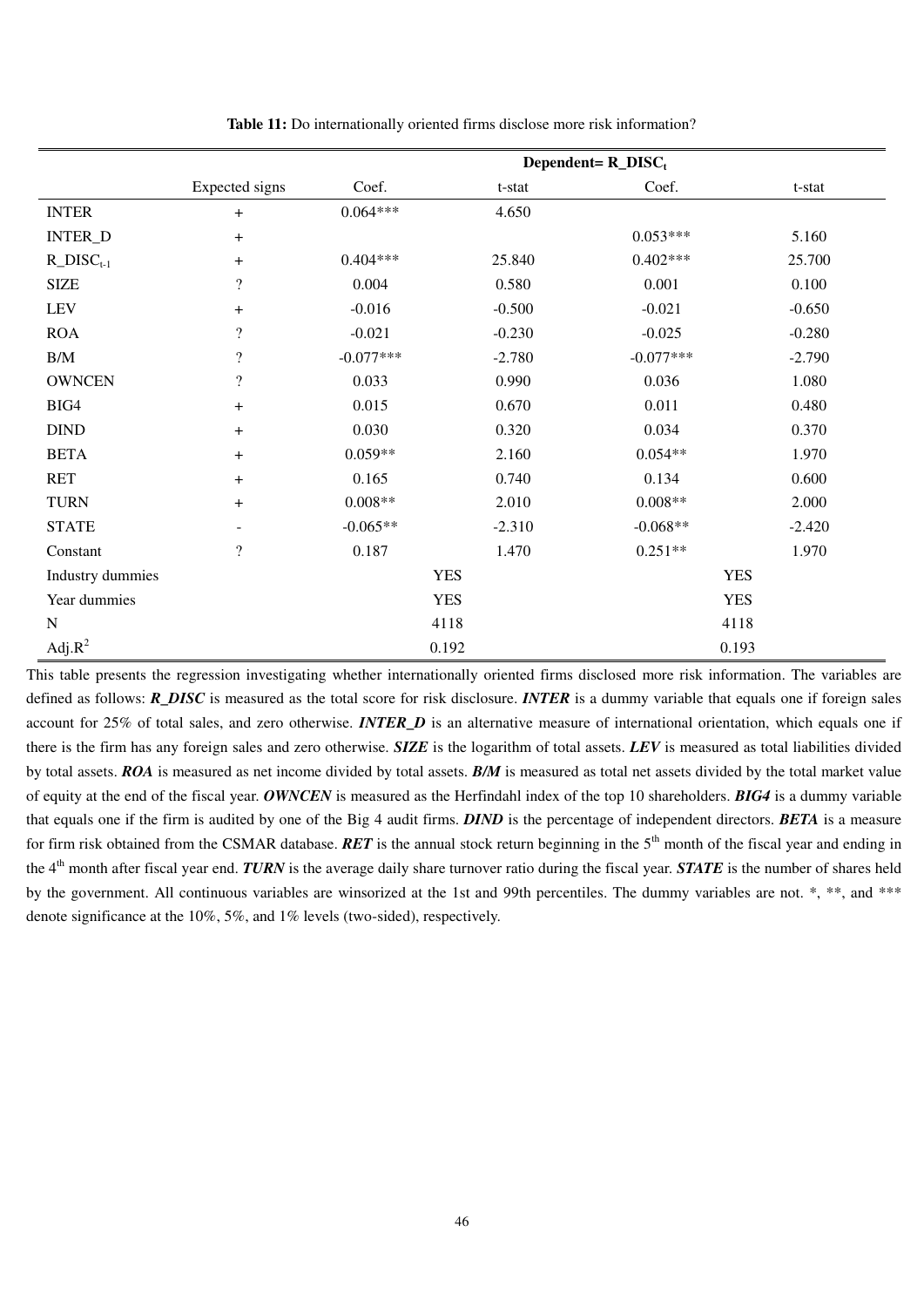## **Appendix 1:** Scoring method for risk disclosure

| <b>Disclosure content</b>                                                                                                              | <b>Scoring</b>      |
|----------------------------------------------------------------------------------------------------------------------------------------|---------------------|
| <b>Operational risks</b>                                                                                                               |                     |
| Potential difficulties in achieving the company's strategic objectives?                                                                | 1 if yes, 0 if no   |
| Measures for dealing with difficulties in achieving the company's strategic objectives?                                                | 1 if yes, 0 if no   |
| Potential difficulties in achieving the company's business objectives?                                                                 | 1 if yes, 0 if no   |
| Measures for dealing with difficulties in achieving the company's business objectives?                                                 | 1 if yes, $0$ if no |
| Unfavorable factors caused by industry competition?                                                                                    | 1 if yes, $0$ if no |
| Measures to counter the unfavorable factors caused by industry competition?                                                            | 1 if yes, 0 if no   |
| Competitive disadvantages or weaknesses?                                                                                               | 1 if yes, 0 if no   |
| Measures to counter competitive disadvantages or weaknesses?                                                                           | 1 if yes, 0 if no   |
| <b>Investment</b> risks                                                                                                                |                     |
| Difficulties encountered in the company's current investment projects?                                                                 | 1 if yes, 0 if no   |
| Measures for dealing with difficulties encountered in the company's current investment<br>projects?                                    | 1 if yes, 0 if no   |
| Difficulties related to the company's planned new investment projects?                                                                 | 1 if yes, 0 if no   |
| Measures for dealing with difficulties related to the company's planned new investment<br>projects?                                    | 1 if yes, $0$ if no |
| <b>Financial risks</b>                                                                                                                 |                     |
| Difficulties associated with financing (e.g., interest rate, exchange rate, liquidity, credit,<br>mergers & acquisitions and so forth) | 1 if yes, $0$ if no |
| Measures for dealing with financial risks?                                                                                             | 1 if yes, 0 if no   |
| New product/R&D risks                                                                                                                  |                     |
| Difficulties related to the company's planned new products or services?                                                                | 1 if yes, $0$ if no |
| Measures for dealing with difficulties related to the company's planned new products or<br>services?                                   | 1 if yes, $0$ if no |
| Potential difficulties associated with the company's R&D projects?                                                                     | 1 if yes, 0 if no   |
| Measures for dealing with the potential difficulties associated with the company's R&D<br>projects?                                    | 1 if yes, $0$ if no |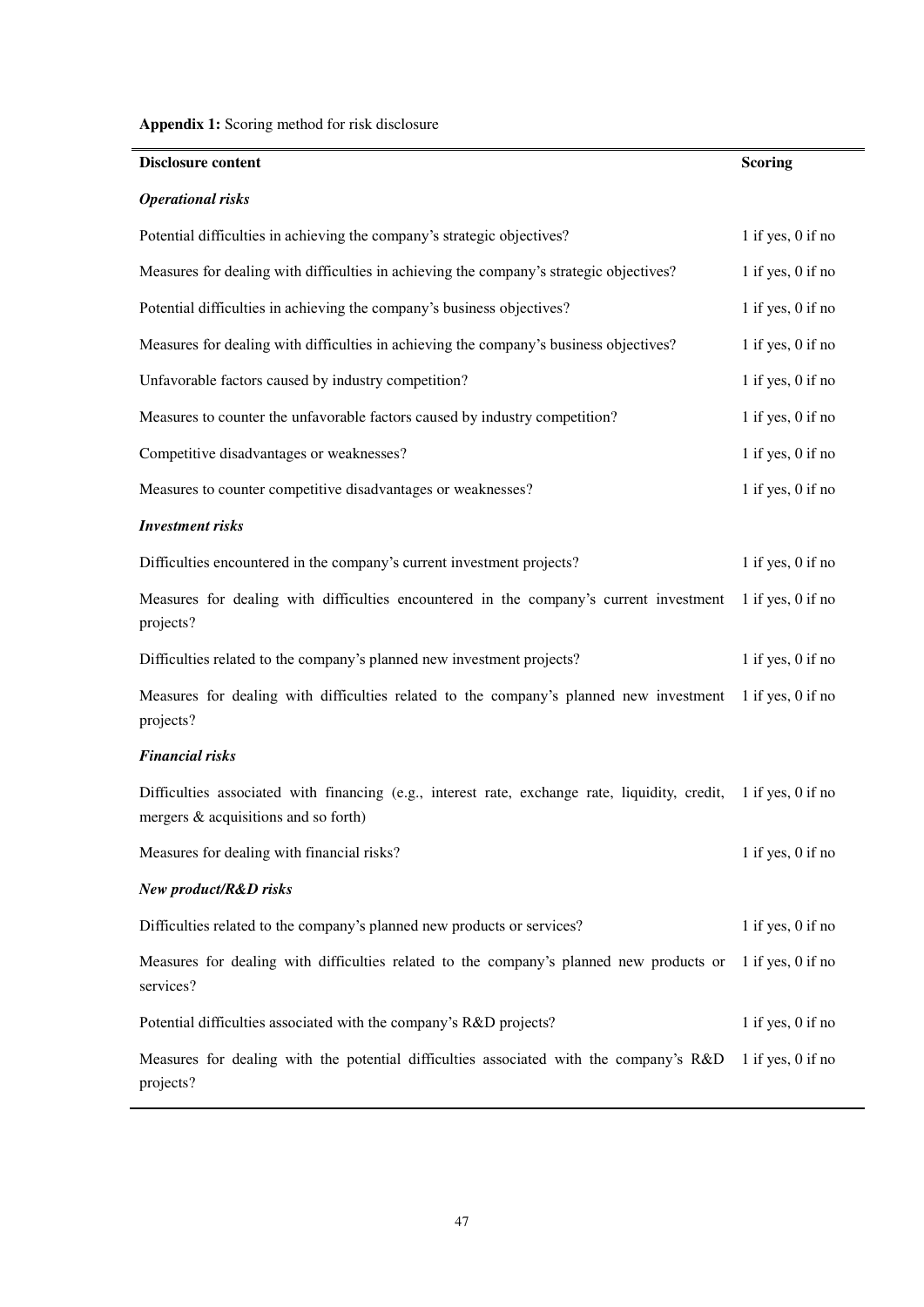| <b>Variable</b><br>$R^2$ | <b>Definition</b><br>$R2$ of either of the market models calculated using the daily returns of the 30 trading days                                                                                                                                                                                                                                                                                                                             |
|--------------------------|------------------------------------------------------------------------------------------------------------------------------------------------------------------------------------------------------------------------------------------------------------------------------------------------------------------------------------------------------------------------------------------------------------------------------------------------|
|                          | following the risk disclosure release dates.                                                                                                                                                                                                                                                                                                                                                                                                   |
| SYNCH(1)                 | $Ln[R^2/(1-R^2)]$ , where $R^2$ is estimated based on Eq. (1).                                                                                                                                                                                                                                                                                                                                                                                 |
| SYNCH(2)                 | Ln[ $R^2/(1-R^2)$ ], where $R^2$ is estimated based on Eq. (2).                                                                                                                                                                                                                                                                                                                                                                                |
| <b>NCSKEW</b>            | The negative coefficient of skewness, calculated by taking the negative of the third moment<br>of firm-specific weekly returns for each sample year and dividing it by the standard<br>deviation of firm-specific weekly returns raised to the third power. See Eq. (6) for details.                                                                                                                                                           |
| <b>DUVOL</b>             | For each firm j over year t, we separate firm-specific weekly returns into down (up) weeks<br>when the weekly returns are below (above) the annual mean. We separately calculate the<br>standard deviation of firm-specific weekly returns for each of the two groups. Then,<br>DUVOL is the natural logarithm of the ratio of the standard deviation in the down weeks to<br>the standard deviation in the up weeks. See Eq. (7) for details. |
| $R$ <sub></sub> $DISC$   | Total score for risk disclosure. Please see Appendix 1 for details.                                                                                                                                                                                                                                                                                                                                                                            |
| NUM_RDISC                | Log (1+Number of sentences in the section on risk factors in the annual report).                                                                                                                                                                                                                                                                                                                                                               |
| <b>INTER</b>             | A dummy variable that equals one if foreign sales account for 25% of total sales, and zero<br>otherwise.                                                                                                                                                                                                                                                                                                                                       |
| <b>INTER_D</b>           | A dummy variable that equals one if foreign sales are greater than zero, and zero otherwise                                                                                                                                                                                                                                                                                                                                                    |
| <b>SIZE</b>              | The logarithm of total assets at the end of the fiscal year.                                                                                                                                                                                                                                                                                                                                                                                   |
| LEV                      | Leverage ratio computed as total liabilities divided by total assets.                                                                                                                                                                                                                                                                                                                                                                          |
| <b>VOL</b>               | Trading volume turnover, computed as the total number of shares traded in a year divided<br>by the total number of shares outstanding at the end of the fiscal year.                                                                                                                                                                                                                                                                           |
| <b>STDROA</b>            | Earnings volatility, computed as the standard deviation of a firm's ROA over the preceding<br>five years, including the current year.                                                                                                                                                                                                                                                                                                          |
| B/M                      | Book-to-market ratio, defined as total net assets divided by the total market value of equity<br>at the end of the fiscal year.                                                                                                                                                                                                                                                                                                                |
| <b>OWNCON</b>            | Ownership concentration, measured as the Herfindahl index of the top 10 shareholders.                                                                                                                                                                                                                                                                                                                                                          |
| BIG4                     | Dummy variable that equals one if the firm is audited by one of the Big 4 auditors.                                                                                                                                                                                                                                                                                                                                                            |
| <b>DUALITY</b>           | Dummy variable that equals one if the CEO also serves as board chairman, and zero<br>otherwise.                                                                                                                                                                                                                                                                                                                                                |
| <b>BSIZE</b>             | Board size, measured as the log of the number of board members.                                                                                                                                                                                                                                                                                                                                                                                |
| <b>DIND</b>              | Percentage of independent directors, defined as the number of independent directors<br>divided by the total number of board members.                                                                                                                                                                                                                                                                                                           |

**Appendix 2:** Variable definitions